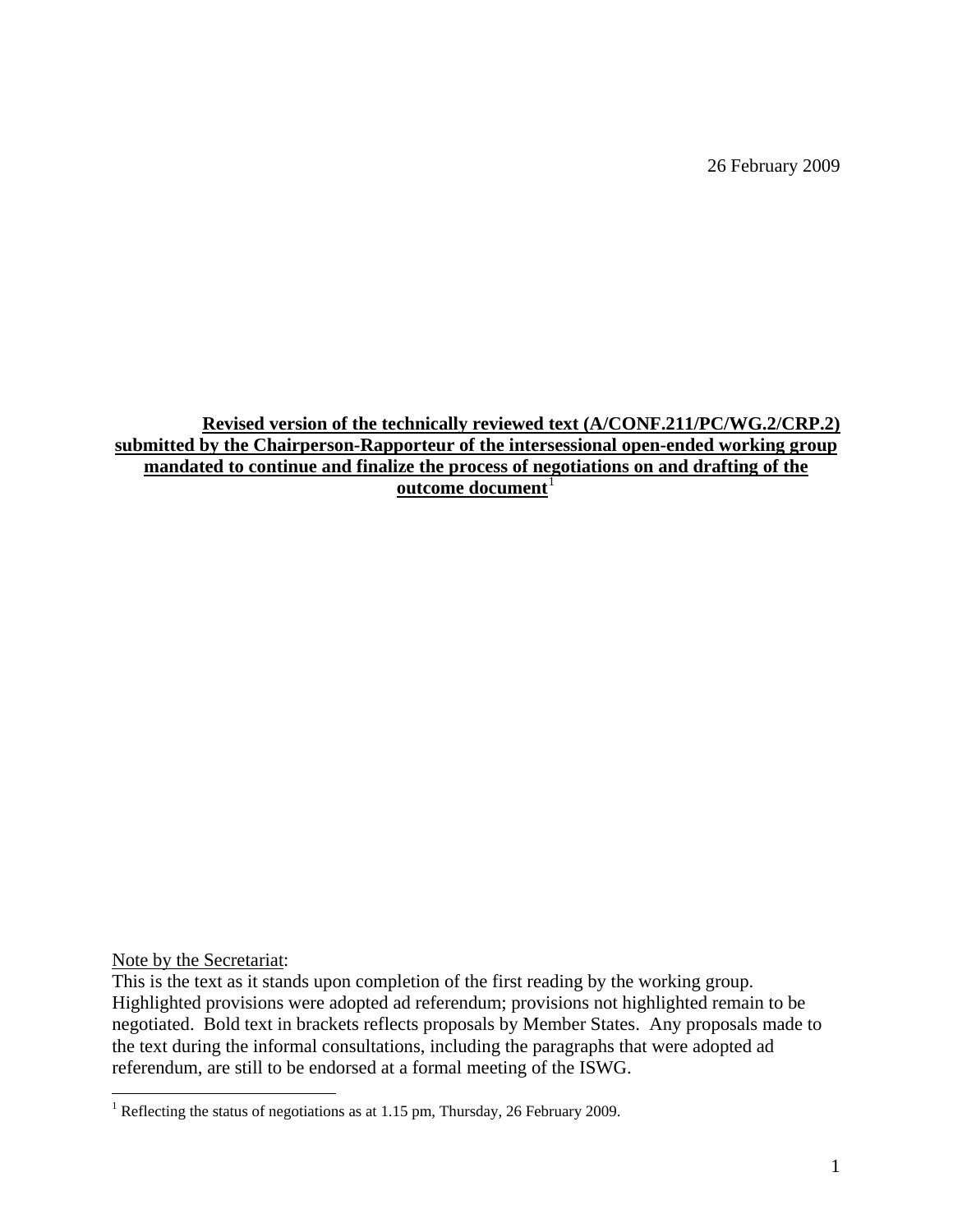## **SECTION 1:**

**Review of progress and assessment of implementation of the Durban Declaration and Programme of Action by all stakeholders at the national, regional and international levels, including the assessment of contemporary manifestations of racism, racial discrimination, xenophobia and related intolerance** 

#### **A. Sources, causes, forms, and contemporary manifestations of racism, racial discrimination, xenophobia and related intolerance**

*(General provisions on DDPA, human rights, human dignity, cultural diversity, multiculturalism, sources, causes, forms, manifestations, political will, obstacles)*

**NEW PARA:** Reaffirms the Durban Declaration and Programme of Action (DDPA) as it was adopted at the World Conference against Racism, Racial Discrimination, Xenophobia and Related Intolerance in 2001; **[Adopted ad ref.]** 

- 1. [**Emphasizes**] the need to [**identify/address all forms and**] [eradicate all] manifestations of racism, racial discrimination, xenophobia and related intolerance [in all parts of the world] [**as identified in the DDPA, including contemporary manifestations**], especially in light of developments and challenges that have occurred since the adoption of the DDPA [**with a view to prevent**,] and to combat [**and eradicate**] those manifestations wherever they occur;
- 2. [**Emphasizes**] [Notes] that the DDPA [**constitutes a solid foundation for**] [is an important milestone in] the collective struggle of mankind against racism, racial discrimination, xenophobia and related intolerance. [**Since its adoption**] [As a result of the collective resolve expressed by the UN family in 2001 in Durban], a number of countries have taken [**substantial**] steps to incorporate and implement the DDPA in their national policy framework. [**While**] others have worked to streamline their policies in accordance with the DDPA, [**there** [**are still many**] **remain areas where achievements have not been gained or further improvements have to be attained**] [All these steps and efforts indicate progress in many cases;]

**ALT:** Others have worked to streamline their policies in accordance with the DDPA. All these steps and efforts indicate progress in many cases. [**Nevertheless it is troubling that there are still many where achievements have not been gained or further improvements have to be attained**];

3. [Affirms that the [**effective implementation of the DDPA can contribute to combating racist and xenophobic trends**] [failure to fully implement the DDPA [**has contributed to**] [would result in] the intensification of worrying racist and xenophobic trends,] including the political instrumentalization and intellectual legitimization of racism as well as racist violence;]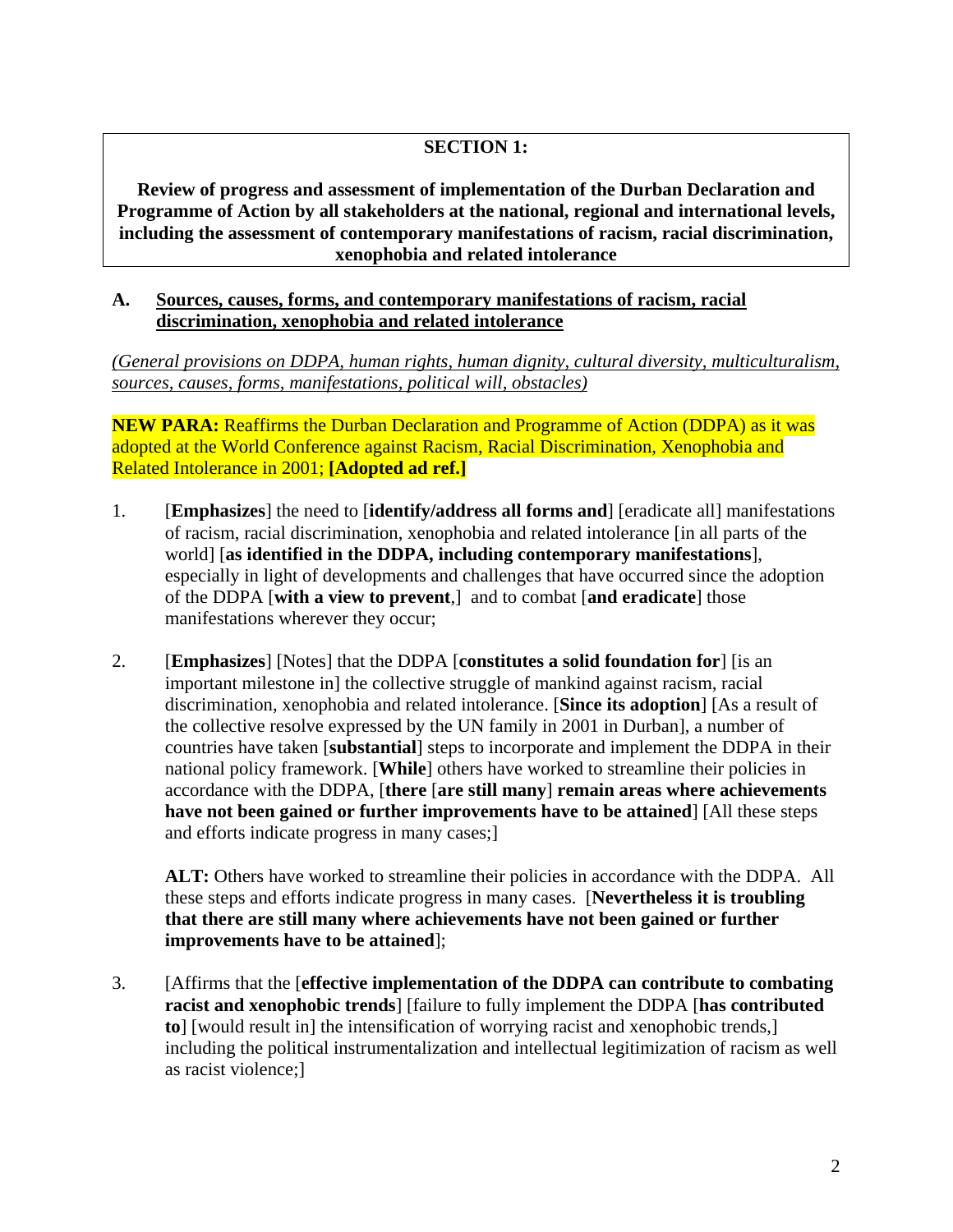- **4.** Notes the continued existence of racism, racial discrimination, xenophobia and related intolerance, and inequality in all spheres of human life, and non compliance with specific obligations in the promotion and protection of equality at the national, regional and international levels and reaffirms the obligation of States to take action in this respect; **[Adopted ad ref.]**
- 5. [Notes that other obstacles hampering progress in the collective struggle against racism and racial discrimination include [**first and foremost the absence of political will, the denial of the existence of contemporary racist tendencies,**] weak [**national**] legislation and policies, lack of effective strategies, [**lack of political will,**] lack of implementation of international legal framework and commitments, impunity on different grounds [ – including [[**negative**] **abuse of**] freedom of expression, [counter-terrorism, and national security] [**stereotypical association of religion with terrorism and violence by the media and national security forces**]– as well as an increase in extreme right wing xenophobic political platforms. Hence the need [**arises**] to deal with this menace in all its forms and manifestations with all available tools at our disposal];]
- 6. Underlines that racial discrimination condoned by governmental and state agencies, policies and practices violates human rights and may endanger friendly relations between peoples, cooperation among nations, and international peace and security; **[Adopted ad ref.]**
- 7. Confirms that [**recognition of and full**] respect for cultural diversity [**and multiculturalism**] [**contributes to combating racial discrimination**] [is an important tool to combat racial discrimination] [**Stresses that the respect for cultural diversity is a fundamental principle to combat racial discrimination**.] [**while bearing in mind the significance of national and regional particularities, as well as social, cultural and religious backgrounds, it is reiterated that they may not be invoked to disregard**  [**internationally accepted**] [**international human rights law**] [**human rights and fundamental freedoms**] [while reiterating that cultural particularities cannot be invoked to [**disregard**] [derogate] [from] international human rights law];
- 8. [Alarmed at the intellectual and political [**opposition**] [resistance] to [**cultural diversity,**] multiculturalism, which is one of the root-causes of the resurgence of racist and xenophobic violence, reiterates that rejection of diversity has led to the negation of the very humanity of the immigrant, foreigner and other racial and religious minorities;]

**ALT:** Reiterates that the rejection of diversity is one of the root causes of the resurgence of racist and xenophobic violence;

# *(Racist theories, ideologies, doctrines, incitement to racial hatred, nationalist ideologies, national preference theories)*

**NEW PARA:** Reaffirms that all peoples and individuals constitute one human family, rich in diversity, and that all human beings are born free, equal in dignity and rights and strongly rejects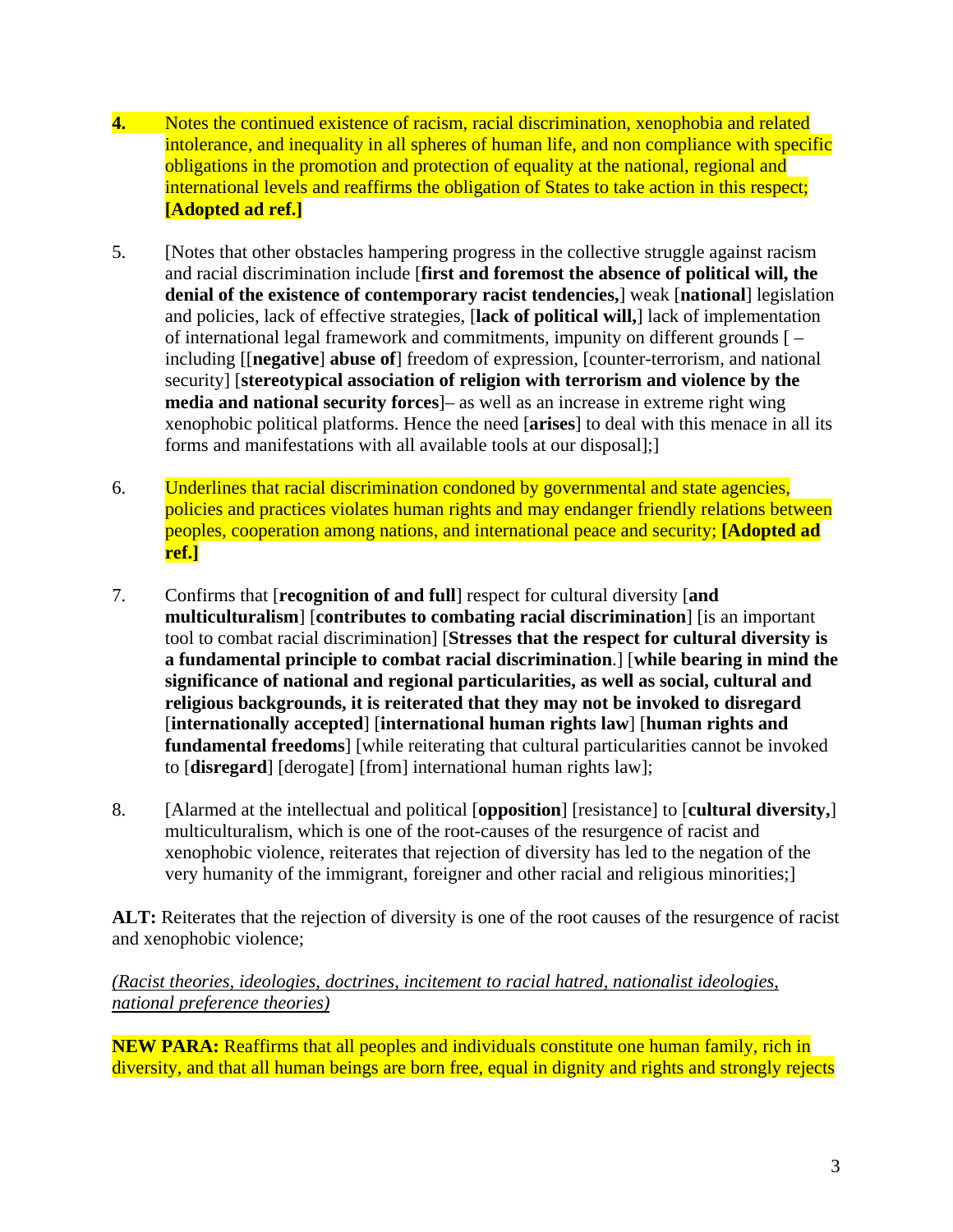any doctrine of racial superiority along with theories which attempt to determine the existence of so-called distinct human races; **[Adopted ad ref.]**

- 9. Notes [**with concern the continued existence/persistence of**] [that] racist theories and ideologies of [**racial**] [national] superiority [**which** [**are linked to**]] [can find their roots] inter alia in the [failure to implement the DDPA], lack of proper education, abuse of information technology, and absence of affirmative action in favour of vulnerable groups [**and failure to comprehensively implement the DDPA**];
- 10. [[**Expresses concern**] [Notes] that one of the principal reasons fomenting the tide of racism is the [**lack of understanding of the history and cultures of different peoples,**] [growing increase in the right wing extremist political discourse, including in [some of the most] liberal and pluralistic societies. This trend has led to the deepening of the racist tendencies [in those societies] through propaganda against immigrants and promotion of cultural and religious superiority doctrines [**and**] [**impunity**] [Immunity] granted to such acts has led to denial of basic human rights to the affected communities including their right to freely practice and preserve their religious and cultural identities;]
- 11. [**Expresses**] [Notes with] deep concern [**at**] the widening use by some groups and organizations of the opportunities provided by print, audio-visual and electronic media as well as scientific and technological progress, such as the Internet, to promote racist and xenophobic propaganda aimed at inciting societies throughout the world to racial [**and religious**] hatred;
- 12. Resolutely condemns [**all propaganda and all organizations which are based on ideas or theories of superiority of one race or group of persons of one colour or ethnic origin or which attempt to justify or promote racial hatred and discrimination in any form and calls upon States in accordance with their obligations under human rights law to adopt immediate and positive measures designed to eradicate all incitement to or acts of such discrimination**] [any ideologies and practices based on racial discrimination or superiority which entail abuse of human rights and fundamental freedoms, and affirms that all States have the obligation to take all available measures to combat ideologies, activities and practices based on racial discrimination or superiority];

## *(Racist crimes, hate crimes, urban violence)*

**13.** Reaffirms the responsibility of Governments for safeguarding and protecting the rights of individuals within their jurisdiction against crimes perpetrated by racist or xenophobic individuals or groups or agents of the State; **[Adopted ad ref.]** 

**NEW PARA:** Regrets that urban violence affects migrants and other minorities who could be victims of neo-Nazi groups and other violent groups; **[To be discussed]**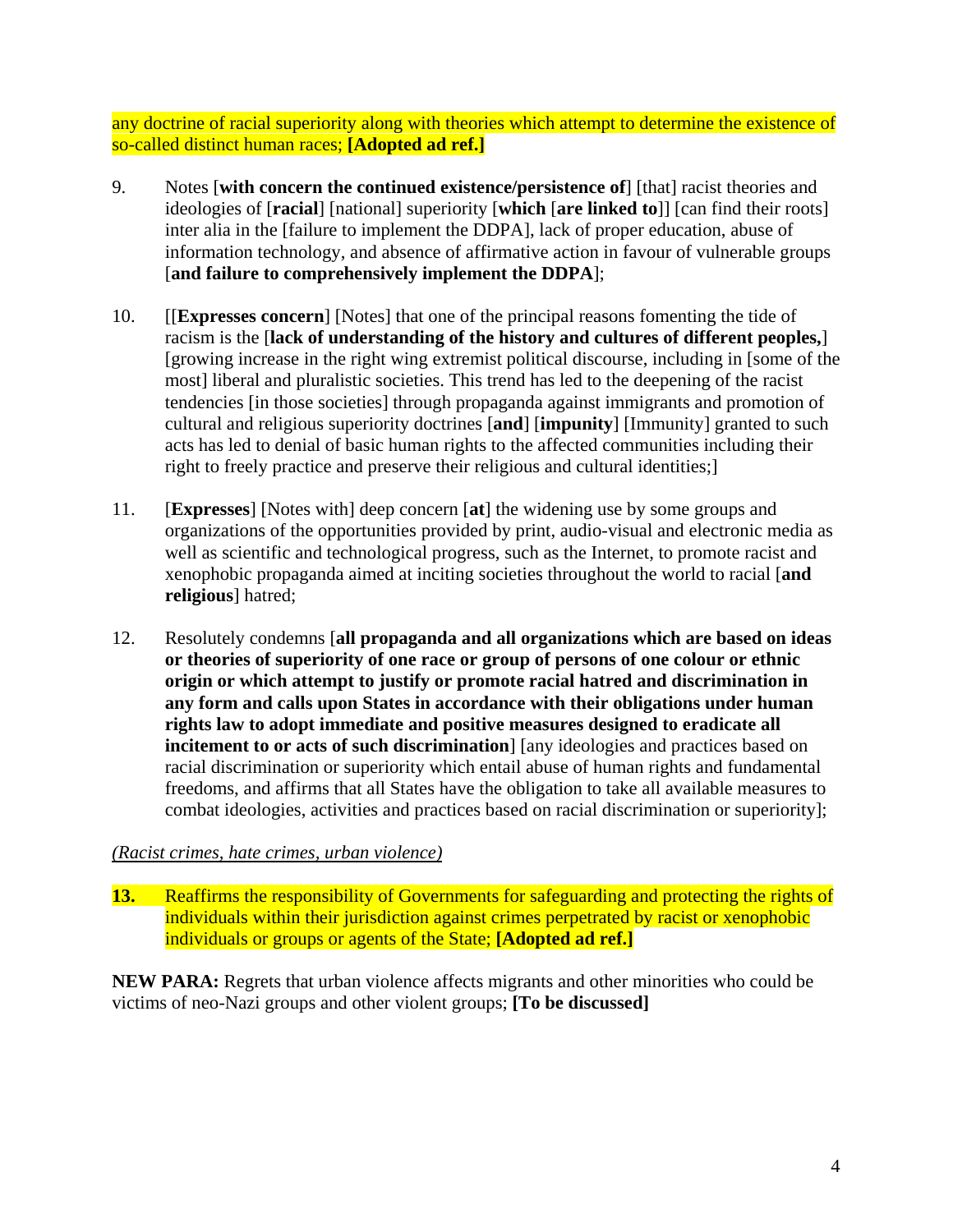## *(Poverty and racism)*

14. Considers that poverty and social exclusion affecting certain sectors of society [**may contribute to the occurrences of various forms of** [**racial**] discrimination [**which in turn contribute to the persistence of racist attitudes and practices and generate more poverty**] [are cross-cutting themes relating to the various forms of discrimination];

**ALT:** Reiterates that poverty, underdevelopment, marginalization, social exclusion and economic disparities are closely associated with racism, racial discrimination, xenophobia and related intolerance, and contribute to the persistence of racist attitudes and practices which in turn generate more poverty [**and are cross-cutting themes relating to the various forms of discrimination**];

**ALT 2:** Regretting that commitments made in paragraphs 157 and 158 of the DDPA remain unfulfilled;

# *(Armed conflict, ethnic, tribal violence, war crimes, crimes against humanity, genocide)*

**NEW PARA:** Recognizes that racism, racial discrimination, xenophobia and related intolerance are [still] among the root causes of armed conflict [and very often one of its consequences];

- 15. [Deplores the numerous occurrences of [**armed**] [internal] [**and international**] conflicts and inter-ethnic and intra-religious or communal violence, including those that appear to be based on tribal lines, which have lead to casualties and killings, torture, massive displacement, rape and destruction of property and infrastructures, war crimes, crimes against humanity and genocide;]
- **16.** Emphasizes that the multiple factors of a situation that might lead to genocide, as defined in the Convention on the Prevention and Punishment of the Crime of Genocide, include the resurgence of systematic discrimination, the prevalence of expressions of hate speech targeting persons belonging to national, ethnic, racial or religious groups, [**especially in the context of serious and systematic violation of human rights**] [especially if they are uttered in the context of an actual or potential outbreak of violence, and serious and systematic violation of human rights] [**and requests States to respect and implement the responsibility to protect in conformity with paragraphs 138 and 139 of the World Summit Outcome**]; **[Proposal to move second part to section 5]**
- 17. Reiterates that [**non-discrimination**] [freedom from discrimination] [**including**] on the ground of race, [**colour, descent or national or ethnic origin**] is a fundamental principle of international humanitarian law and [**underscores the need for**] [urges] all parties to armed conflicts to abide scrupulously by the rules laid down in this body of law [**and continue to combat all forms of racial discrimination**][prohibiting adverse distinction];
- 18. [Deplores also the use of Government-aligned or -organized irregular militia to oppress, murder and displace ethnic populations;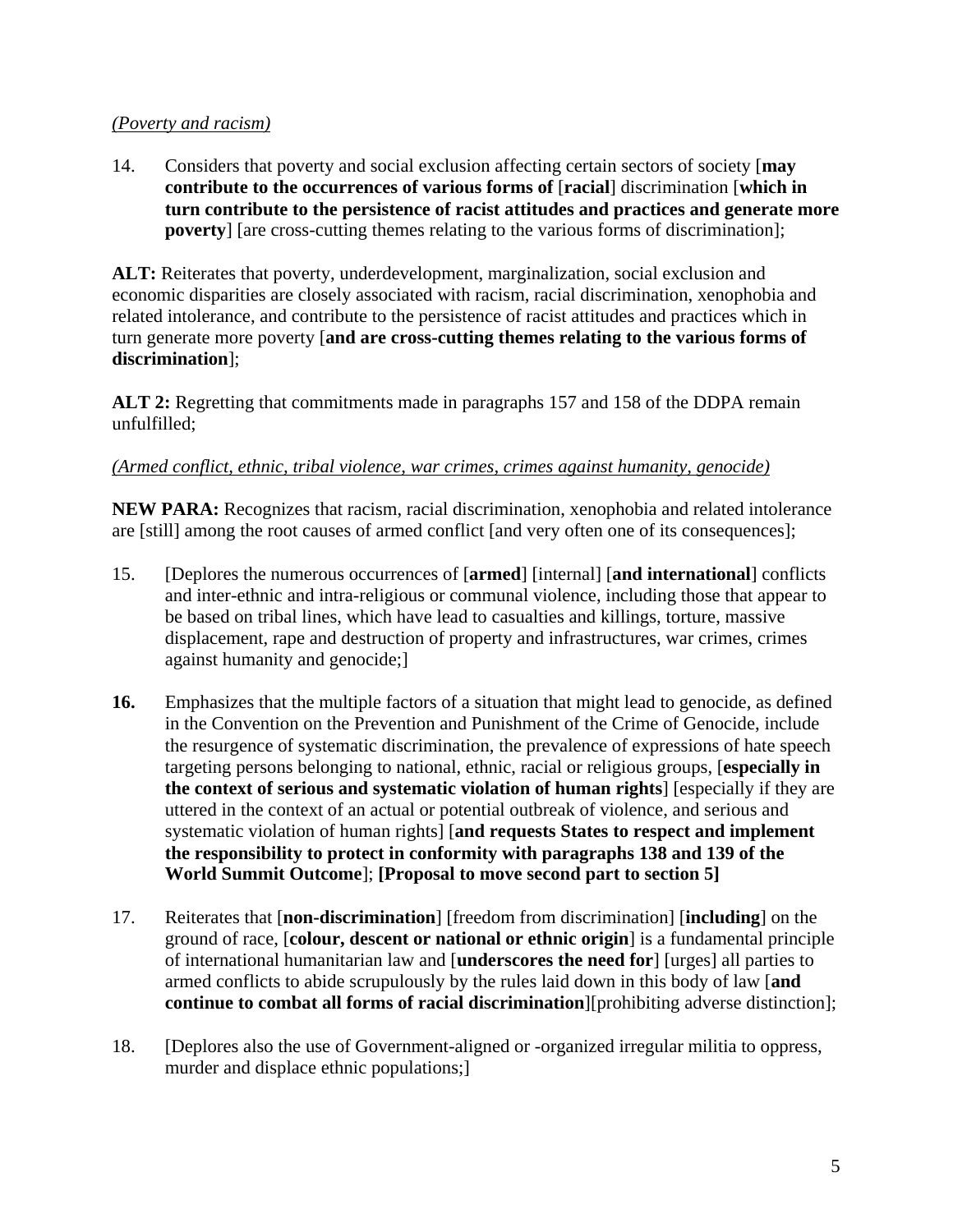**ALT/NEW PARA:** Re-emphasizes State obligations in situations of armed conflict and territories falling under their effective control where protection provided by international law is at its weakest level;

*(Slave trade, traditional forms of slavery, colonialism, historic injustices, remembering past tragedies, apologies)*

**NEW PARA:** Acknowledging that slavery and the transatlantic slave trade were appalling tragedies in the history of humanity and were a crime against humanity;

19. [Pays tribute to countries and personalities who lent their valuable support to Africa during its struggle against institutionalized racism, colonialism and apartheid;

**NEW PARA:** Recognizes that individuals, groups, **peoples** and nations that are affected by [the violation of] [**discriminatory**] policies and practices, such as colonialism, slavery and ethnic cleansing based on theories of racial national superiority, hatred and distinction as to race, colour, or national or ethnic origin, as well as culture, religion and language as victims of racism, racial discrimination, xenophobia and related intolerance and have the right to address these scourges;

20. Welcomes the actions taken to commemorate the memory of victims of slavery and the slave trade in particular the transatlantic slave trade [and the abolition of those historic tragedies **and including the establishment of national, regional-hemispheric bicentennial committees to commemorate the bicentenary of the abolition of the transatlantic slave trade** [and stresses the need to similarly address the trans-Saharan slave trade and the slave trade in the Indian Ocean.] [**Also**]Welcomes the adoption of GA Resolutions 61/19 and 62/122 related to the abolition of the transatlantic slave trade and remembrance of its victims and, in particular, the designation of 25 March as the International Day of Remembrance of the Victims of Slavery and the Transatlantic Slave Trade [**as a complement to the existing International Day for the Remembrance of the Slave Trade and its Abolition of UNESCO**]];

**NEW PARA**: Further welcomes the initiative of the States Members of the Caribbean Community to erect at a place of prominence at United Nations Headquarters that is easily accessible to delegates, United Nations staff and visitors, a permanent memorial in acknowledgement of the tragedy and in consideration of the legacy of slavery and the transatlantic slave trade;

21. [Appreciates the expressions of regret or remorse, apologies or payment of reparations, or restitution of cultural artifacts that have been forthcoming since the adoption of the DDPA;]

**ALT:** Appreciates the actions of those countries that have, in the context of colonialism and slavery, expressed remorse, apologized, paid reparations or restituted cultural artifacts since the adoption of the DDPA;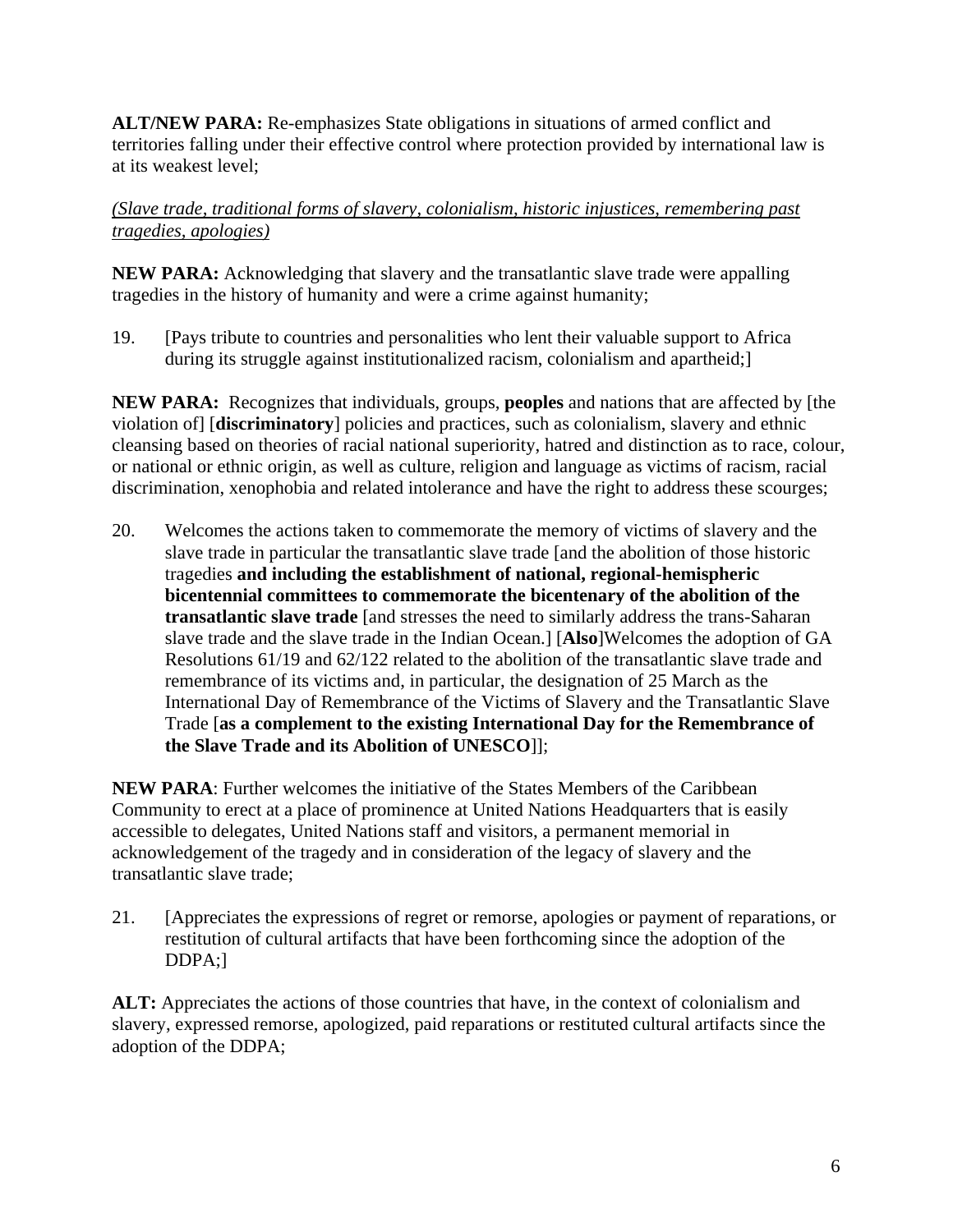### *(Racial profiling, counter-terrorism)*

22. [**Strongly deplores the** [**overt and covert**] **discriminatory**] [Draws attention to the impact of] counter-terrorism measures [on] [**that have led to**] the rise of racism, racial discrimination, xenophobia and related intolerance [including the practice of racial, ethnic, national and religious profiling];

**NEW PARA**: Also condemns all acts of ethnic, racial or religious profiling and segregation in any society, wherever it may occur, and its concomitant negative impact on the human rights of affected segments of population [and urges States to take resolute action against those responsible both in the public and private sectors]; **[Proposal to move to section 5].**

**NEW PARA**: Reaffirms that counter-terrorism strategies should not undermine the protection of human rights and the fight against racism, racial discrimination, xenophobia and related intolerance;

## *(Freedom of religion, incitement to religious intolerance, hatred, or violence, defamation of religion, freedom of expression)*

- 23. Reaffirms the Declaration on the Elimination of All Forms of Intolerance and of Discrimination Based on Religion or Belief and expresses concern over intolerance[**s**] and discrimination [**practiced, misusing religions or belief**] [**on the grounds**] [**and**] [in the name] of religion or belief;
- 24. Recognizes with deep concern the global rise in the number of incidents of intolerance and violence against members of religious minorities in various parts of the world [**in particular**] motivated by [**different forms of religious intolerance**] [Islamophobia, anti-Arabism, anti-Semitism and Christianophobia];

**ALT:** Recognizes with deep concern the global rise in the number of incidents of intolerance and violence against members of religious minorities in various parts of the world;

25. Condemns any advocacy of racial or religious hatred which constitutes incitement to discrimination, hostility or violence, and recognizes that only a competent, independent and impartial tribunal established by law may determine, case by case, in a fair and public hearing, whether the facts presented qualify as incitement to racial or religious hatred [**prohibited by law**];

**ALT:** Condemns any advocacy of racial or religious hatred which constitutes incitement to discrimination, hostility or violence, and [**should be prohibited by law;**]

26. [[**Seriously concerned at the**] [Notes with concern] instances of defamation of religions, which manifests itself in [**projecting negative, insulting and derogatory images of religions and religious personalities,**] generalized and stereotypical association of religions, in particular Islam, with violence and terrorism, thus impacting negatively on the rights of individuals belonging to these religions, including Muslim minorities, and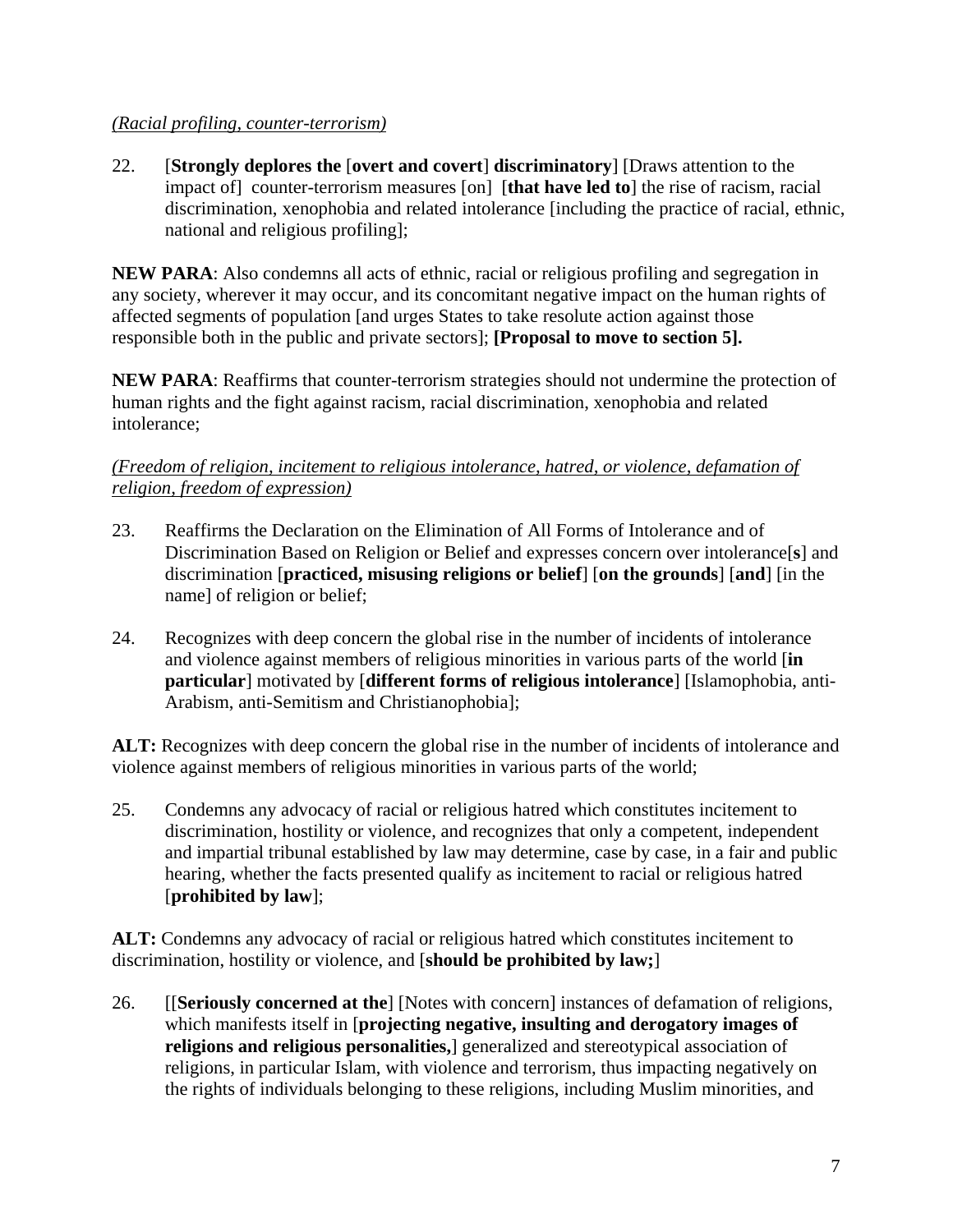exposing them to hatred and discrimination. Such situations are further aggravated by the imposition of restrictions on the profession of religions, including [**the surveillance of places of worship and restrictions on their construction**] [the construction of places of worship and their surveillance];]

27. Notes that discrimination on multiple grounds of religion, ethnicity or culture further affects enjoyment by religious minorities of their basic human rights including economic, social and cultural rights;

ALT: Welcomes measures to address the phenomenon of multiple and aggravated forms of [**racial**] discrimination;

28. Reaffirms a holistic approach to human rights guaranteeing the indivisibility of all human rights, and stresses that [**fundamental freedoms of expression and association should continue to contribute and promote the positive and desirable phenomenon of multiculturalism, respect for cultural diversity and tolerance among all religions, peoples and societies.**] [the fight against racial and religious hatred should not serve as a pretext to legitimize impermissible limitations to freedom of expression] [**as the right to freedom of expression constitutes one of the essential foundations of a democratic society as it ensures individual self-fulfillment and a pluralistic, tolerant society with access to multitudes of ideas and philosophies**];

**ALT/NEW PARA:** Reiterates that freedom of religion or belief, freedom of opinion and expression and non-discrimination are interdependent and stresses the need to strengthen the process of effectively adjudicating cases associated with incitement to national racial and religious hatred in accordance with the permissible limitations under article 20 of the ICCPR and analogous instruments;

**NEW PARA:** Recognizes the importance of the positive role that can be played by the media in this context in particular through a responsible media that abstains from diffusing hate or defamatory information and that engages to fight against such practices;

## *(Holocaust)* **[Proposal to change title]**

29. [Affirms that the Holocaust, which resulted in the murder of one third of the Jewish people, along with numerous members of other minorities, will forever be a warning to all people of the dangers of hatred, bigotry, racism and prejudice; recalls again that the Holocaust must never be forgotten;]

**ALT:** Recalls that the Holocaust must never be forgotten;

[**NEW PARA**: Recalls and urges States to implement United Nations General Assembly resolutions 60/7 and 61/255 which observed that remembrance of the Holocaust is critical to prevent further acts of genocide, condemned without reservation any denial of the Holocaust and urged all Member States to reject denial of the Holocaust as a historical event either in full or in part or in any activities to this end;] **[Proposal to move to section 5]**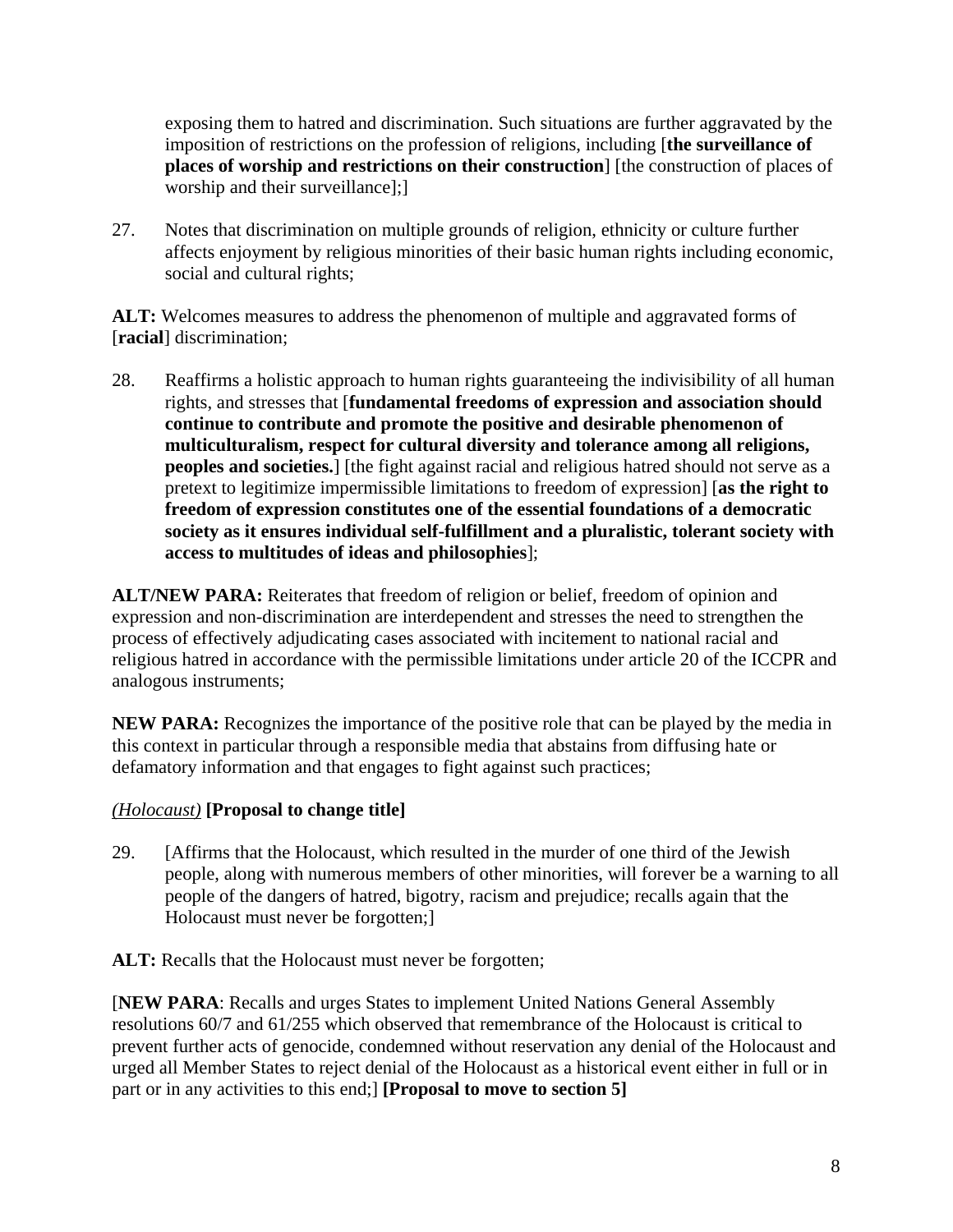## [*(Middle East)*] **[Proposal to delete cluster]**

- 30. [Expresses deep concern at the practices of racial discrimination against the Palestinian people as well as [**Syrian nationals of the occupied Syrian Golan**] [other inhabitants of the Arab occupied territories] which have an impact on all aspects of their daily existence and prevent the enjoyment of fundamental rights, and renews the call for the cessation of all such practices;]
- 31. [Reiterates that the Palestinian people have the inalienable right to self determination and that, in order to consolidate the [**Israeli**] occupation, they have been subjected to unlawful collective punishment, torture, economic blockade, severe restriction of movement and arbitrary closure of their territories. Also notes [**with concern**] that illegal settlements continue to be built in the occupied [**Arab**] territories [**since 1967**];]
- 32. [Reaffirms that a foreign occupation founded on settlements, laws based on racial discrimination with the aim of continuing domination of the occupied territory[y][**ies**], as well as the practice of reinforcing a total military blockade, isolating towns, villages and cities from one another, [**totally**] contradicts the purposes and principles of the Charter of the United Nations [**and constitutes a serious violation of international human rights and humanitarian law, a crime against humanity, a contemporary form of apartheid and serious threat to international peace and security**] [**and violates the basic principles of international human rights law**];]

[**NEW PARA:** Expresses deep concern at the plight of Palestinian refugees and other inhabitants of the Arab occupied territories as well as displaced persons who were forced to leave their homes because of war and racial policies of the occupying power and who are prevented from returning to their homes and properties because of a racially-based law of return. It recognizes the right of return of Palestinian refugees as established by the General Assembly in its resolutions, particularly resolution 194 of 11 December 1948, and calls for the return to their homeland in accordance with and in implementation of this right;

- 33. [Reiterates deep concern about the plight of the Palestinian people [**as well as inhabitants of the other occupied territories**] under foreign occupation, [**including the obstruction of the return of refugees and displaced persons, and the construction of the segregation wall,**] and urges respect for international human rights law, international refugee law and international humanitarian law, and calls for a just, comprehensive and lasting peace in the region;]
- 34. [Re-emphasizes the responsibility of the international community to provide international protection, in particular from racism, racial discrimination, xenophobia and related intolerance, for [**Palestinian**] civilian populations under occupation in conformity with international human rights law and international humanitarian law;]

## **[Proposal to include reference to Gaza situation – language to be provided]**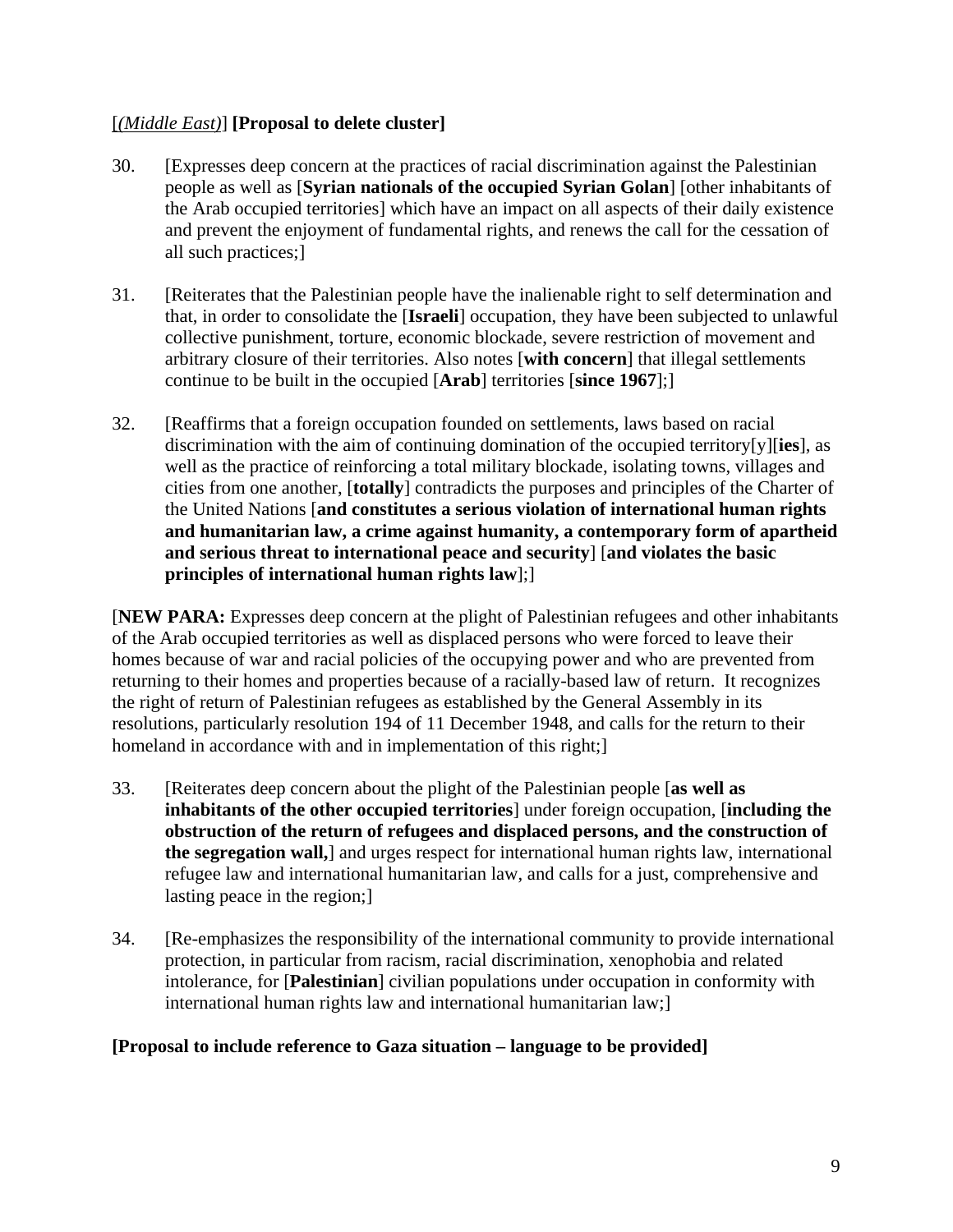## **B. Victims of racism, racial discrimination, xenophobia and related intolerance**

## *(General provisions on victims, grounds of discrimination)*

35. [Acknowledges that all victims should receive the same attention, the same treatment and the same protection and that there should be no hierarchy among potential victims];

**ALT:** Acknowledges that there should be no hierarchy among potential victims of racism, racial discrimination, xenophobia and related intolerance and that all victims should receive [**same attention, protection and treatment**] [**equal and proper attention**] [**equal attention and appropriate treatment**] [**adequate**] [**appropriate**] [**attention and treatment**] [**equal attention, the same protection and appropriate treatment**] [proper attention and proper treatment] in order to ensure the full enjoyment of their human rights;

**NEW PARA**: Emphasizes that victims' right to access to justice is of [**paramount**] [special] importance to victims of racial discrimination in the light of their vulnerable situation, socially, culturally and economically, [and [**further emphasizes the need for equality for victims in legal systems**] [**further emphasizes the need for equal treatment before the law**] that the principle of equality of victims in legal systems is meaningless unless it is accompanied by affirmative action]; **[Proposal to move to section 5]**

[**NEW PARA:** Affirms that there still exists a great knowledge gap to be addressed regarding the central role of the transatlantic slave trade in shaping the modern world and that a great challenge remains to restore the dignity of the victims of this unparalleled tragedy of humanity;]

# *(Africans and people of African descent)*

- 36. Regrets recent attempts at the [**pseudo**] intellectual and [**allegedly**] [**pseudo**] scientific legitimization of racism [**on the grounds of descent**], in particular the revival of negative stereotyping of Africans and People of African descent [**as inferior to other races, as slavery and colonialism have originated in such misguided ideas**];
- **37.** Identifies progress made in legislation and measures adopted by States to correct inequalities in access to education, health, housing, justice and employment by people of African descent; **[Adopted ad ref.]**

[**NEW PARA:** Notes the need to bolster measures that promote and broaden access to opportunities for a greater and better participation by people of African [**and Asian**] descent and indigenous peoples in political, economic, social and cultural aspects of society, together with measures that ensure that national political and legal systems reflect society's cultural diversity, particularly as regards women, and acknowledge the various systems and forms of representation;] **[Move to cluster on general provisions]** 

# *(People of Asian descent)*

[**NEW PARA:** Expresses concern at the high incidence of racially motivated acts of violence and intolerance against [**Asians and**] people of Asian descent;]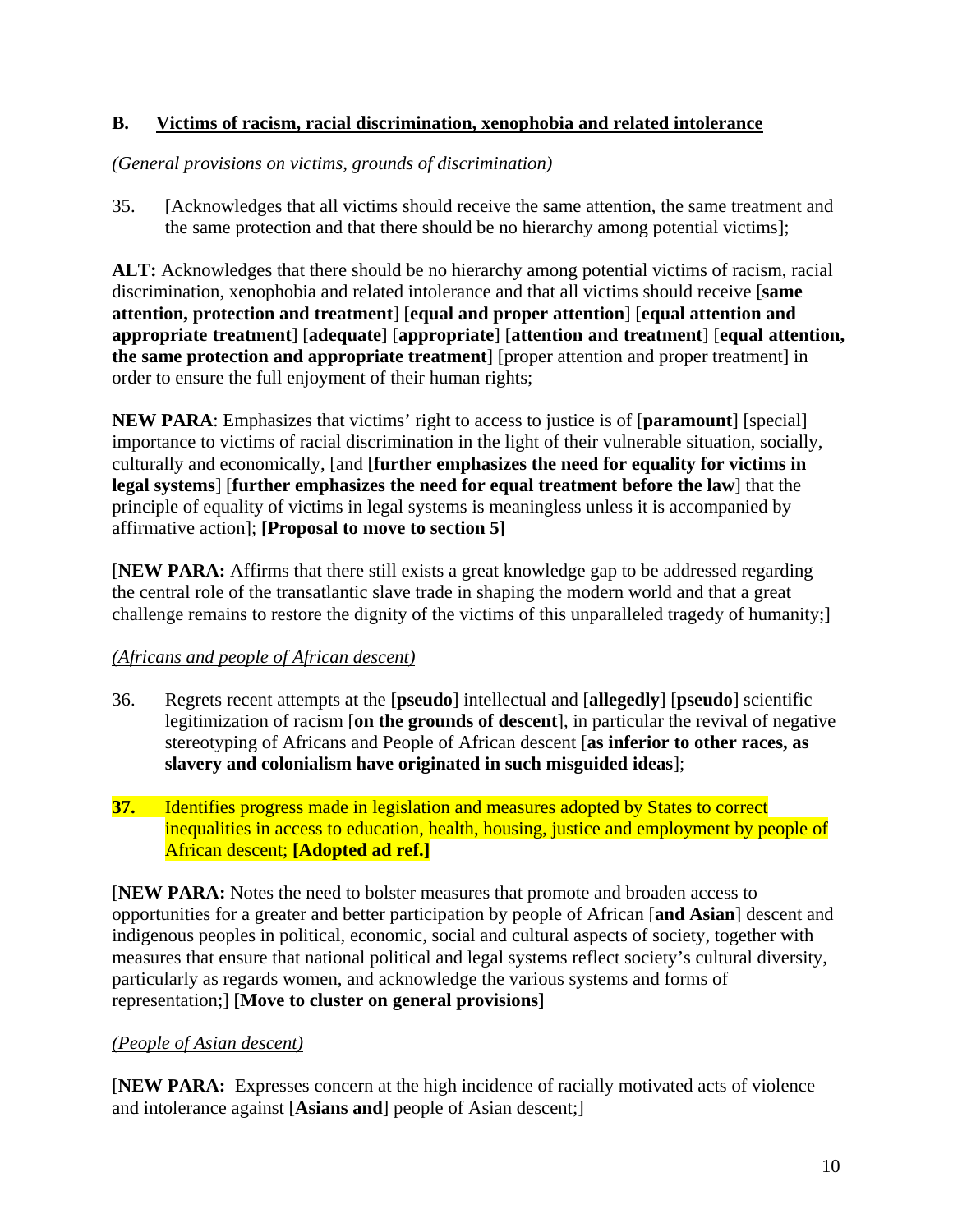[**NEW PARA:** Recognizes that in many parts of the world, Asians and people of Asian descent continue to face barriers as a result of social biases, negative stereotypes, and discrimination and expresses the commitment to work towards the eradication of all forms of racism, racial discrimination, xenophobia and related intolerance faced by Asians and people of Asian descent;]

# *(Indigenous people*[**s**]*)*

- 38. Notes [**some**] progress in the adoption of legal and administrative measures to promote, protect and ensure the exercise by indigenous peoples of their rights, to enhance and strengthen their ethnic, cultural, religious and linguistic identities, and to ensure the exercise of their human rights and fundamental freedoms on an equal footing, free of discrimination, and their full and free participation in all spheres of society, particularly in matters that affect or interest them [**Regrets however that racism, racial discrimination, xenophobia and related intolerance still persists in an implicit and explicit manner against indigenous peoples and individuals**];
- 39. [**Welcomes**] [Notes with appreciation] the adoption of the UN Declaration on the Rights of Indigenous People**s** and the creation of the Permanent Forum on Indigenous Issues [**and the Expert Mechanism on the Rights of Indigenous Peoples and the Special Rapporteur on the human rights and fundamental freedoms of indigenous peoples**], which have a positive impact on the protection of victims [**and underlines that the use of the term "indigenous peoples" should be understood in the context of the adoption of the Declaration**];

## **[Proposal to change order of paras. 38 and 39]**

[**NEW PARA:** Stresses the importance of making progress in putting in place [affirmative action policies] [**special measures**] in key sectors, such as access to education and employment, health and social security, political participation and investment in infrastructure that benefits communities in which people of African [**and Asian**] descent, indigenous peoples and other groups suffering from discrimination live;] **[Proposal to move to general provisions or section 5]** 

[**NEW PARA:** Recognizes also that indigenous peoples have been victims of [**racism, racial discrimination, xenophobia and related intolerance**] [discrimination] for centuries and affirms that they are free and equal in dignity and rights and should not suffer from any discrimination particularly on the basis of their indigenous origin and identity and stresses the continuing need for action to overcome [**those**] [**them**] [the persistent racism, racial discrimination, xenophobia and related intolerance that affect them;]]

40. Identifies some progress in the adoption of legal and administrative measures to promote, enhance and strengthen the ethnic, cultural, religious and linguistic identities of indigenous peoples and to establish conditions for the respect thereof; **[Agreed]**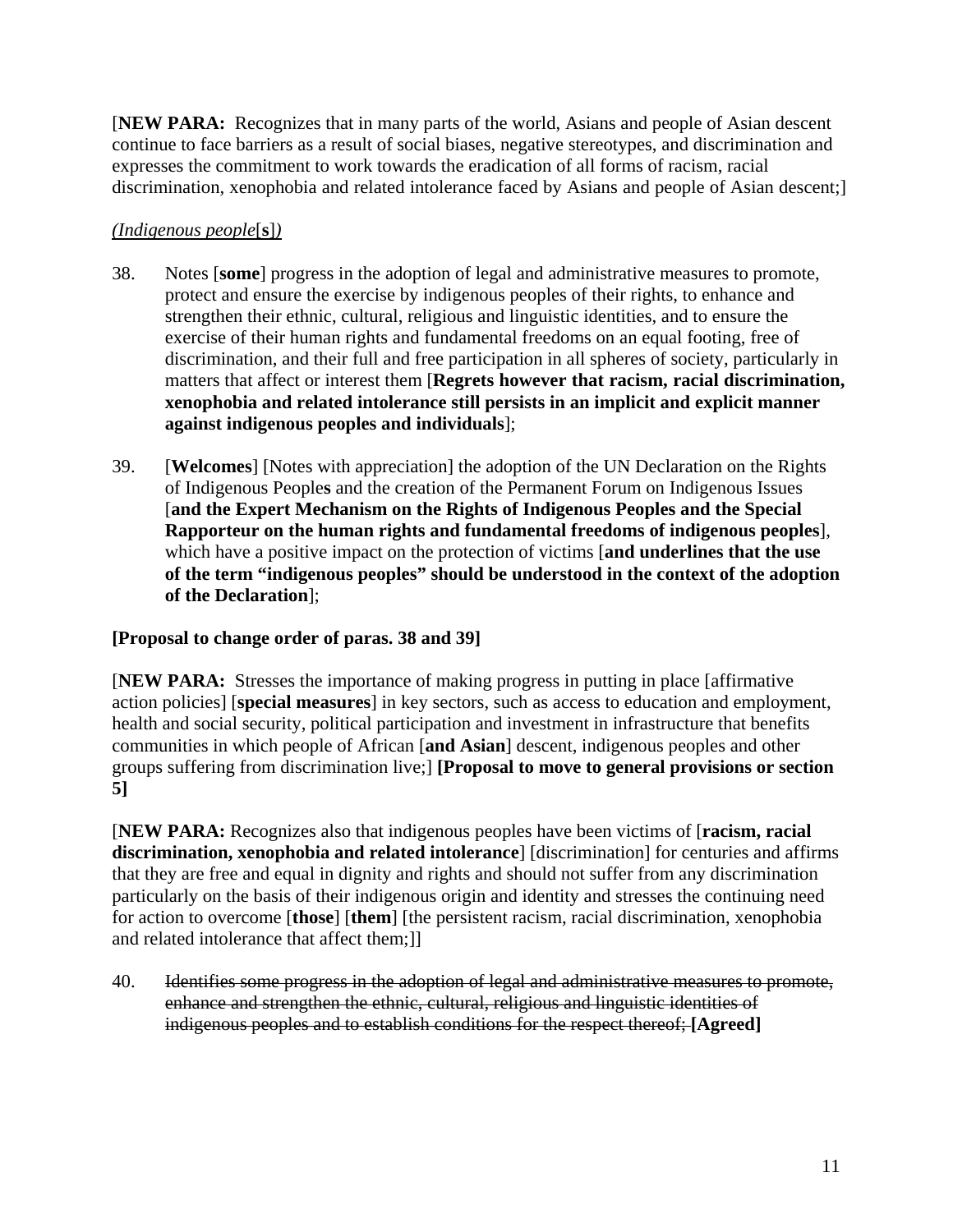## *(Migrants, refugees, asylum seekers, IDPs, stateless persons)*

[**NEW PARA**: Urges States to adopt comprehensive measures based on international law and relevant instruments including the International Convention on the Protection of the Rights of All Migrant Workers and Members of Their Families;] **[Proposal to move to section 5]** 

[**NEW PARA:** [**Welcoming the entry into force of the International Convention on the Protection of the Rights of All Migrant Workers and Members of Their Families**] [**Notes that several States have not yet acceded**] [Regrets that some States have refrained so far from acceding] to the International Convention on the Protection of the Rights of All Migrant Workers and Members of Their Families [and reiterates its appeal to these States to do so as soon as possible];] **[Proposal to move second part to section 5]**

- 41. [Recognizes that [**racist** [**discriminatory**] **and xenophobic attitudes**] [xenophobia] against non-nationals, particularly migrants, refugees and asylum-seekers [**internally displaced persons and stateless persons**], constitutes one of the main sources of contemporary racism [**in** [**all**] [**different**] [**certain**] **parts of the world**] and that human rights violations against members of [such] [**these**] groups occur widely [in the context of discriminatory, xenophobic and racist practices] [**in** [**all**] [**different**] [**certain**] **parts of the world**];]
- **42.** Deplores the persistence of xenophobic attitudes towards and negative stereotyping of non-citizens, including by politicians, law enforcement and immigration officials and in the media, that have led to xenophobic violence, killings and targeting of migrants, refugees and asylum seekers; **[Adopted ad ref.]**
- 43. Stresses the seriousness of the rise in racist and xenophobic manifestations and practices at points of entry to countries, reception areas and waiting zones, and stresses that it is [**contrary to international human rights law**] [inhuman and degrading] for such areas to be "no-rights" zones for non-citizens in general, and for migrants, refugees and asylum seekers in particular;

**ALT:** Stresses the seriousness of the rise in racist and xenophobic manifestations and practices at points of entry to countries, reception areas and waiting zones, and [**also**] stresses that human rights [**must**] [are to] be [**respected**] [applied] in such areas for non-citizens in general, and for migrants, refugees and asylum seekers in particular;

44. Recognizes the need to strengthen efforts towards fighting against [**irregular**] [illegal] migration and the smuggling of migrants, which may lead to violence, discrimination, exploitation and abuse, and reiterates the importance of [**promoting and**] protecting the [**human**] rights [**and fundamental freedoms**] of migrants [**regardless of their**  [**immigration**] **status**] [whether regular or irregular];

**ALT:** Reiterates the importance of protecting the human rights of migrants, whether regular or irregular, and recognizes the need to strengthen efforts towards fighting against smuggling of migrants, which may lead to violence, discrimination, exploitation and abuse;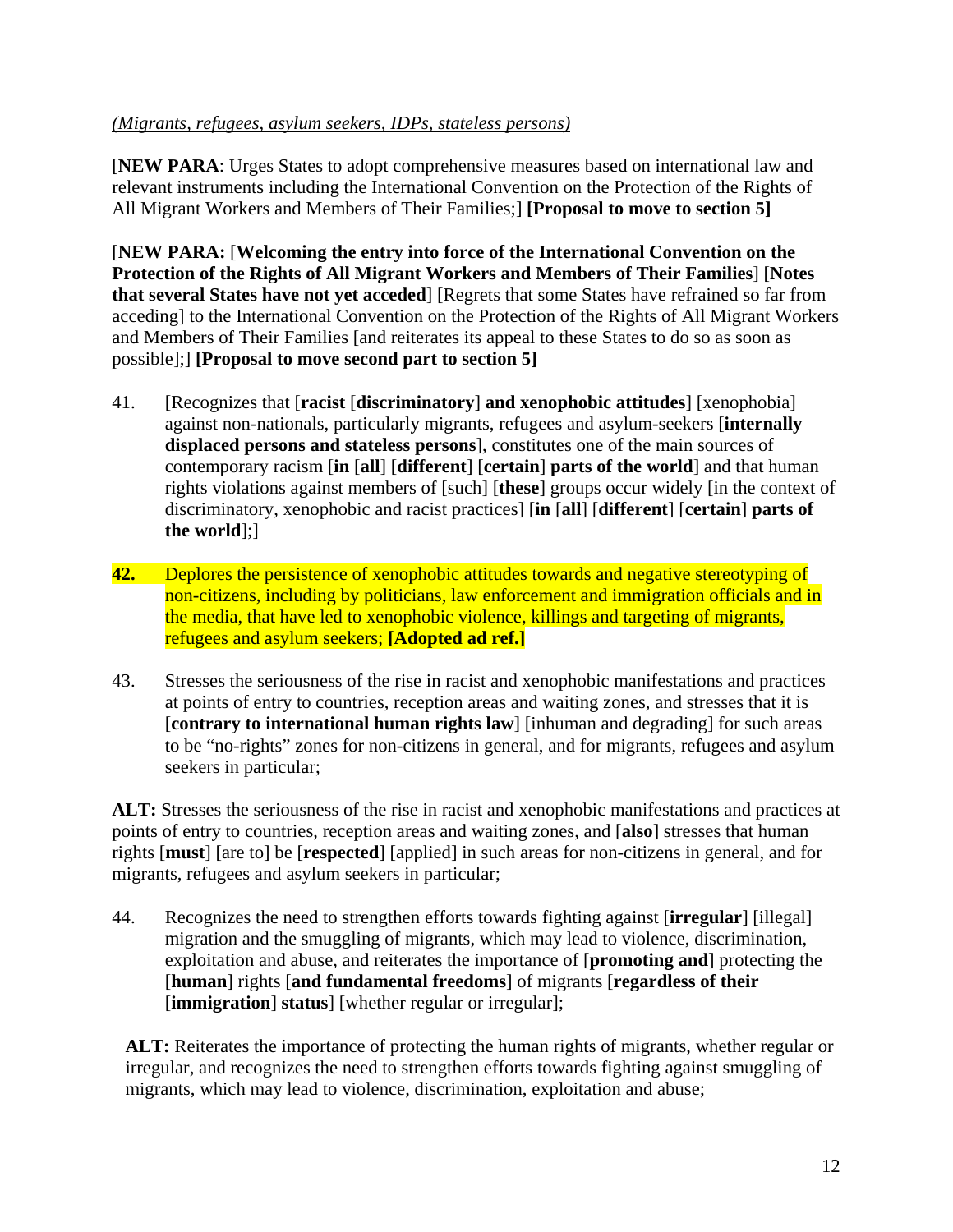- 45. [**Recalls the obligation of States to pass and propose legislation in accordance with their**] [Expresses deep concern at passed or proposed legislation that counters] [**obligations**] [commitments made] under international human rights law [**and standards**], in particular with respect to the [**dignity and human**] rights [**and fundamental freedoms**] of migrant workers and the members of their families;
- **46.** Recognizes the need for a [[**comprehensive**], [**balanced**] **and rights-based**] [comprehensive and balanced] approach in dealing with migration issues, including by strengthening [**comprehensive**] international dialogue on [**all forms of**] migration, developing real partnerships between countries of origin, transit and destination and exploring all possible synergies between management of migration, [**protection of human rights**] [**human rights of migrants**] and the promotion of development [**while ensuring that the human rights of migrants are fully protected**]; **[Proposal to move to section 5]**

**ALT:** Recognizes the need for a [**comprehensive, balanced and human rights focused**] [comprehensive,] [balanced [**and rights-based**]] approach in dealing with migration issues [**in respect to the human rights of migrants**]**,** including by strengthening [**comprehensive**] [**broad**] international dialogue on [**all aspects of**] migration, developing real partnerships between countries of origin, transit and destination and exploring all possible synergies between management of migration and the promotion of development [**while fully respecting the rights of migrants**];

47. Reiterates that [the] [**national and**] [**regional**] international response and policies, including financial assistance, towards refugee [**and internal displacement**] situations in different parts of the world [**must**] [should] not be guided by [**any form of discrimination prohibited by international law**] [considerations of race, color, descent, national or ethnic origin, [**nor discriminatory considerations on the basis of culture, religion and language**] [nor based on the culture, religion and language of the refugees]], and urges the international community to [**take concrete action to meet the protection and assistance needs of refugees, returnees and displaced persons and to contribute generously to projects and progammes aimed at alleviating their plight and facilitating durable solutions for refugees and displaced persons**] [grant [economic and financial] assistance to affected States [**in a more balanced and objective manner**], particularly in the developing world, in order to [**help them**] adequately address refugee [**and internal displacement**] crises, and [to] remove the root causes of displacement;]

**NEW PARA:** Recalls the human rights and humanitarian dimensions of the problem of internally displaced persons, including in long-term displacement situations, and the responsibilities of States and the international community to strengthen further their protection and assistance without any discrimination; **[Adopted ad ref. at informals]** 

48. [Urges States to refrain from taking discriminatory measures and from enacting or maintaining legislation that would arbitrarily deprive persons of their nationality on grounds of race, color, gender, religion, or national or ethnic origin, especially if such measures and legislation render a person stateless;]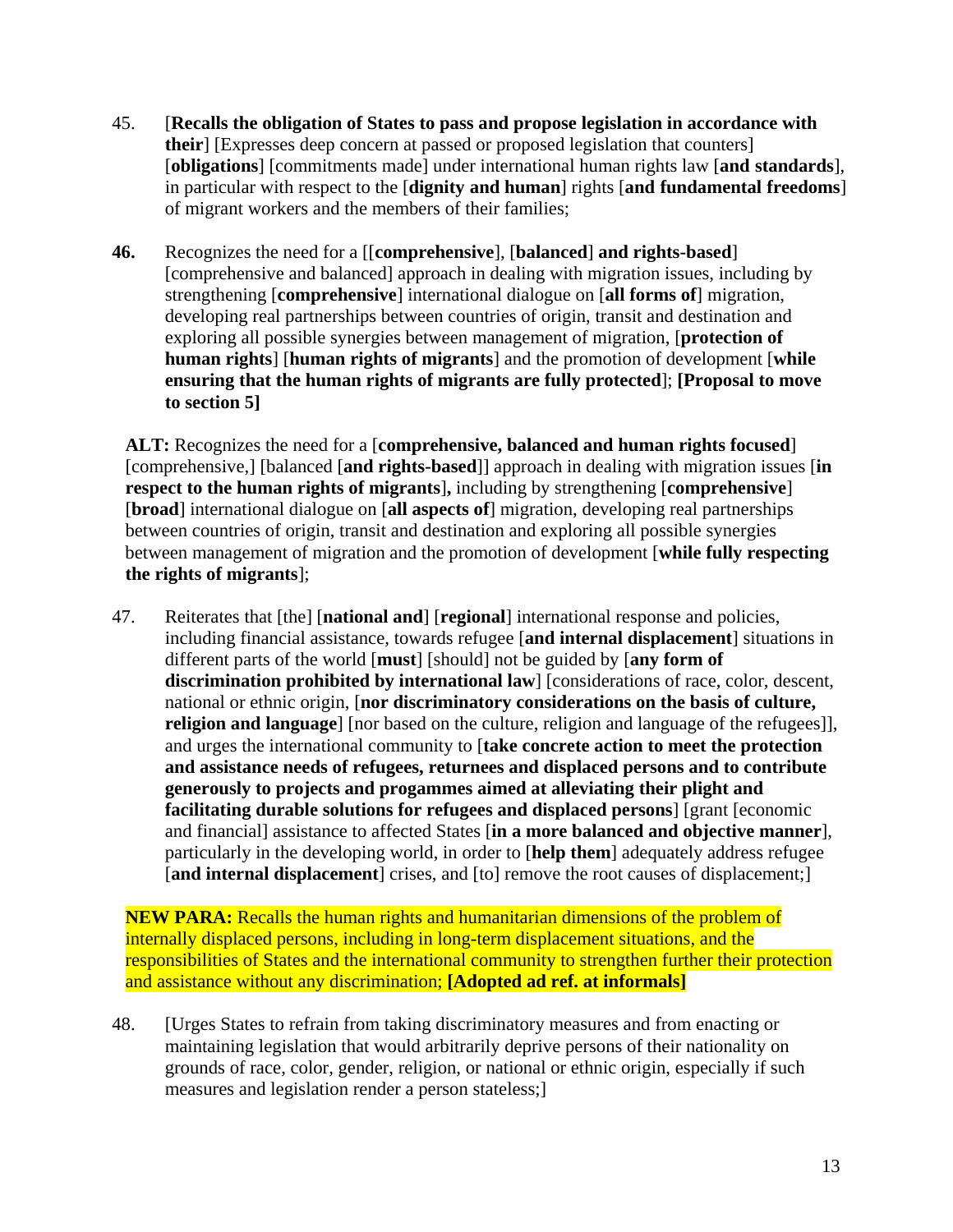**ALT:** Stresses the seriousness of States arbitrarily depriving persons of their nationality or arbitrarily denying them acquisition of nationality, in particular on grounds of race, colour, gender, religion or national or ethnic origin, especially if such measures and legislation render or leave persons stateless;

## *(Roma, Gypsies, Sinti, Travellers)*

49. Recognizes with deep concern the persistence of racism, racial discrimination, xenophobia and related intolerance against Roma/Gypsies/Sinti/Travellers, and expresses concern over the violence affecting these communities; **[Adopted ad ref. at informals]**

## *(Ethnic, linguistic and religious minorities)*

- **50.** Welcomes efforts aimed at developing consultation with bodies representing persons belonging to minorities; **[Adopted ad ref. at informals]**
- 51. Expresses deep concern at the resurgence of racist and xenophobic violence targeting members of ethnic, religious [or] cultural communities and [national] minorities;

ALT: Expresses deep concern at the numerous occurrences of racist and xenophobic violence, including inter-ethnic violence and internal conflicts targeting members of national, ethnic, religious or linguistic minorities;

- 52. Affirms that the identity of persons belonging to national or ethnic, religious and linguistic minorities must be protected and that such persons should be treated equally and enjoy their human rights and fundamental freedoms without discrimination of any kind, [including discrimination based on work and descent];
- 53. Acknowledges that a most disturbing phenomenon is the intellectual and ideological validation of Islamophobia. When it is expressed against migrants it takes the form of religious-ethnic or religious-racial tones, when it is expressed in the form of defamation of religions, it takes cover behind the freedom of expression and when it is expressed in the form of profiling, it hides behind the war against terrorism. Believes that association of terrorism and violence with Islam or any other religion, including through publication of offensive caricatures and making of hate documentaries, would purposely complicate our common endeavours to address several contemporary issues, including the fight against terrorism and the occupation of foreign territories and peoples; **[Agreed at informals]**

**ALT:** Believes that association of terrorism and violence with any religion including through publication of offensive caricatures and making of hate documentaries, would purposely complicate our common endeavours to address several contemporary issues, including the fight against terrorism [and the occupation of foreign territories and peoples]. In this context, acknowledges that one of the most disturbing phenomenon is the intellectual and ideological validation of Islamophobia;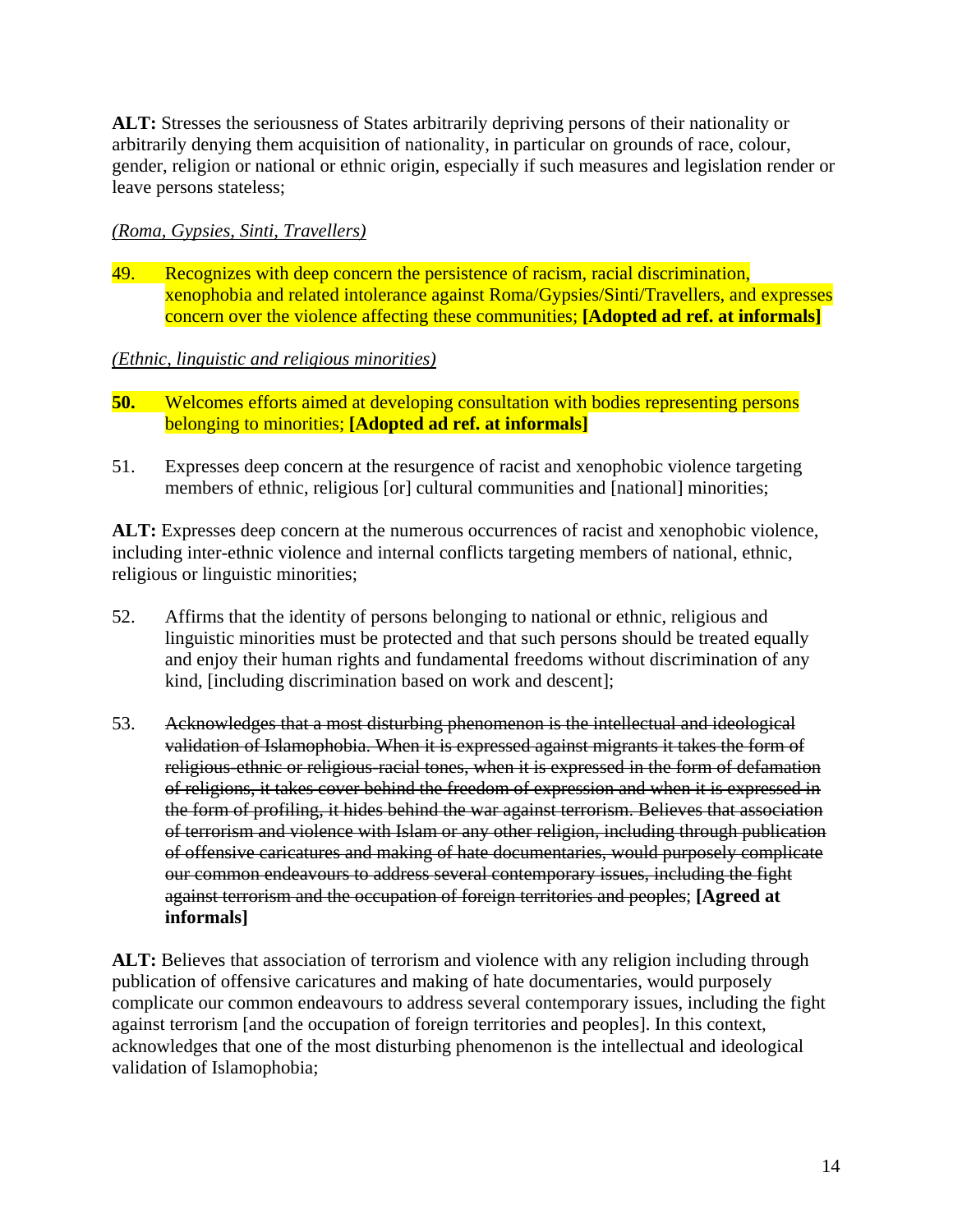**ALT 2:** Acknowledges manifestations of intolerance against religious minorities which manifest itself in different forms including in inter-ethnic violence and internal conflicts, targeting of religious and cultural communities, and stereotyping of social behavior;

# *(Trafficking)*

- 54. Recognizes that victims of trafficking are particularly exposed to racism, racial discrimination, xenophobia and related intolerance and that women and girl victims are often subject to multiple forms of discrimination and violence, including on the grounds of their gender, age, ethnicity, culture and religion, as well as their origins, and that these forms of discrimination themselves [**constitute one of the major causes of trafficking in persons**] [may fuel trafficking in persons];
- 55. Recognizes the need to provide practical, rights-based approach [policy guidance] on the prevention of trafficking and the protection of trafficked persons with a view to facilitating the integration of a human rights perspective into national, regional, and international anti-trafficking laws, policies and interventions;

ALT: Expresses concern at the low pace and ineffectiveness of measures implemented and policies adopted to prevent and combat trafficking in persons, and emphasizes the protection of and assistance to victims of trafficking in persons and to embark upon a wide range of collective and cooperative-based measures, including inter alia, criminalization of trafficking in persons, particularly women and children, and development of action plans, best practices, standards and procedures for preventing and combating trafficking in human beings with a view to its total eradication;

# **[Proposal to move action-oriented elements to section 5]**

56. Notes efforts by States and organizations to prevent and combat trafficking in persons and to enhance the protection of and assistance to victims of trafficking in persons, for instance the development of action plans and best practices, standards and procedures for combating and preventing trafficking in human beings [**and protecting its victims**];

# **[Proposal to merge paras. 55 and 56]**

ALT MERGED PARA: Recognizes the efforts by States and organizations to prevent and combat trafficking in persons and to enhance the protection of and assistance to victims of trafficking in persons with a view to facilitating the integration of a human rights perspective into national, regional, and international anti-trafficking laws, policies and interventions;

# *(Contemporary forms of slavery)*

57. Recalling that slavery and slavery-like practices were recognized in the DDPA as [**flagrant violations of human rights**] [crimes against humanity], recognizes that victims of slavery and slavery-like practices are particularly exposed to racism, racial discrimination, xenophobia and related intolerance and that women and girl victims are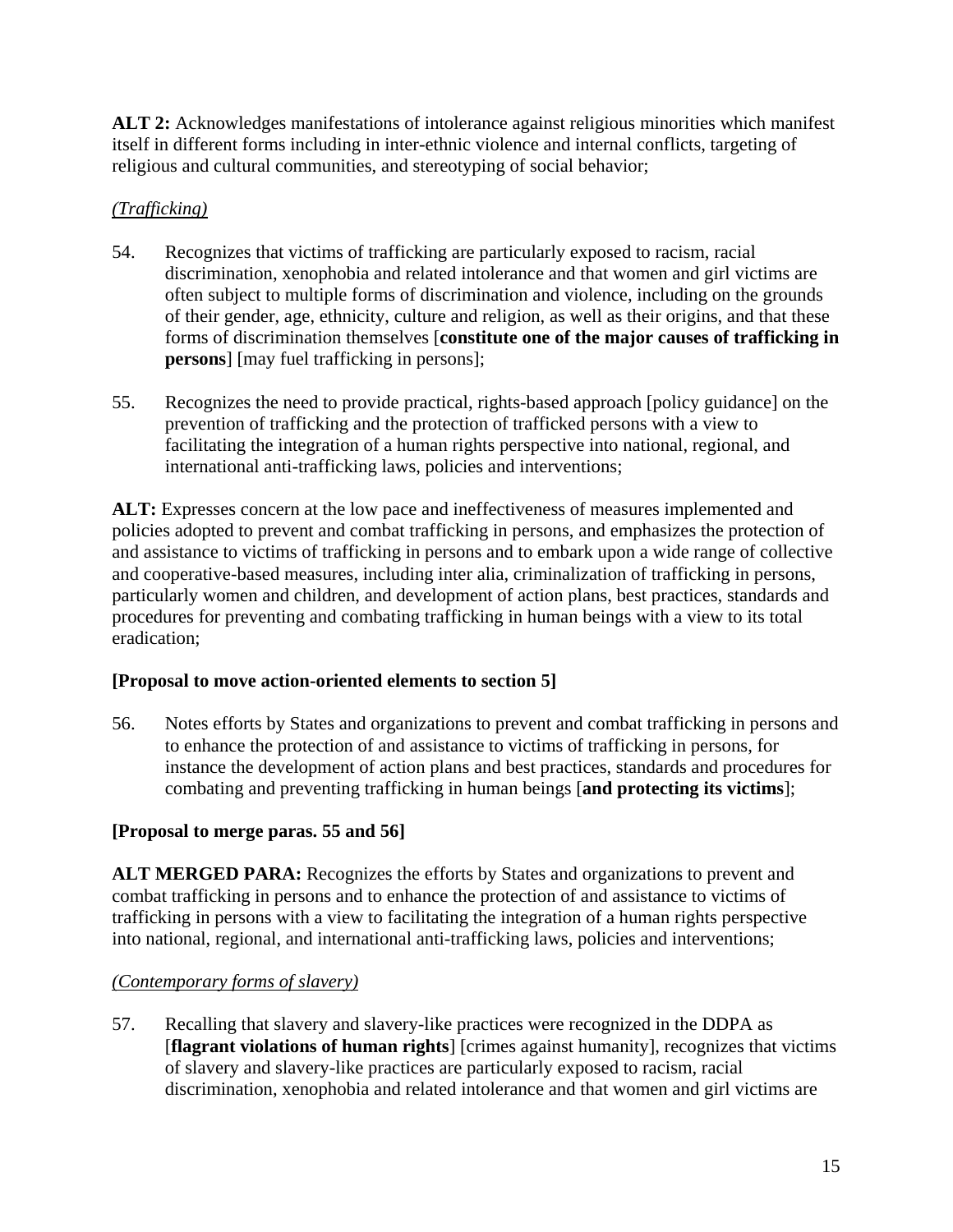often subject to multiple forms of discrimination and violence, including on the grounds of their gender, age, ethnicity, culture and religion, as well as their origins, and that these forms of discrimination themselves may [**may lead to**] [fuel] slavery and slavery-like practices;

- **58.** Deplores the lack of willingness of certain countries to adopt measures to end enslavement and slavery-like practices, including contemporary forms of slavery, debt bondage, slavery, sexual exploitation or labour exploitation, which constitute flagrant violations of human rights; **[Adopted ad ref. at informals]**
- 59. Stresses that the [**practices**] [issue] of contemporary forms of slavery] [**including against migrants, refugees and asylum-seekers**] [**and its different manifestations, including** [**forced**] **prostitution, unequal wages and imposing all kinds of restrictions depriving people from the enjoyment of their civil, political and particularly economic rights**] need[s] to be [**investigated and well-documented by relevant United Nations bodies wherever it occurs and**] given greater prominence and priority if these practices are to be eradicated once and for all; (para 16 section 1)

**ALT:** Stresses that contemporary forms of slavery in its different manifestations need to be investigated by different stakeholders and given greater prominence and priority if these practices are to be eradicated once and for all;

**NEW PARA**: Recognizes that inadequate responses to natural and human made disasters may lead to exclusion of marginalized groups and sectors, including those that face discrimination on the basis of ethnicity, descent, religion and sex, which may result in various forms of discrimination in delivery of relief and humanitarian assistance, reconstruction and development processes; **[To be discussed]** 

## *(Multiple discrimination)*

- 60. Reiterates that [**multiple**] [**forms of**] discrimination [**on any ground, including sex, race, colour, ethnic or social origin, genetic features, language, religion or belief, political or other opinion, membership of a national minority, property, birth, disability, age or sexual orientation**] [on multiple grounds], as laid down in the DDPA, further affects the enjoyment of [basic] human rights and can lead to particular targeting or vulnerability (merger paras 3, 52 section 1), and welcomes measures to address multiple and aggravated forms of discrimination, particularly the efforts to adopt or improve penal or civil legislation in order to address these phenomena;
- 61. [Notes with concern increased instances of discrimination on the multiple grounds [**including sex, race, colour, ethnic or social origin, genetic features, language, religion or belief, political or any other opinion, membership of a national minority, property, birth, disability, age or sexual orientation** [of race and religion] since 2001. [**When it is expressed against migrants, it takes the form of religion-ethnic or religious-racial tones, when it is expressed in the form of defamation of religions or**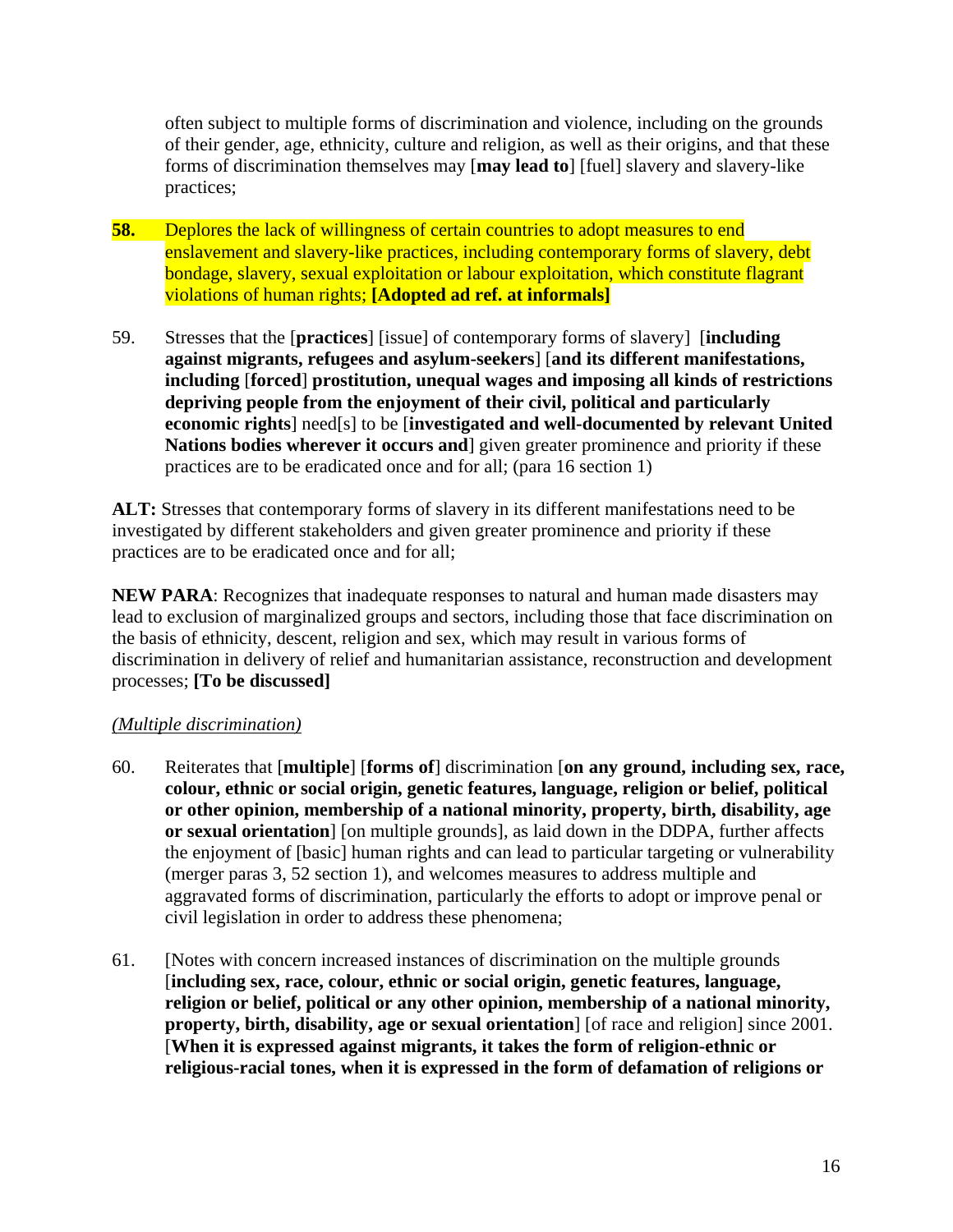**religious personalities, it takes cover behind the freedom of expression and when it is expressed in the form of profiling, it hides behind the war against terrorism**];]

# **[Proposal to merge paras. 60 and 61]**

**ALT MERGED PARA:** Notes with concern increased instances of discrimination on multiple grounds and reiterates that [**multiple**] [**forms of**] discrimination [**on any ground, including sex, race, colour, ethnic or social origin, genetic features, language, religion or belief, political or other opinion, membership of a national minority, property, birth, disability, age or sexual orientation**] as laid down in the DDPA, further affects the enjoyment of [basic] human rights and can lead to particular targeting or vulnerability (merger paras 3, 52 section 1), and welcomes measures to address multiple and aggravated forms of discrimination, particularly the efforts to adopt or improve penal or civil legislation in order to address these phenomena;

## *(Women, gender, children)*

[**NEW PARA:** Expresses concern at the persistence of discrimination against women and girls on the grounds of race, racial discrimination, xenophobia and related intolerance and affirms the urgent need to combat such discrimination by prioritizing the development of a systematic and consistent approach to evaluating, monitoring and eliminating such discrimination against women and girls, in accordance with the DDPA;

- 62. Strongly condemns all acts of violence, [whether these acts are perpetrated [**or condoned**] by States, private persons or non-State actors,] against women and girls and calls for the elimination of all forms of gender-based violence in [**all circumstances**] [the family [**and**] within the [general] community], and [**in States**] [where perpetrated or condoned by the State], in accordance with [**internationally-accepted human rights standards**] [international human rights norms and standards, including the Declaration on the Elimination of Violence against Women;]
- 63. Stresses the need to treat all forms of violence against women and [**violence against**] children as a criminal offence, punishable by law, as well as [the duty] [to] provide access to just and effective remedies, [**and the importance of providing**] [and] specialized assistance [**and rehabilitation**] to victims, including medical and psychological assistance and [**necessary**] [effective] counseling;

**ALT:** Stresses the need to treat all forms of violence against women and violence against children as a criminal offence, punishable by law, as well as the duty to provide access to just and effective remedies, and the importance of providing specialized assistance and rehabilitation to victims, including medical and psychological assistance and necessary counseling;

**NEW PARA:** [**Recalls/Reiterates**] [Recognizes] that racism, racial and ethnic discrimination, xenophobia and related intolerance affect women differently from men aggravating their living conditions and generating multiple forms of [**discrimination**] violence, thus limiting or denying the enjoyment of their human rights, [**and underlines the urgent need to end discriminatory attitudes and gender stereotypes**];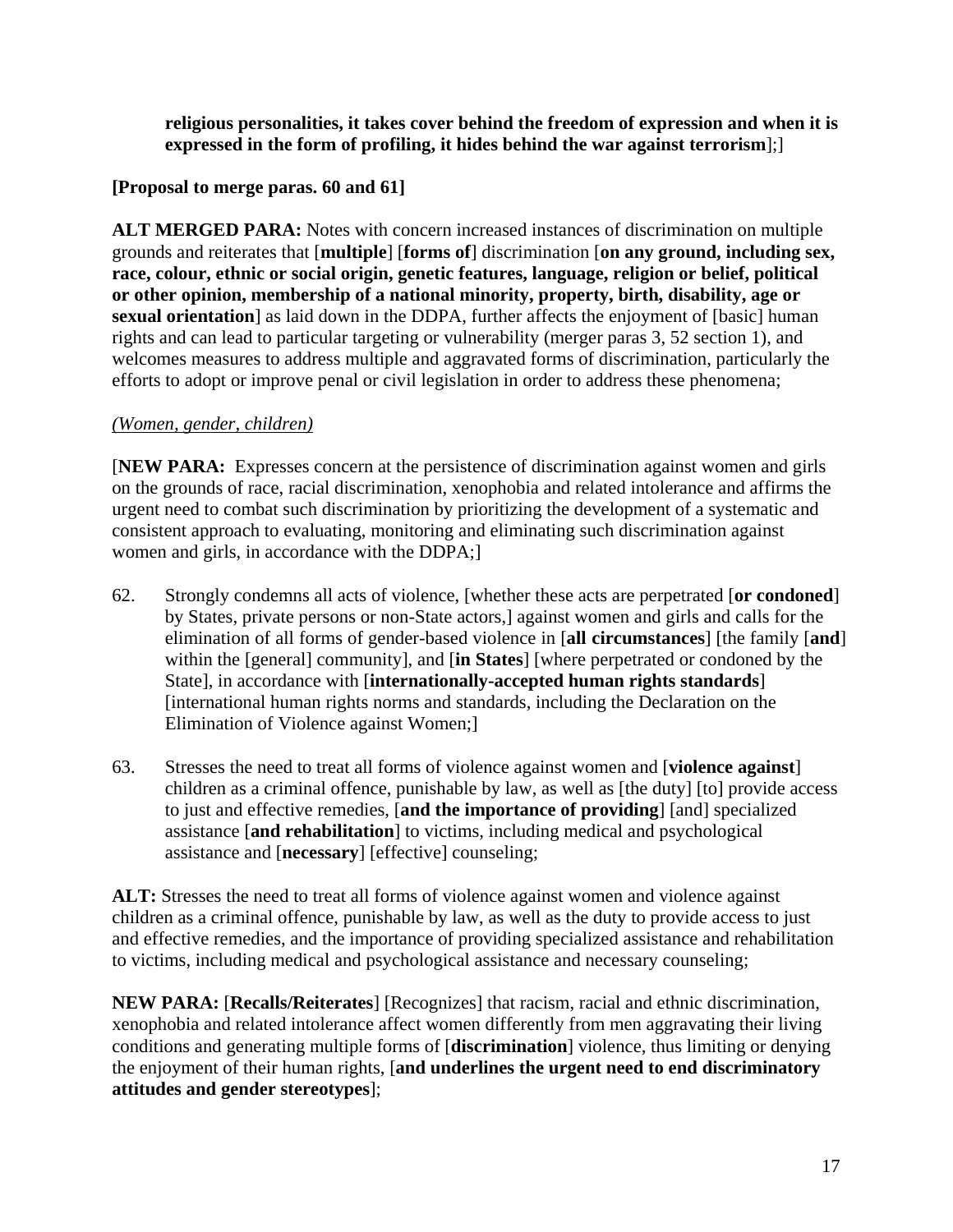- 64. [Underlines the [**urgent need/task to overcome**] [challenges] [and obstacles] to [**overcome**] [changing] discriminatory attitudes and gender stereotypes and stresses that [**some**] [challenges and] obstacles remain in the implementation of international standards and norms to address the inequality between men and women;]
- 65. Recognizes with concern that instances of racism, racial discrimination, xenophobia and related intolerance [**can/may**] lead to sexual exploitation of women and children especially the girl child;
- **66.** Acknowledges that although children are vulnerable to violence, some children, because of inter alia their gender, race, ethnic origin, disability or social status, are particularly susceptible to it; **[Adopted ad ref. at informals]**

## *(Migrant women)*

**67.** Expresses deep concern at continuing reports of grave abuses and violence committed against migrant women [and [**their**] children] [(also nationals)], including gender-based violence, in particular sexual violence, trafficking, domestic and family violence, racist and xenophobic acts, abusive labor practices and exploitative conditions of work; **[Proposal to move to cluster on migrants]** 

# *(HIV/AIDS)*

**68.** Notes progress in the adoption of policies and programmes to improve the prevention of HIV/AIDS, especially among key populations at higher risk to exposure to HIV and to eradicate multiple discrimination against persons living with and affected by HIV/AIDS; **[Adopted ad ref. at informals]** 

**NEW PARA**: Recommends that States guarantee universal and effective access to [**prevention**] medications at affordable prices, particularly those required for the prevention and treatment of HIV/AIDS, malaria, tuberculosis and other pandemics, and intensify research in vaccines as appropriate; **[Proposal to move to section 5]** 

## *(Sexual orientation)*

69. [Condemns all forms of discrimination and all other human rights violations based on sexual orientation;]

[**ALT:** Recognizes that experiences of racism, racial discrimination, xenophobia and related intolerance are aggravated by and intersect with discrimination on grounds including [**acceptable personal preferences**] [sexual orientation and gender identity] and condemns all forms of discrimination and all other human rights violations based on these grounds;]

[**NEW PARA:** Reiterates its concern regarding acts of violence, discrimination and human rights violations committed against individuals on the grounds of their sexual orientation and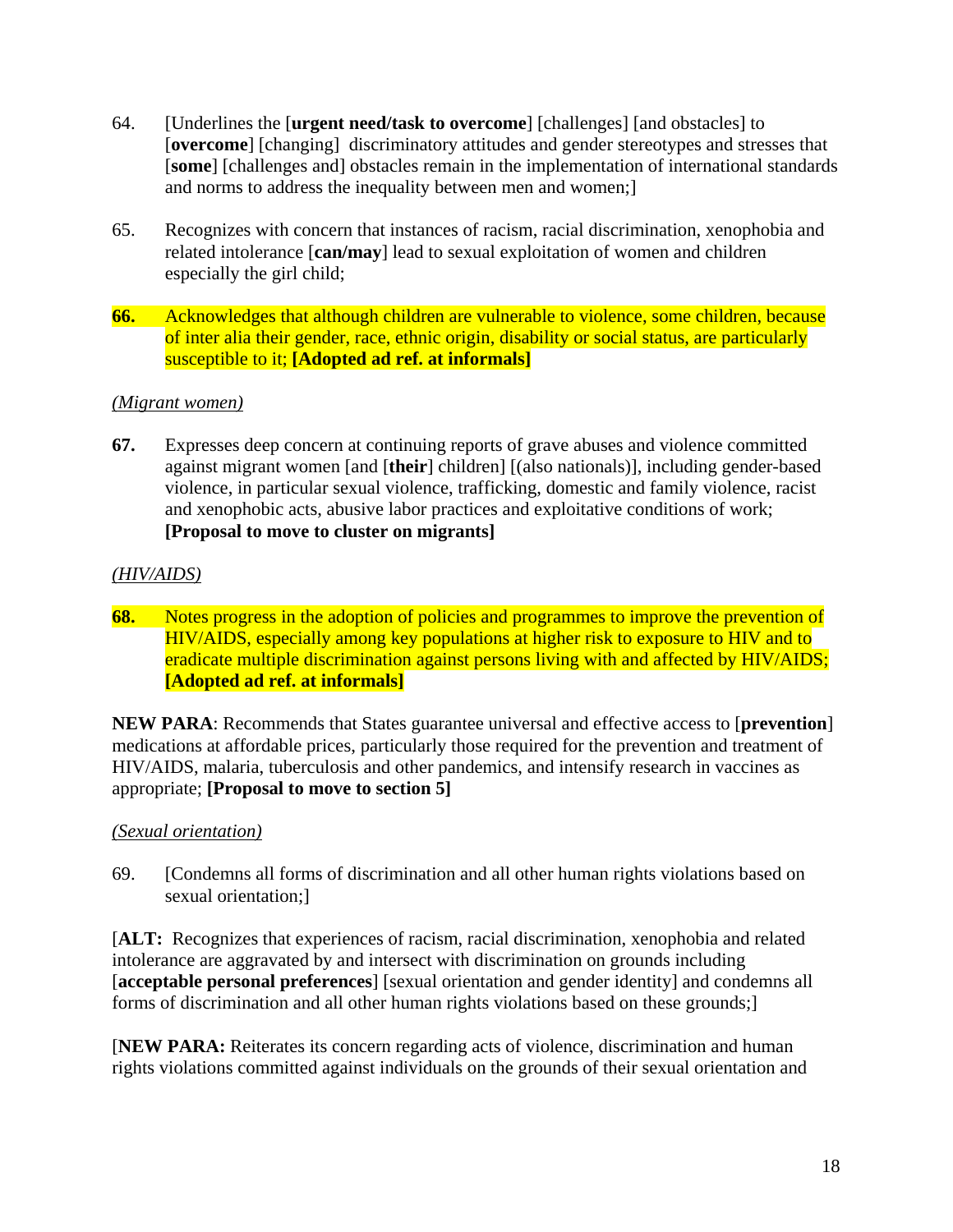gender identity and invites States, whenever possible, to consider appropriate measures to tackle such problems;]

# *(Persons with disabilities)*

**NEW PARA:** Expresses deep concern at the difficult conditions faced by persons with disabilities who are subject to multiple or aggravated forms of discrimination, and welcomes the entry into force of the Convention on the Rights of Persons with Disabilities and its Optional Protocol;

#### **C. Measures of prevention, education and protection aimed at the eradication of racism, racial discrimination, xenophobia and related intolerance at all levels**

*(General provisions on measures)*

70. Recognizes that prevention is a key element of any political strategy to combat racism, racial discrimination, xenophobia and related intolerance, to promote cohesion, and to tackle community tensions; **[Agreed at informals]**

**ALT:** Recognizes that prevention, combating and eradication of racism, racial discrimination, xenophobia and related intolerance are of crucial importance and key elements for the promotion of cohesion and peaceful resolution of community tensions; **[Adopted ad ref. at informals]** 

**71.** Stresses the necessity of increasing appropriate preventive measures in order to eliminate all forms of racial discrimination and the important role that Governments, international and regional organizations, national human rights institutions the media, nongovernmental organizations and civil society can play in developing such measures and in confidence-building; **[Adopted ad ref. at informals]** 

*(Monitoring, data collection)*

- **72.** Notes with appreciation the activities of **i**ndependent information networks on racism and xenophobia in some countries which collect relevant information and develop strategies to combat these phenomena, while also highlighting and disseminating good practices the submission of which could enable the national bodies and institutions to develop strategies to combat and eradicate these phenomena; **[Adopted ad ref. at informals]**
- 73. Acknowledges the importance of making progress in gathering [**disaggregated**] data and other human development indicators [**in accordance with national law**] [disaggregated by race and ethnicity], whether by conducting censuses or by collecting, compiling, analyzing and providing data at the national and local levels, which should also take into consideration [**gender** [**age**] **and**] social and economic indicators, such as average income, access to health services, maternal and infant mortality, life expectancy, literacy rate, access to education, employment opportunities, quality of housing, land ownership and access to water, health and communications services;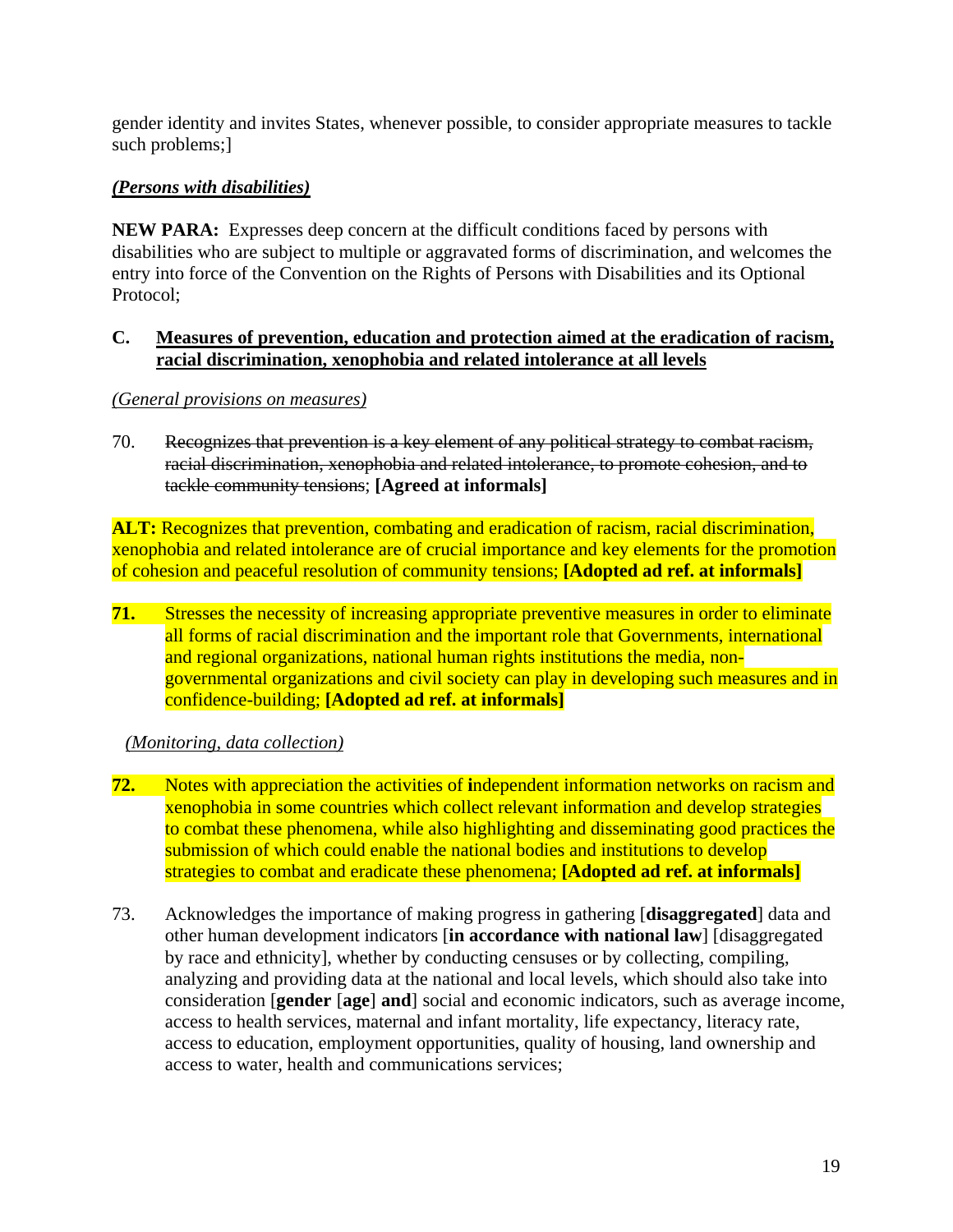**ALT:** Acknowledges the importance of making progress in gathering [**disaggregated**] data in order to assess regularly the situation of individual and groups of individuals who are victims of racism, racial discrimination, xenophobia and related intolerance in conformity with the principles laid down in the DDPA and in accordance with national law;

**NEW PARA:** Emphasizes the need for national, regional and international bodies to monitor racist and xenophobic acts, and in this regard to establish an observatory for racist incidents to undertake a detection role in relation to potential conflict based on racism, racial discrimination, xenophobia and related intolerance;

## *(Tackling discrimination in (access to) education, employment, health)*

- **74.** Welcomes the adoption of legislation, at the national and regional levels, to address discrimination and victimization in employment and training, the provision of goods, facilities and services, education, housing and public functions; **[Adopted ad ref. at informals]**
- **75.** Welcomes preventive initiatives to tackle discrimination in employment such as, inter alia, programmes for training and counseling of excluded persons belonging to a minority to help them in the labour market, programmes for employers to combat discrimination or to raise cultural awareness, some examples of mentoring and of positive action in recruitment, and some further experiments with contract compliance and anonymous job applications; **[Adopted ad ref. at informals]**

# *(National action plans)*

**NEW PARA:** Identifies progress in the formulation of national plans to eradicate racism, racial discrimination, xenophobia and related intolerance and reaffirms the importance for States to develop further and implement national action plans in consultation with relevant stakeholders, including national human rights institutions and civil society; **[Adopted ad ref. at informals]** 

## *((Human rights) education, training or sensitizing professionals, awareness raising, communication*

76. Believes that education, including human rights education, is essential to the realization of all human rights and fundamental freedoms [**which contributes to the promotion and respect for the cultural diversity of societies**] for the promotion [**and**] [of] respect for the cultural diversity of societies, and contributes significantly to promoting equality and preventing conflict and human rights violations, [**and a culture of peace**] as well [**to enhance participation in the decision-making process and in the promotion of democratic values**] [as enhancing participation and democratic [**processes**] [values]], with a view to developing societies in which [**the dignity of**] all human beings [**and their dignity**] are valued and respected: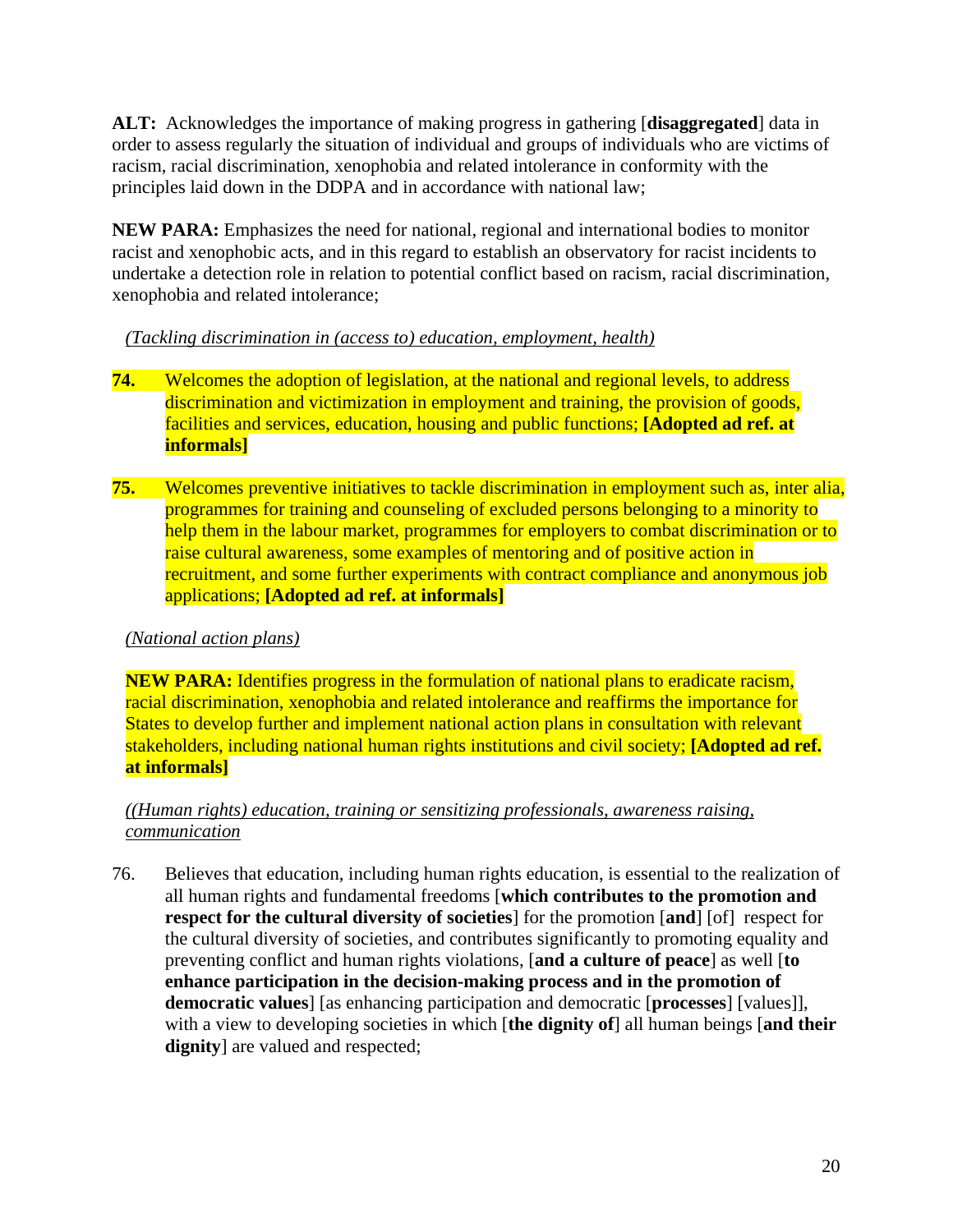- 77. [**Welcomes the adoption of**] [Recognizes that] national legislation to promote human rights education has been approved in all [**parts**] [regions] of the [**world**] [globe] after the adoption in 2001 of the DDPA, particularly in order to sensitize the public at large with regard to the cultural [**diversity**] [identity of minorities];
- *78.* Acknowledges the development and implementation of training and educational activities on human rights from an [**anti-racist and non-discriminatory**] [**anti-discrimination**] [anti-racist [and anti-sexist]] [**and gender**] perspective, in particular for public officials, as well as awareness-raising and information campaigns;

**NEW PARA:** Recognizes the need and importance of an international declaration on human rights education and training [**on racism, racial discrimination, xenophobia and related intolerance**] with a view to inter alia strengthen the respect for human rights and fundamental freedoms, [**prevent racism, racial discrimination, xenophobia and related intolerance,**] and promote understanding, tolerance, gender [**justice]** [equality] [**a culture of peace**], and friendship among all nations, indigenous peoples, and **[socially-constructed**] [**racial**], national, ethnic, religious and linguistic groups; **[Agreed at informals]** 

**ALT:** Recognizes the need and importance of an international declaration on human rights education and training that may have positive impact on the fight against racism, racial discrimination, xenophobia and related intolerance [**with a view to inter alia strengthening the respect for human rights and fundamental freedoms**]; **[Agreed at informals]** 

**ALT 2:** Recognizes the importance of an international declaration on human rights education and training with a view to strengthening respect for human rights and fundamental freedoms that would have a positive impact on the fight against racism, racial discrimination, xenophobia and related intolerance; **[Adopted ad ref. at informals]** 

**NEW PARA:** Enhancing the roles of cultural diversity and human rights education in promoting tolerance and preventing racism, racial discrimination, xenophobia and related intolerance;

## *(Intercultural dialogue, interreligious dialogue)*

## **[Proposal to merge paras. 79 and 81]**

**79.** Notes with appreciation the increasing number of initiatives to promote intercultural dialogue and affirms the need to intensify engagement between all interested parties in a constructive and genuine dialogue rooted in mutual respect and understanding with a view to overcoming existing gaps in perceptions, concepts and ideas; **[Adopted ad ref. at informals]** 

**NEW PARA:** Recognizes the valuable work done to promote dialogue, mutual understanding and respect through all existing mechanisms [**at the regional and international levels**], such as the Council of Europe, Organization for Security and Cooperation in Europe, and the Alliance of Civilizations [**Dialogue between Civilizations, United Nations Educational, Scientific and**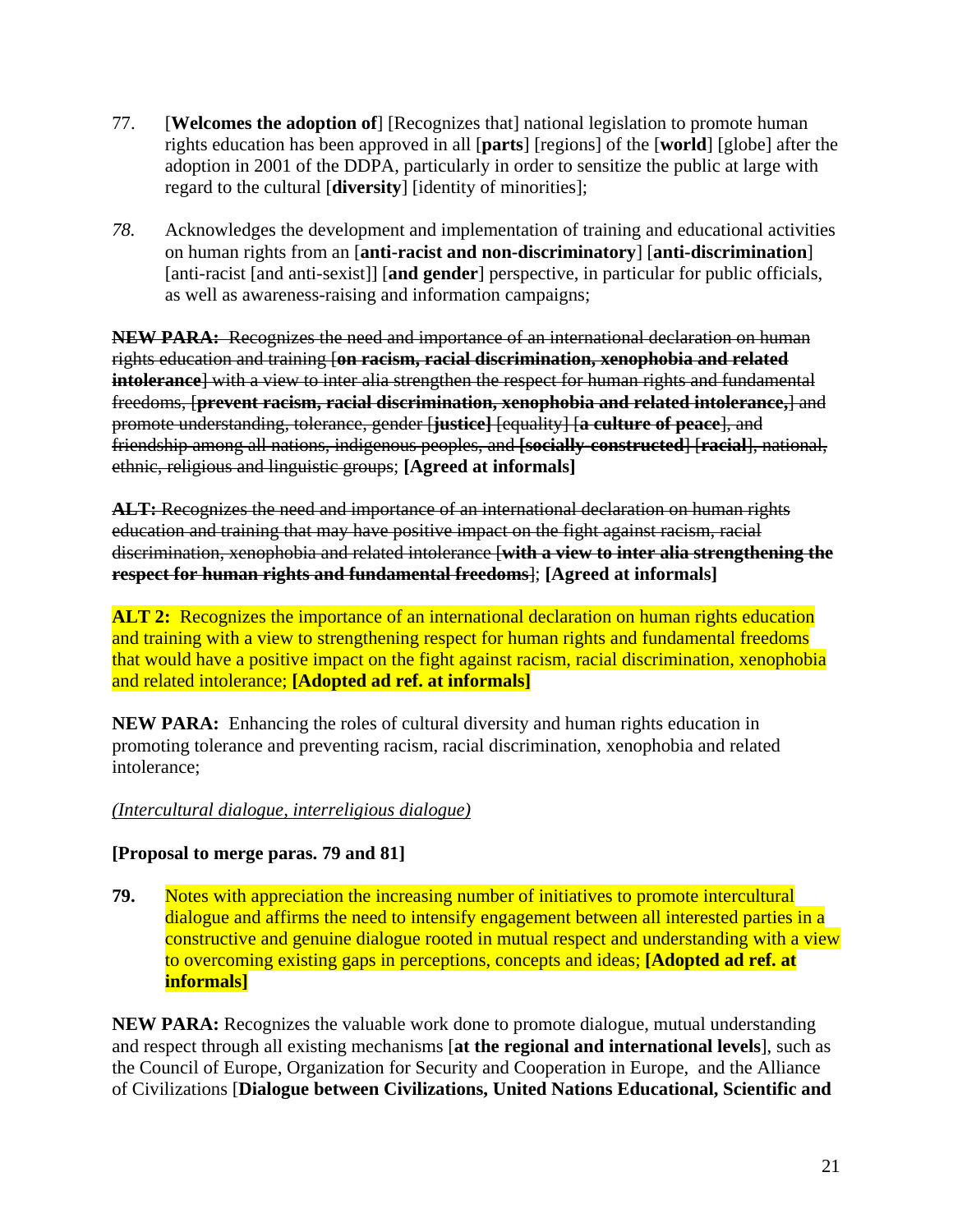## **Cultural Organization, the Organization of American States, the Asia-Pacific Interfaith Dialogue, Tripartite Forum for Interfaith Dialogue and Cooperation for Peace, Southern Common Market (MERCOSUR), Non-Aligned Movement**];

80. Reaffirms that the eradication of racism, racial prejudice and xenophobia should aim not only to promote equality and eliminate discrimination but also to promote interactions between ethnic, cultural and religious communities, in particular in multicultural societies; (para 258 section 1)

**ALT:** Reaffirms that the eradication of racism, racial prejudice and xenophobia should aim not only to promote intercultural dialogue as an open and respectful exchange of views between individuals and groups with different ethnic, cultural, religious and linguistic backgrounds on the basis of mutual understanding and respect;

**81.** Notes with appreciation the increasing number of initiatives to promote intercultural dialogue; **[Agreed at informals]** 

# *(Political parties and programmes, political participation, Parliaments)*

# *(National institutions, national specialized bodies and mechanisms)*

**82.** [**Welcomes**] [Notes] significant progress in the creation [**by States in the establishment**] of independent national human rights institutions [**as well as specialized bodies and mechanisms**] addressing racism, racial discrimination, xenophobia and related intolerance, as well as specialized [State] [**or other**] bodies and mechanisms responsible for formulating and [**/or**] implementing public policies [**in the struggle against racism, racial discrimination, xenophobia and related intolerance and [encourages States that have not such institutions [or bodies] to expedite the process**] [**proposal to move to section 5**] [to eradicate discrimination [and to promote racial equality]]; **[Agreed at informals]** 

## **[Proposal to split paras. 82 and 83]**

**ALT:** Welcomes significant progress in the establishment of independent national institutions for the promotion and protection of human rights and reaffirms the important and constructive role played by such institutions in the struggle against racism, racial discrimination, xenophobia and related intolerance, including in providing advice to States, the judiciary and other stakeholders, assisting victims' access to effective remedies and in human rights advocacy and education; **[Adopted ad ref. at informals]** 

**NEW PARA:** Welcomes the contributions of competent national bodies or specialized agencies responsible for formulating and/or implementing public policies to eradicate racism, racial discrimination, xenophobia and related intolerance; **[Adopted ad ref. at informals]** 

**83.** [Deplores the fact that some countries have not yet established independent human rights and other relevant institutions]; **[Agreed at informals]**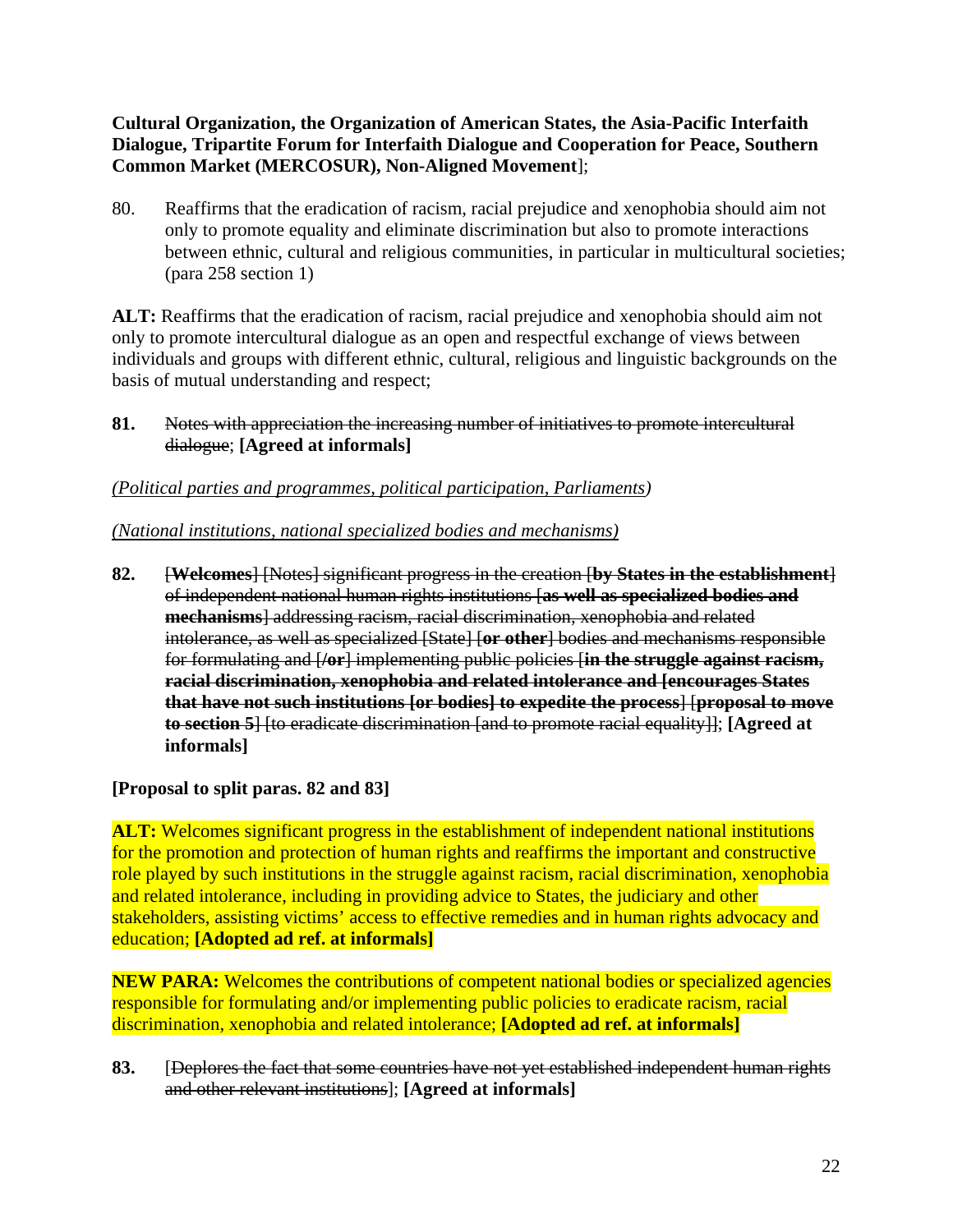**NEW PARA:** Calls on States [**that have not yet done so**] to devise programmes and create national institutions responsible for human rights issues in accordance with the Vienna Declaration and Programme of Action of 1993 and the Paris Principles [**and to ensure that institutions be representative and inclusive, have focal points on racisms, racial discrimination, xenophobia and related intolerance and have the capacity to receive and address complaints in this regard**]; **[Proposal to move to section 5]** 

## *(Media)*

84. [**Welcomes that important action has taken place since the adoption of the DDPA bu**t] Takes note that while much progress is still needed, particularly in the area of [**promoting intercultural dialogue and anti-discrimination practices and policies** [**by the media**],] [self-regulation and diversity training of media professionals], [important action has taken place since the adoption of the DDPA]. [Diversity training for journalists has been promoted as a key preventive measure against negative stereotyping and discrimination [**and reiterates further that such training is in conformity with the freedom of expression and in fact promote informed debate, socio-cultural harmony and avoid racial or religious friction**]. [**Proposal to split the paragraph**] [**Also welcomes the**] Independent media councils composed of media professionals charged with assessing issues related to racism in the media have also been formed in many countries. In some cases, these councils have been mandated to receive complaints of racism in the media and to advise editors and publishers accordingly. The media has also been effectively used as a means to promote more balanced representation of members of minorities, who have increasing access to high visibility functions in many countries];

**NEW PARA FOR SECTION 5:** Calls on States in compliance with the DDPA to elaborate a voluntary ethical code of conduct in association with the International Federation for Journalists to address racism in the media and other modern information and communication technologies while taking into account fundamental issues, such as the right to freedom of expression;

# *(Civil society, NGOs)*

- **85.** Welcomes the numerous awareness-raising activities involving States, in order to promote and disseminate the values and practices underlying the fight against discrimination, including through financial support for the projects of civil society; **[Adopted ad ref. at informals]**
- 86. Welcomes the role and participation of [**private sector,**] civil society, non-governmental organisations, and human rights defenders [[**including**] **as well as** [**business sector, including transnational corporations and foreign enterprises**] [**business entities**] [**private sector**] **and trade unions**] in the struggle against racism, racial discrimination, xenophobia and related intolerance, in particular the implementation of the Durban Declaration and the Plan of Action;
- 87. Notes with concern the precarious situation of human rights defenders and nongovernmental organisations, including anti-racist non-governmental organizations, which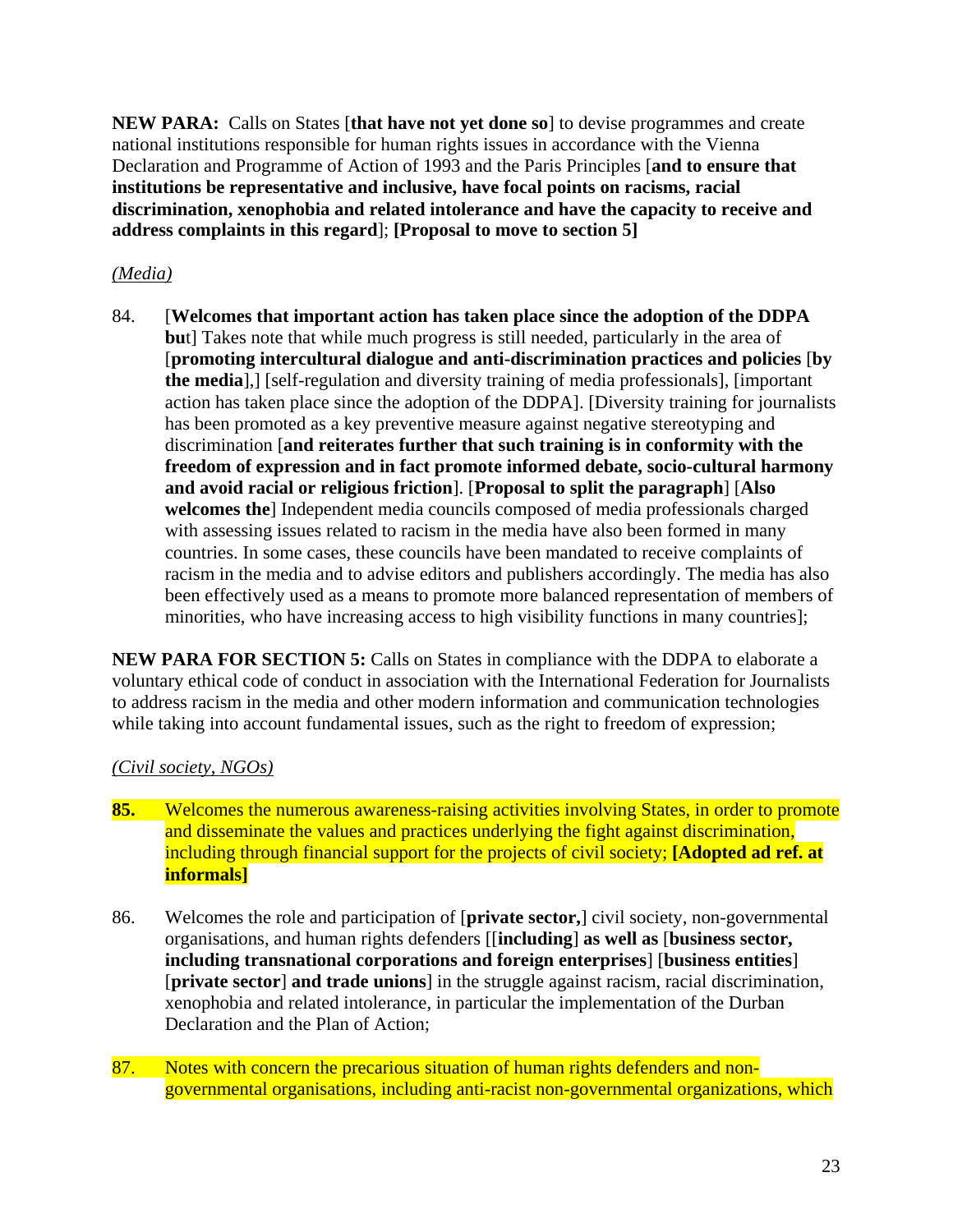undermines the struggle against racism, racial discrimination, xenophobia and related intolerance; **[Adopted ad ref. at informals]**

#### **D. Provision of effective remedies, recourse, redress, and compensatory and other measures at all levels**

#### *(Law enforcement, administration of justice, access to justice, sanctions)*

88. Recalls that access to justice implies the possibility of defending a case before a tribunal, as well as the proper functioning of the whole system of administration of justice, [**special measures when the circumstances so warrant**] including affirmative action for vulnerable groups, as needed. The obstacles that impede access to justice are often connected to discriminatory practices affecting vulnerable groups. These groups face difficulties in accessing justice because of different kinds of barriers, in particular cultural and linguistic barriers;

**ALT:** Recalls that access to justice for victims of [**racial**] [**and religious**] **discrimination**  implies the possibility of defending a case in a fair trial as well as an environment in which respect for the rule of law, independence and impartiality of the judiciary, and due process is [**guaranteed**] [respected,] [**and also emphasizes that**] States should remove obstacles that impede access to justice, particularly for members of vulnerable groups;

- **89.** Recalls the importance of an effective and independent judiciary to allow the victims of racism to seek adequate redress; **[Adopted ad ref. at informals]**
- 90. Acknowledges the need [to formulate and put in place specific programmes] to prevent, investigate, and, [**where**] [when] required [**to introduce specific law with a view to bringing to**], [bring to] [**justice**] [trial and punish] acts of serious misconduct by police officers and other law-enforcement officials prompted by racism, racial [**or other forms of**] discrimination, [xenophobia and related intolerance];
- 91. Stresses the need to improve and broaden the distribution of information related to access to mechanisms for reporting complaints or providing assistance during legal proceedings for victims of racism; **[Adopted ad ref. at informals]**
- **92.** Identifies the need for greater progress in the implementation of measures to facilitate access by victims of racism, racial discrimination, xenophobia and related intolerance to an administration of justice that ensures just and adequate reparation for any damage suffered, together with legal assistance in a form adapted to victims' special needs and vulnerability; **[Agreed at informals]**

**ALT:** Underlines the importance and the need for greater progress in the implementation of measures to facilitate access by victims of racism, racial discrimination, xenophobia and related intolerance to justice that ensures just [**and effective administrative and judicial remedies, including the right to seek just**] [and adequate reparation or [satisfaction], as well as legal assistance where required];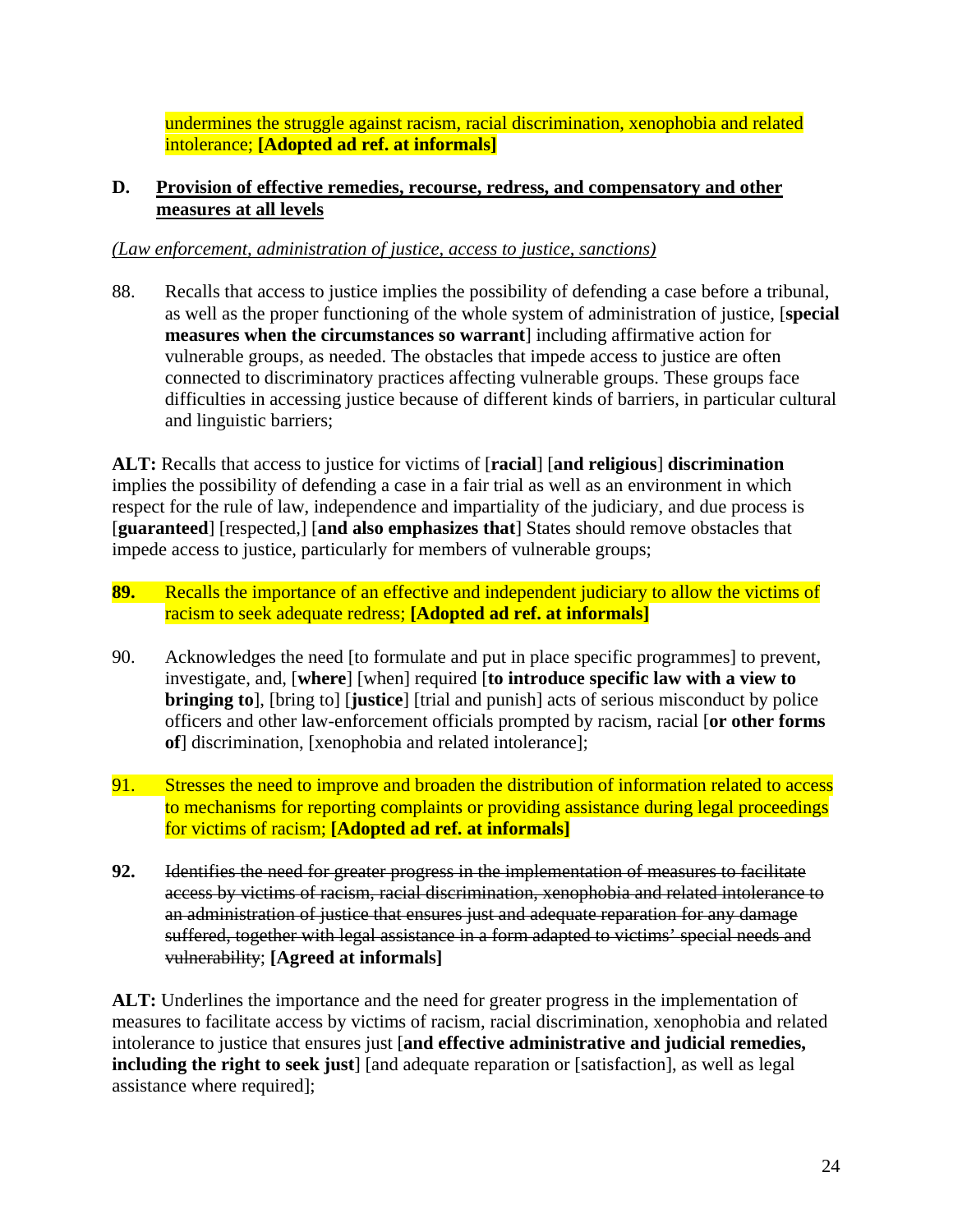# *(International tribunals, ICC)*

- 93. [Expresses its full support of the work of the existing international criminal tribunals and calls for the universal ratification of the Rome Statute of the International Criminal Court];
- 94. [Expresses concern over the lack of willingness of certain countries to cooperate with international criminal tribunals];

### **E. Strategies to achieve full and effective equality, including international cooperation and enhancement of the United Nations and other international mechanisms in combating racism, racial discrimination, xenophobia and related intolerance**

## *(Democracy, elections)*

95. Recalls that democracy is incompatible with the continued existence of racism [**and in this regard condemns all manifestations of institutionalized racism as well as legislations and practices based on racism, racial discrimination, xenophobia and related intolerance**][**and in this regard condemns legislation and practices based on racism, racial discrimination, xenophobia and related intolerance**];

**ALT:** Condemns legislation and practices based on racism, racial discrimination, xenophobia and related intolerance as incompatible with democracy and transparent and accountable governance;

96. [Notes progress made by some States in the field of democracy, [the rule of law, transparent, responsible, accountable and participatory governance, [including through electoral support such as assistance and election observation missions in line with best international practice,] but notes also that challenges remain in parts of the world]];

## *(Affirmative action, special measures, positive action)*

97. Identifies progress in programmes to foster racial equality in favour of people of African descent, such as affirmative action programmes for access to higher education; and stresses the importance of making progress in putting in place affirmative action policies in key sectors, such as access to education and employment, health and social security, political participation and investment in infrastructure that benefits communities in which people of African descent, indigenous peoples and other groups suffering from discrimination live;

## *(OHCHR, UN system, international and regional organizations, international cooperation, technical assistance or cooperation)*

98. Recognizes the valuable role played by regional organisations and institutions [**inter alia the Organization for Security and Cooperation in Europe, Council of Europe and European Union Agency for Fundamental Rights**] [**Dialogue between Civilizations, United Nations Educational, Scientific and Cultural Organization, the Alliance of Civilizations, Organization of American States, the Asia-Pacific Interfaith Dialogue,**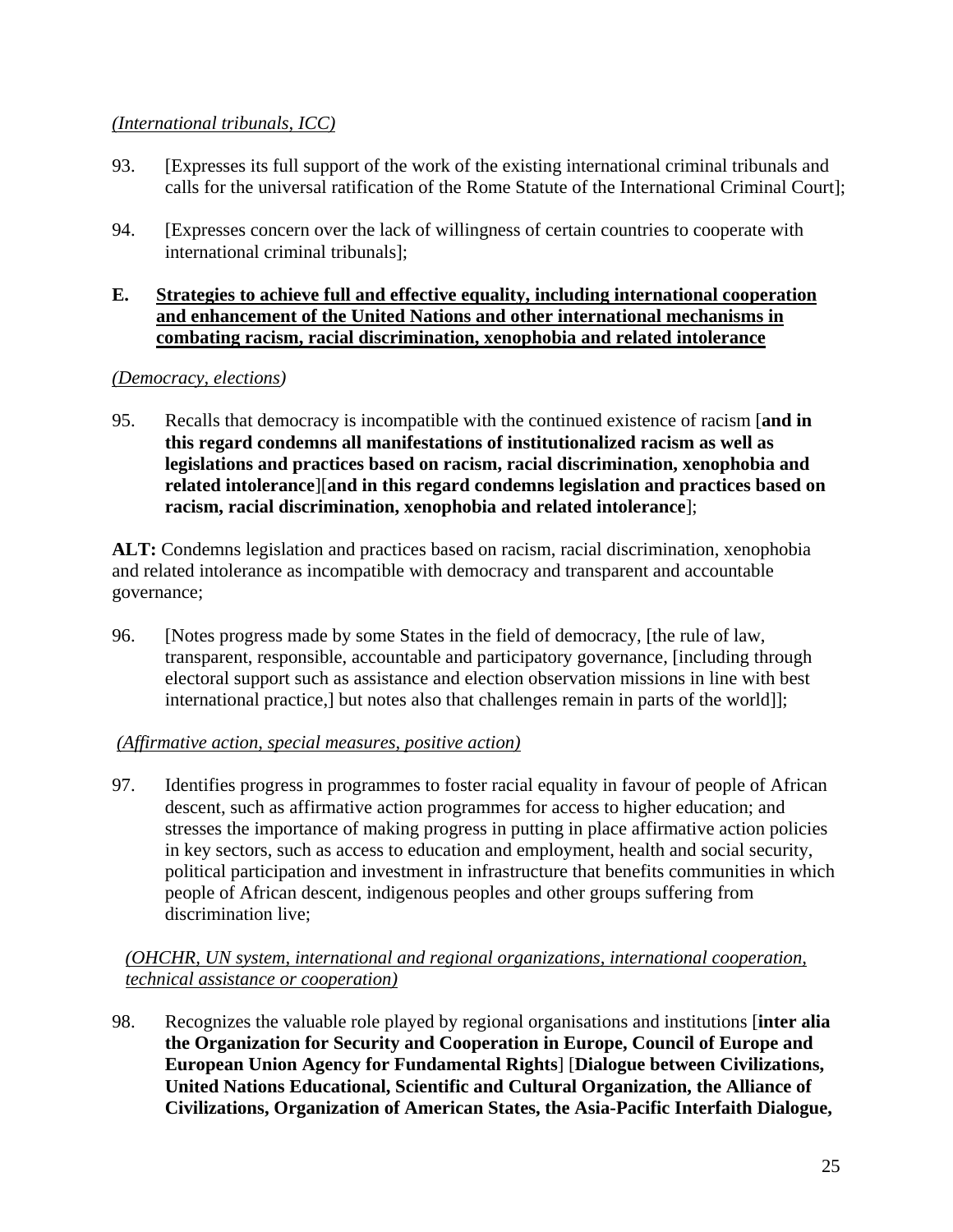**Tripartite Forum for Interfaith Dialogue and Cooperation for Peace, Southern Common Market (MERCOSUR), Non-Aligned Movement**] in the fight against racism, racial discrimination, xenophobia and related intolerance;

#### **[To be considered together with para. 79 bis]**

- 99. [**Regretting the lack of**] [Notes] financial initiatives [**inter alia by the Organization for Security and Cooperation in Europe** [**and Organization of American States**]] in support of the fight against racism, racial discrimination, xenophobia and related intolerance;
- 100. [Welcomes the important initiatives to combat [anti-Semitism], hate crimes, racism, xenophobia and discrimination as well as [**anti-Semitism, Islamophobia and Christianophobia**] [intolerance and discrimination [**in particular**] against [**religious groups**] Muslims [**and Jews**];]

**ALT:** [Reiterates the urgency of combating hate crimes, racism, xenophobia, discrimination and intolerance [**in particular**] [against Muslims, Jews and Christians];]

**101.** Takes note of the important role of the United Nations and its relevant specialized agencies such as the United Nations Educational, Scientific and Cultural Organization, the International Labour Organization, the World Health Organization and others in helping States to enhance their capacity to implement the Durban Programme of Action; **[Adopted ad ref. at informals]** 

**NEW PARA:** Encourages UNESCO to pursue its work aimed at mobilizing municipal authorities and local governments against racism, racial discrimination, xenophobia and related intolerance, particularly through its Coalition of Cities against Racism and Discrimination initiative; **[Proposal to move to section 5]** 

102. Re-emphasizes the importance of international cooperation [**for global promotion of**] [to promote] (a) the achievement of the objectives of the fight against racism, racial discrimination, xenophobia and related intolerance; (b) the effective implementation of international treaties and instruments that forbid these practices; (c) the implementation of the United Nations and of States' obligations in this regard; and (d) the elaboration of [further global] strategies to combat [**all forms**] [**contemporary**] [new] [manifestations] of racism, racial discrimination, xenophobia and related intolerance;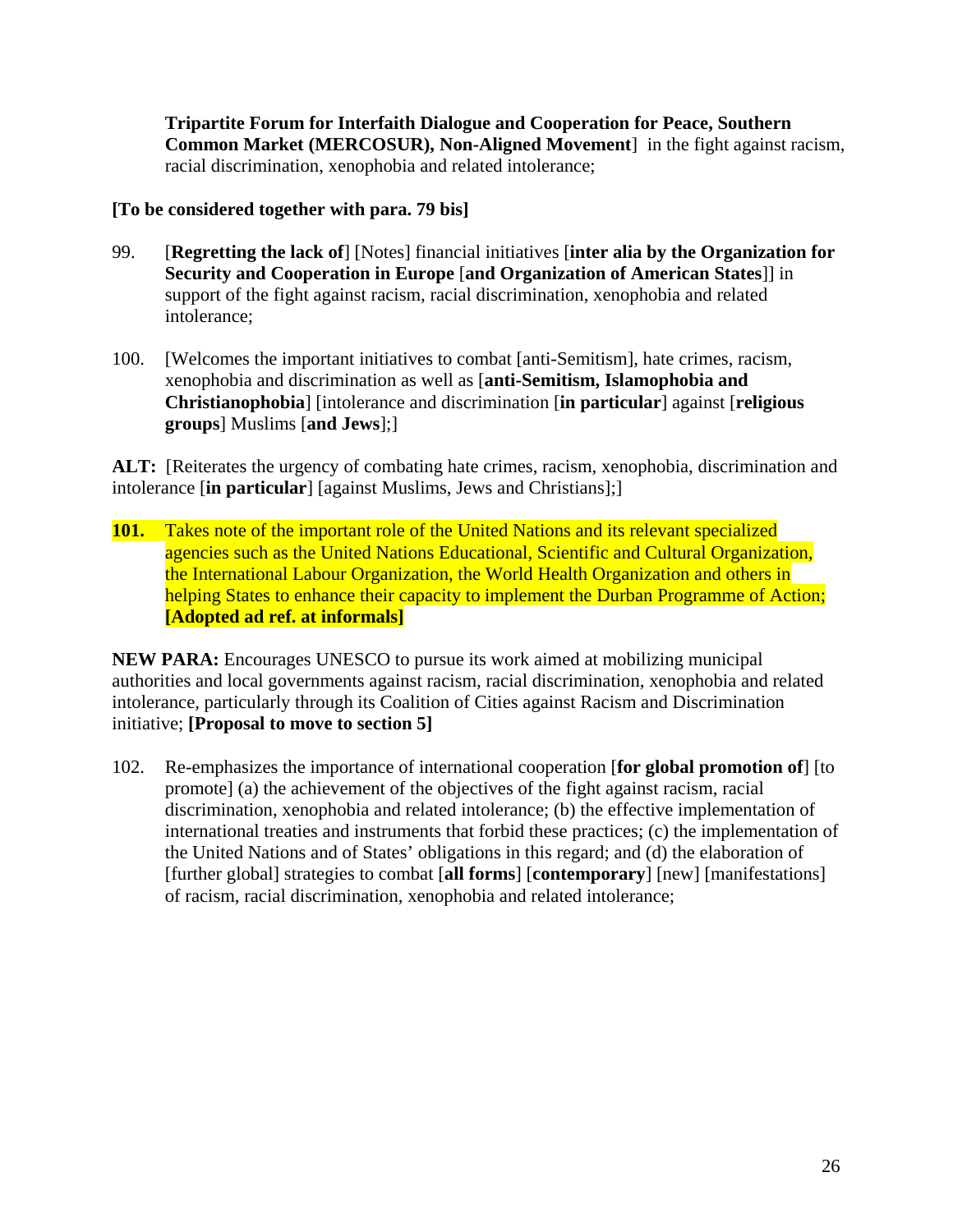## **SECTION 2:**

### **Assessment of the effectiveness of the existing Durban follow-up mechanisms and other United Nations mechanisms dealing with the issue of racism, racial discrimination, xenophobia and related intolerance in order to enhance them**

#### **I. General**

- **103.** [**Takes note with**] [Expresses its] appreciation [for] the efforts to prevent, combat and eradicate racism, racial discrimination, xenophobia and related intolerance undertaken by [all] the mechanisms established following the request of the World Conference against racism, racial discrimination, xenophobia and related intolerance, [namely the Intergovernmental Working Group on the effective implementation of the Durban Declaration and Programme of Action, the Independent Eminent Experts Group, the Working Group of Experts on People of African Descent,][**and the Ad Hoc Committee on the Elaboration of Complementary International Standards**]**,** and for the contributions they have made to implement the Durban Declaration and Program of Action [**and for further improvement of these mechanisms**];
- **104.** Welcomes the important role played by [**relevant special procedures**] [**inter alia, the Special Rapporteur on contemporary forms of racism, racial discrimination, xenophobia and related intolerance, and all other relevant mandates**] [inter alia, the Special Rapporteur on contemporary forms of racism, racial discrimination, xenophobia and related intolerance, the Special Rapporteur on the situation of human rights and fundamental freedoms of indigenous people, the Special Rapporteur on violence against women, its causes and consequences, the Independent Expert on minority issues, the Special Rapporteur on the human rights of migrants, the Special Rapporteur on freedom of religion or belief, the United Nations Permanent Forum on Indigenous Issues, the former Sub Commission on the Promotion and Protection of Human Rights and its Working Groups, the Special Rapporteur on trafficking in persons, the Special Rapporteur on contemporary forms of slavery, and the Expert mechanism on the rights of indigenous peoples][**the Convention on the Protection of the Rights of Migrant Workers and Members of their Families and the convention on the Rights of Persons with Disabilities**] in the fight against racism, racial discrimination, xenophobia and related intolerance;
- 105. Acknowledges the need to [**rationalize and**] enhance further the effectiveness of the [system of] mechanisms dealing with or addressing racism, racial discrimination, xenophobia and related intolerance [within the framework of the universal system of human rights] with a view to achieving better coordination, consistency and complementarity in their work [**and avoiding duplication of mandates**] [as well as giving due account to their output in the mainstreaming of human rights within the UN system] [**and urges OHCHR and States to continue to raise awareness of and bring visibility to these mechanisms**];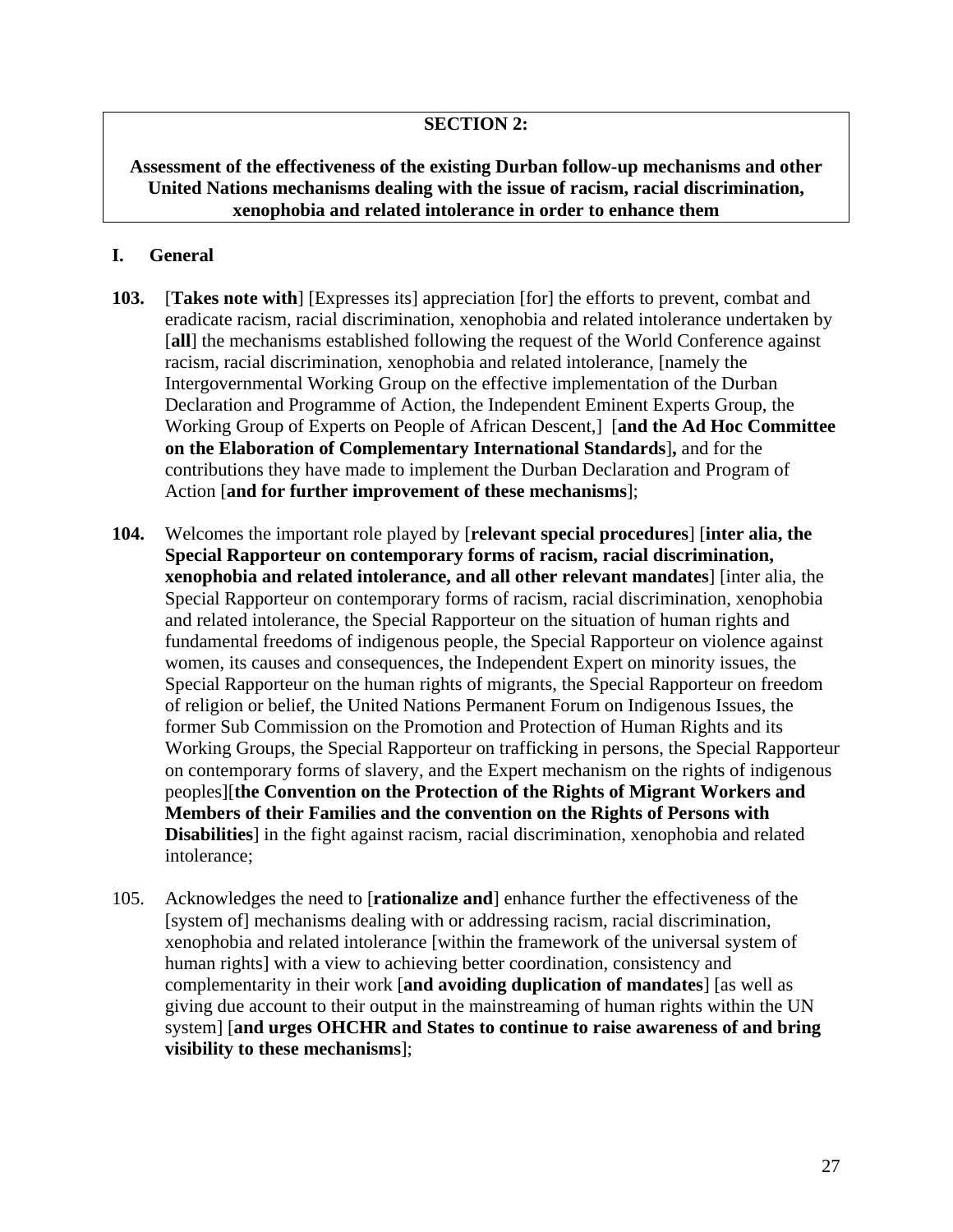- 106. Asserts that the effectiveness of mechanisms dealing with or addressing issues of racism, racial discrimination, xenophobia and related intolerance is linked to or depends on different factors, in particular:
	- [**Strengthening**] The political will or commitment of States to cooperate with them, including to [**the**] follow up on their recommendations;
	- [**Avoiding**][The proliferation of mechanisms]; [**Rationalizing the mechanisms**]
	- [**Increasing**] The level of visibility and accessibility of mechani**sms** to the outside world, in particular for victims of racism and racial discrimination;
	- [**Ensuring**] A coherent approach, which [**strengthens the existing mandates**] [decreases the risk of overlapping, duplication and inconsistencies];
	- [**Ensuring**] Effective cooperation and coordination [among various] [**of relevant conventional and extra-conventional human rights mechanisms and the General Assembly**]**;** mechanisms [**and relevant agencies and programmes**] [as well as] [**including**] [interaction with CERD, the HRC and the General Assembly];

[**MERGE bullets 4 and 5:** A coherent approach with ensures cooperation, coordination, consistency and complementarity among the different mechanisms as well as their effective interaction with CERD, HRC and the GA;]

- [**Ensuring**] Effective collaboration with [**victims**] and [**civil society**];
- [**Effective public awareness and publicizing of the outcomes and recommendations of the work of the mechanisms**]**;**
- [**Ensuring**] [**Maintaining**] Adequate funding and servicing [**and allocating new and additional resources where necessary**];

## **II. Durban follow-up mechanisms**

**107.** Urges the monitoring mechanisms related to the implementation of the Durban Declaration and Programme of Action to promote awareness, dialogue and training of public officials and [/or] social [educationalists]] [**educators**] [**training of trainers, policy-making bodies**] regarding the elimination of racism, racial discrimination, xenophobia and related intolerance with a view to contribute by promoting meetings between public officials and/or social educationalists and other activities that contribute to attaining the goals of the Durban Declaration and Programme of Action; **[Proposal to move to section 5]** 

## **A. Working Group of Experts on People of African Descent (WGPAD)**

108. [**Welcomes the review and extension of the mandate of the Working Group of Experts on People of African Descent as contained in HRC resolution 9/14**] Acknowledges the [importance and significance of] the work and efforts of the Working Group of Experts on People of African Descent in analyzing the current situation, conditions and extent of racism against [**Africans and persons of African descent]** [persons of African descent in the African Diaspora];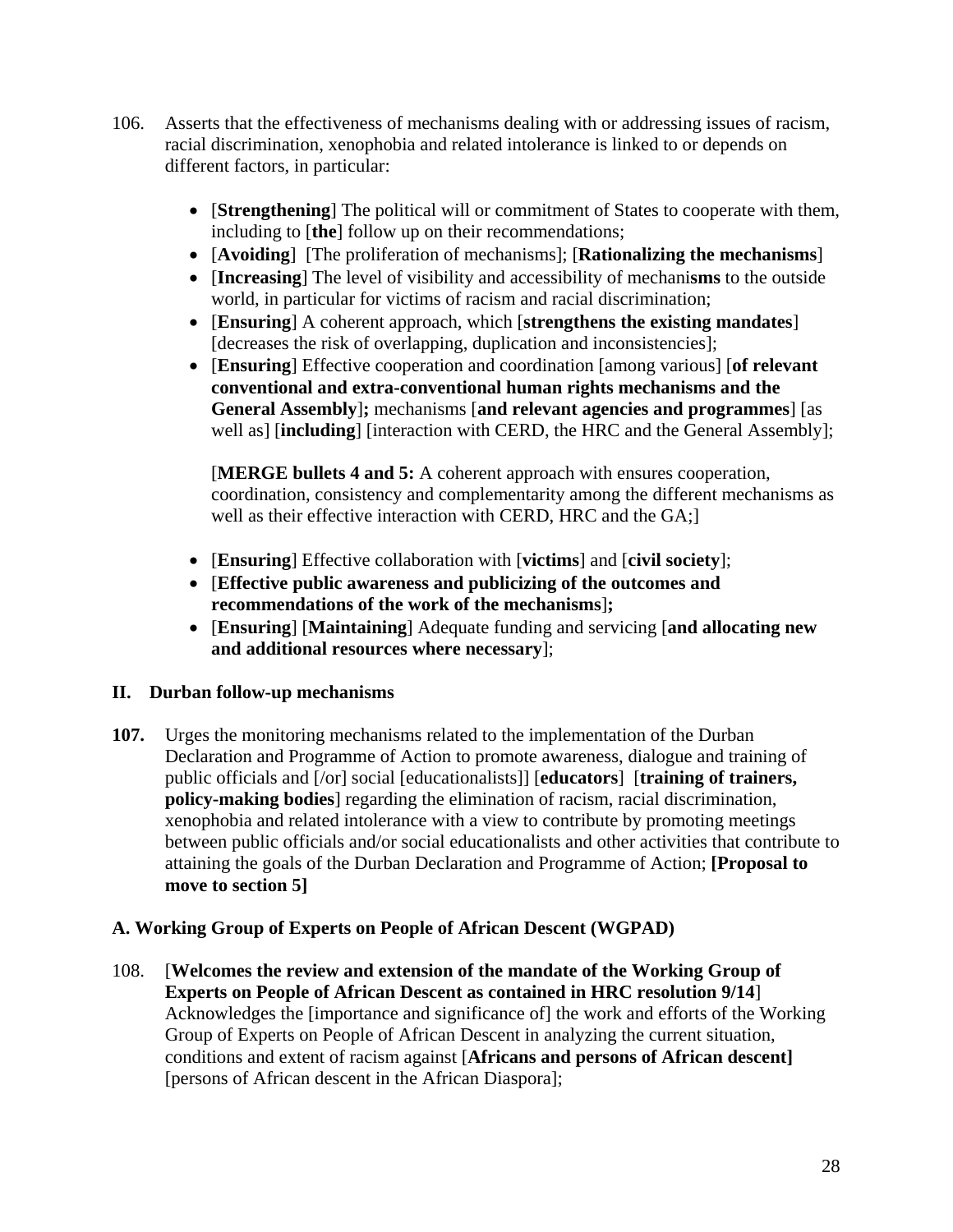109. Requests the Working Group of Experts on People of African descent to collaborate closely with all other mechanisms dealing with the fight against racism and discrimination in order to ensure a global and comprehensive approach to the fight against racism and discrimination and the equal treatment of all victims;

#### **B. Intergovernmental Working Group on the Effective Implementation of the DDPA**

- 110. [**Takes note of**] [Welcomes] the conclusions and recommendations of the Intergovernmental Working Group on the Effective Implementation of the Durban Declaration and Programme of Action;
- 111. [Regrets that the Intergovernmental Working Group on the Effective Implementation of the Durban Declaration and Programme of Action has not followed up on a major accomplishment of the Durban World Conference against Racism regarding the historical roots of modern racism emerging from the slave trade era with lasting consequences for large groups of people and the agreement to qualify the slave trade as a crime against humanity [**and requests that the Intergovernmental Working Group address this issue as soon as possible**] [**and that the provisions of General Assembly resolutions 61/19 and 62/122 be fully integrated in its deliberations**];]

## **C. Five Independent Eminent Experts**

- 112. [Acknowledges the importance of the mandate and work of the Independent Eminent Experts on the implementation of the Durban Declaration and Programme of Action, particularly directed at fostering the political commitment required for the Declaration and Programme of Action to be implemented successfully;]
- 113. [Calls the independent eminent experts on the implementation of the Durban Declaration and Programme of Action to develop appropriate methods of work that promote better links between this group of experts and Governments and non-governmental organizations;]
- 114. [Recommends that the Intergovernmental Working Group on the Follow-up to DDPA and the Five Eminent Persons be abolished and replaced by an appropriate body with the mandate to collaborate with the OHCHR to assist states in implementing the provision of the DDPA addressed to them;]

## **III. Other mechanisms**

## **A. Ad Hoc Committee on the Elaboration of Complementary International Standards**

115. [**Welcomes**] [Takes note of] the creation of the Ad Hoc Committee on the elaboration of complementary standards with a view to implementing the recommendation contained in the Durban Program of Action "to prepare complementary international standards to strengthen and update international instruments against racism, racial discrimination, xenophobia and related intolerance in all their aspects", [**which is yet to be realized**];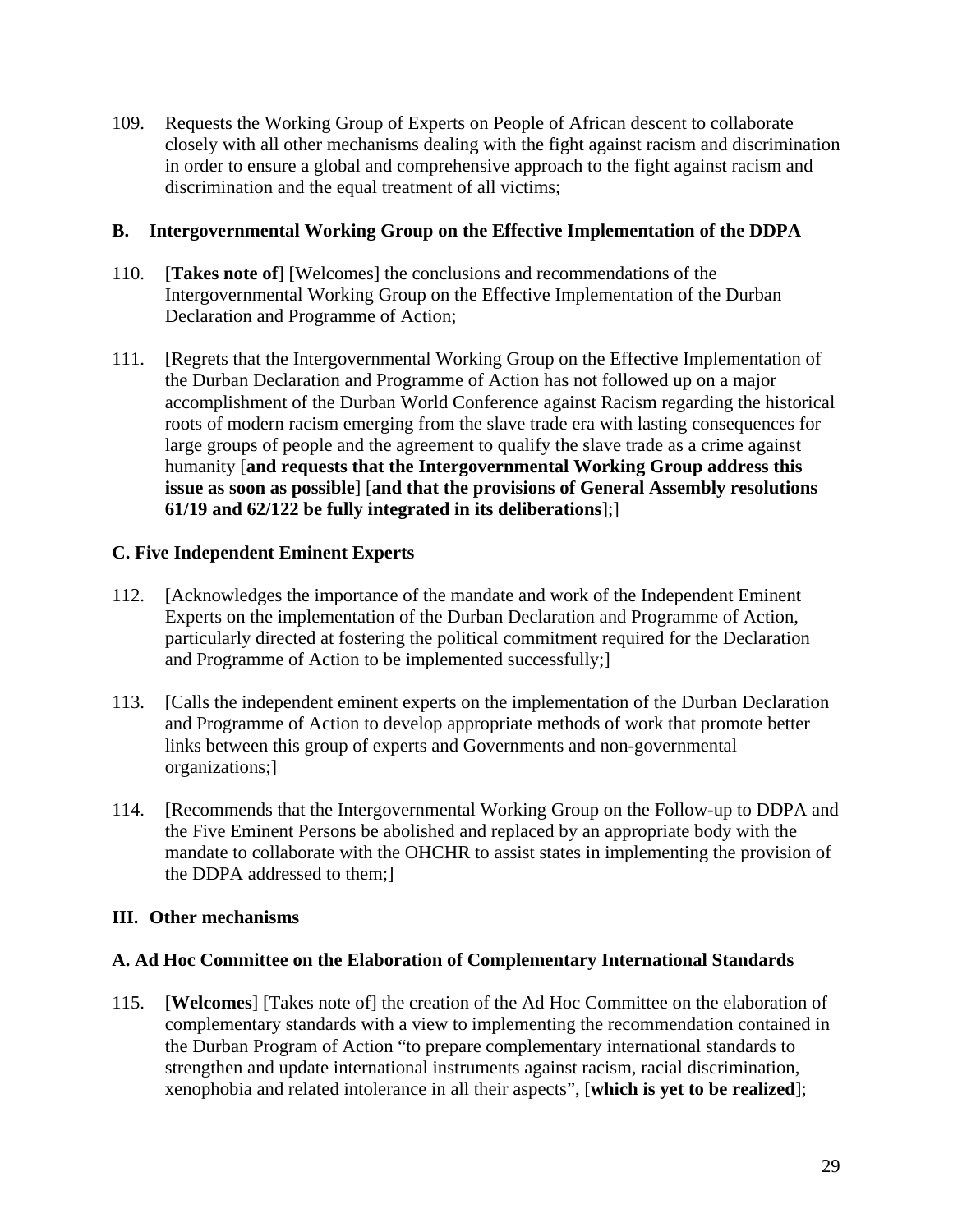- 116. Takes note with appreciation that the Ad Hoc Committee convened its first session and has discussed different issues pertaining to the fulfillment of its mandated task;
- 117. Welcomes the roadmap agreed by the Ad Hoc Committee on the elaboration of complementary standards at its first session and encourages Member States to submit in a timely manner their contributions as outlined in the roadmap with a view to achieving full implementation of paragraph 199 of the Durban Programme of Action;

[**MERGE paras. 116 and 117:** Takes note that the Ad Hoc Committee convened its first session, has discussed different issues pertaining to the fulfillment of its mandated task, and adopted the roadmap relating to the possible elaboration of complementary standards;]

## **B. Special Rapporteur on Contemporary Forms of Racism, Racial Discrimination, Xenophobia and Related Intolerance**

- 118. Expresses its full support for and recognition of the Special Rapporteur on contemporary forms of racism, racial discrimination and xenophobia and related intolerance for his work and requests him to continue placing particular stress on the negative impact of racism, racial discrimination, xenophobia and related intolerance on the full enjoyment of civil, cultural, economic, political and social rights by [**all victims in accordance with his mandate**] [national, ethnic, religious and linguistic minorities, immigrant populations, asylum-seekers and refugees],while ensuring a global and universal approach to the fight against racism and racial discrimination and avoiding any hierarchy in the treatment of victims [**and calls on States to cooperate fully with the Special Rapporteur and to extend a standing invitation**];
- **119.** [Welcomes the recent review and extension of the mandate of the Special Rapporteur on contemporary forms of racism, racial discrimination and xenophobia and related intolerance [**by the Human Rights Council in its resolution 7/34**];]

## **C. Special Adviser on the Prevention of Genocide**

120. Reaffirms its full support for the mandate of the Special Adviser of the Secretary General on the prevention of genocide, who acts, inter alia, as an early warning mechanism to prevent [potential] situations that could result in genocide, [**and calls on all States to cooperate fully with him, including by accepting his requests for visits**]; [**Proposal to move to section 5]**

**NEW PARA:** Welcomes the efforts made by the Special Adviser to elaborate indicators for the prevention of genocide in collaboration with CERD and encourages these bodies to pursue their collaboration in this regard; **[Proposal to move to section 5]**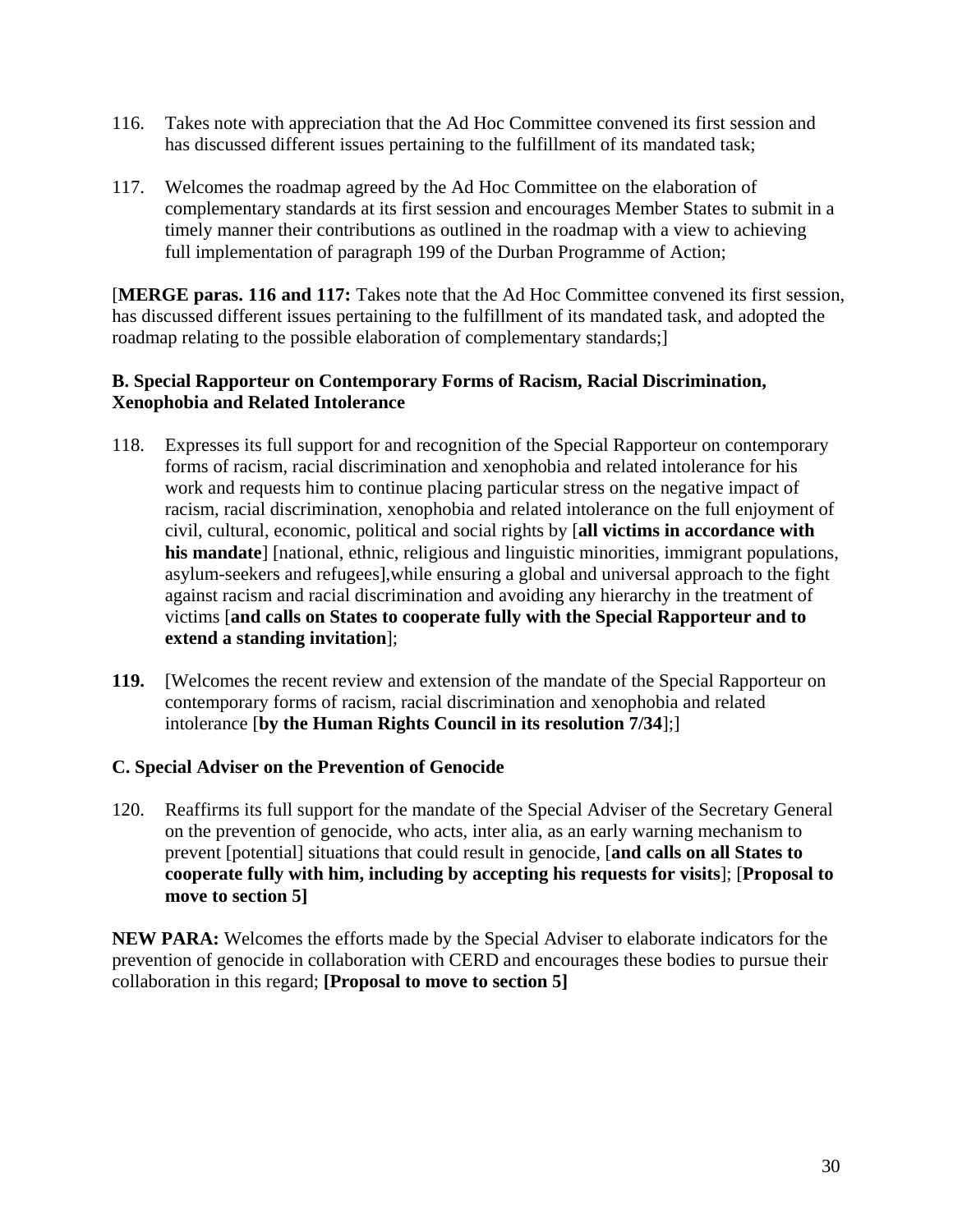# **SECTION 3:**

## **Promotion of the universal ratification and implementation of the International Convention on the Elimination of All Forms of Racial Discrimination and proper consideration of the recommendations of the CERD**

## G**eneral**

- 121. Reaffirms that the International Convention on the Elimination of All Forms of Racial Discrimination is [**the international legal basis**] [**sufficient**] [**is the principal international instrument**] [a core international instrument] to prevent, combat and eradicate racism, racial discrimination, xenophobia and related intolerance, including their contemporary forms, and requests CERD to step up its efforts in response to new challenges [**as the full implementation of the ICERD is fundamental for the success for the global fight against racism and racial discrimination**];
- 122. Welcomes the [broad] interpretation given by CERD to the definition of the concept of racial discrimination [**as contained in the Convention so as to address**] [and encourages the Committee to continue addressing] [**instances of**] double and multiple forms of discrimination [**such as discrimination on the grounds of race and religion**];

**ALT:** Welcomes the interpretation by CERD to the definition of the concept of racial discrimination as contained in the Convention so as to address multiple or aggravated forms of discrimination and encourages the Committee to continue addressing multiple or aggravated forms of discrimination;

**123.** While welcoming the information provided by some States in their periodic reports on the progress made in the follow-up to CERD's recommendations, encourages States to ensure appropriate follow-up to the Committee's concluding observations; **[Adopted ad ref.]** 

## **Ratification**

- 124. Welcomes the ratification of the International Convention on the Elimination of All Forms of Racial Discrimination by a number of countries since the World Conference against Racism of 2001, while regretting that the goal of universal ratification by 2005 was not achieved, the total number of ratifications increasing to 173 by March 2008; **[Adopted ad ref.]**
- **125.** Renews in this context its call to States that have not yet done so to ratify or to accede to the ICERD as a matter of high priority [[**consistent with**] [in accordance with] their commitments to the DDPA];

**ALT**: Renews in this context its call to States that have not yet done so to ratify or to accede to the ICERD as a matter of high priority recognizing that the Convention remains the legal basis of the international community to fight against racial discrimination in accordance with their commitments [to the DDPA];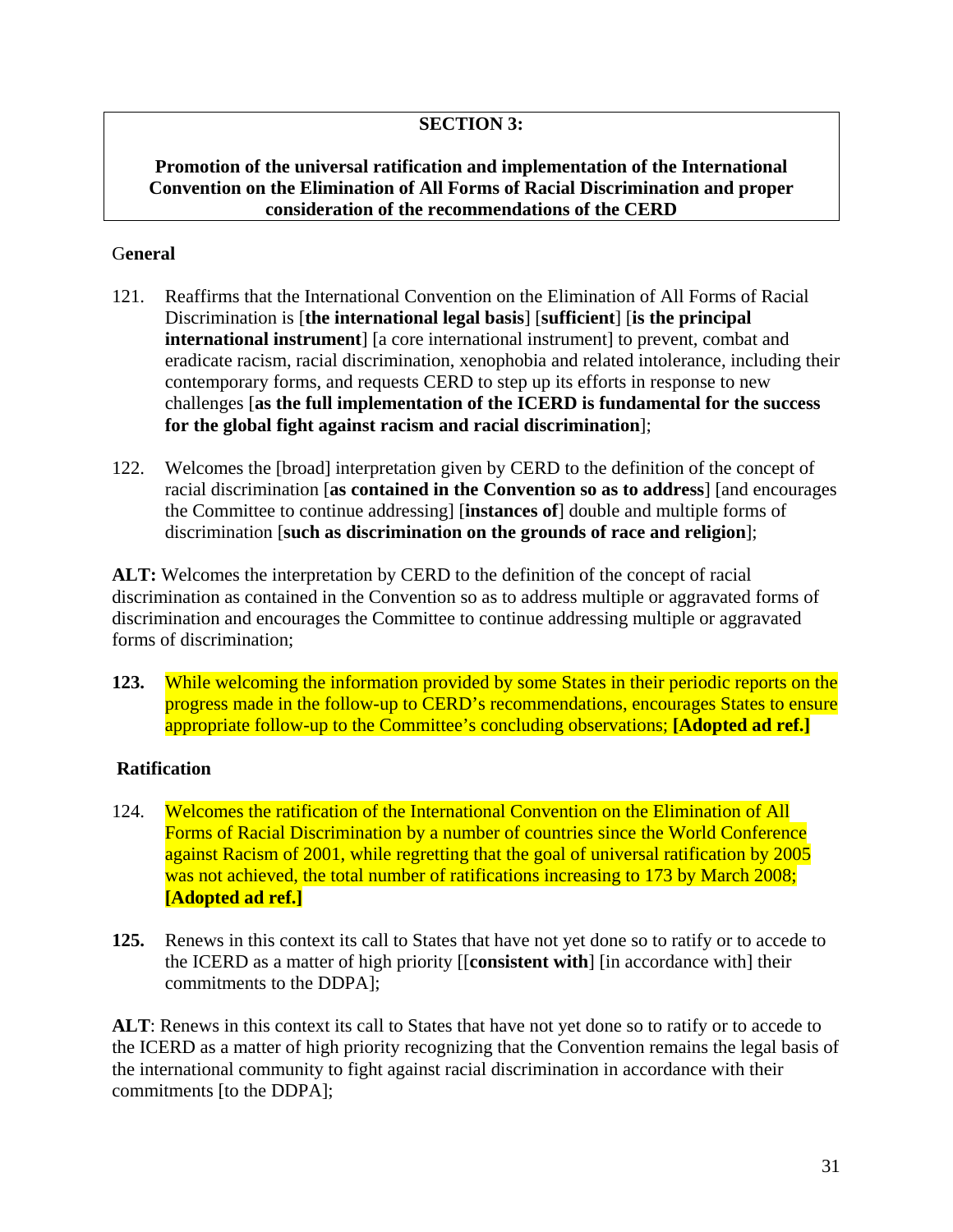#### **Declarations and reservations**

- 126. Reiterates its call to States Parties to the ICERD to consider making the declaration under article 14 of the Convention to enable victims to resort to the envisaged remedy;
- 127. Requests States parties that have made the declaration under article 14 of ICERD to increase awareness of this procedure so as to fully exploit its potential; **[Adopted ad ref.]**
- **128.** Urges States Parties to the ICERD to withdraw reservations contrary to the object and purpose of the Convention and to consider withdrawing other reservations;

#### **Reporting**

- 129. Expresses its concern at the delays in the submission of reports by the Sates Parties to the Committee on the Elimination of Racial Discrimination, which hinder the effective implementation of the Convention and hamper the Committee's operation and monitoring function; **[Adopted ad ref.]**
- 130. Reiterates that timely submission of reports by States Parties to ICERD is an obligation under article 9 of the Convention and urges States Parties to the Convention to comply with their reporting obligations; **[Adopted ad ref.]**
- 131. Encourages the States Parties to disseminate the Durban Declaration and Programme of Action in an appropriate manner and to include in their periodic reports information on action plans or other measures to implement the Durban Declaration and Programme of Action; **[Adopted ad ref.]**
- 132. Acknowledges that the reporting process should encourage and facilitate, at the national level, public scrutiny of government policies and constructive engagement with relevant civil society actors, conducted in a spirit of cooperation and mutual respect, with the aim of advancing the enjoyment by all of the rights protected by the ICERD; **[Adopted ad ref.]**
- 133. Encourages the States Parties to engage with civil society while preparing their periodic reports and their follow-up; **[Adopted ad ref.]**
- 134. Encourages non-governmental organizations to continue to provide the Committee on the Elimination of Racial Discrimination with relevant information for the reporting process; **[Adopted ad ref.]**
- 135. Calls upon the States Parties to disseminate the Durban Declaration and Programme of Action in an appropriate manner and provide the Committee with information on efforts made in that respect under the section of their periodic reports concerning article 7 of ICERD; **[Agreed]**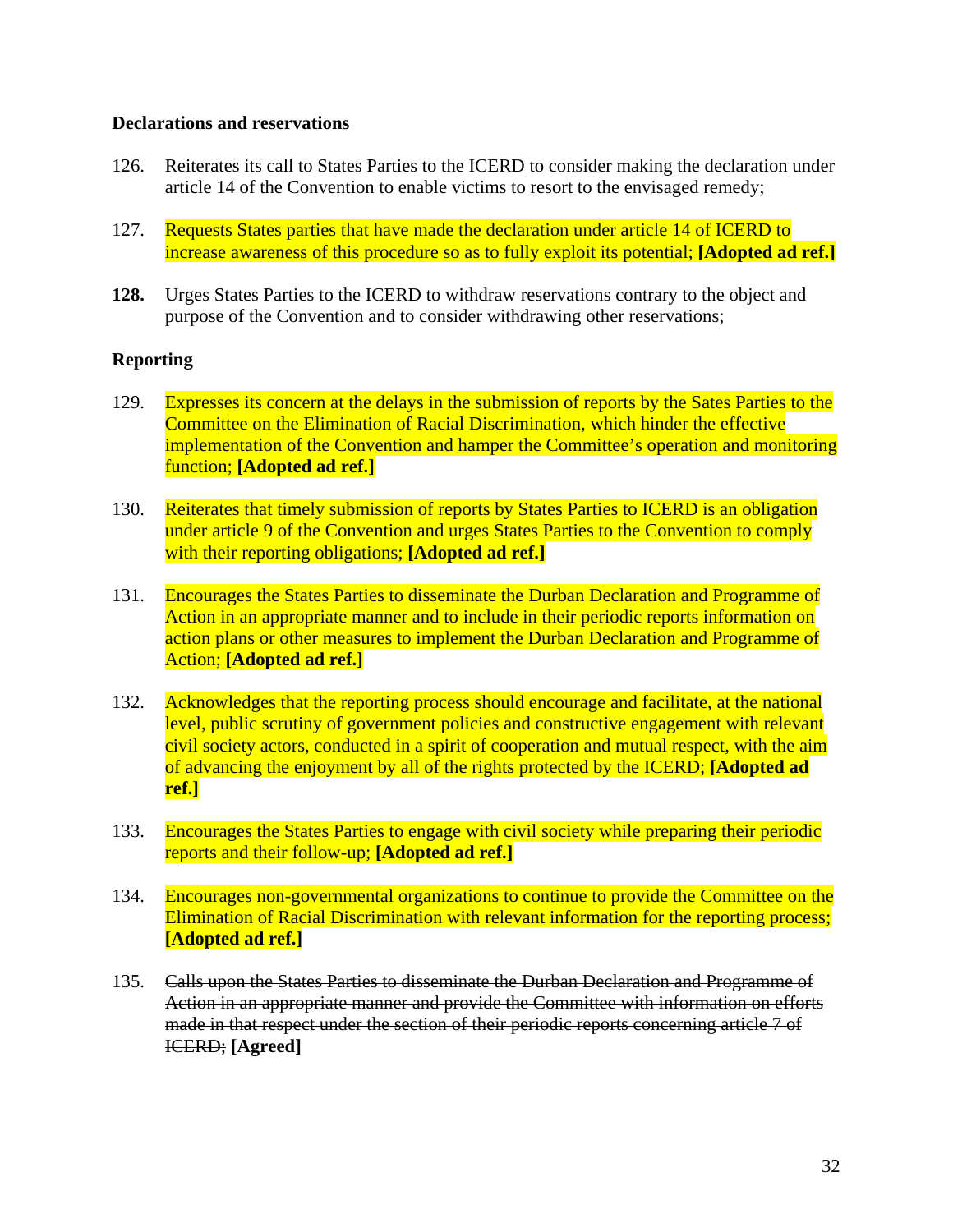#### **Implementation**

**NEW PARA**: Affirms the important role CERD can play in the monitoring of the full implementation of ICERD by States parties;

- **136.** Notes with appreciation the country visits, the early warning and urgent action procedure and follow-up procedure established by the CERD and applied in cooperation with States concerned can play a conducive role for a proper implementation of the Convention; **[Adopted ad ref.]**
- 137. Welcomes in this regard the early warning and urgent action procedure which allowed the Committee to make recommendations [as well as, through the UN Secretary-General, to the UN Security Council to prevent] [**to States Parties for the prevention of**] serious violations of the Convention, in particular those that could lead to ethnic conflict and violence;
- 138. [**Welcomes**] [Notes] the decision of the CERD to establish a procedure [**based on the provision of article 14 of the Convention**] to follow up on its [opinions and] recommendations adopted following the examination of communications from individuals or groups of individuals;

[**ALT:** Welcomes the decision of the CERD to establish a procedure to follow-up on its opinions and recommendations adopted following the examination of communications from individuals or groups of individuals [**against countries which have made the declaration under article 14 of the Convention**];]

- 139. Considers that in order for the struggle against racism and racial discrimination to advance [it is important that] States Parties [**are requested to implement, in good faith**,] [act upon and implement] the recommendations addressed to them in concluding observations with a view to assisting them in an effective implementation of the Convention;
- **140.** Emphasizes the importance of setting up effective national monitoring and evaluation mechanisms to ensure that all appropriate steps are taken to follow up on the concluding observations and general recommendations of the CERD; **[Adopted ad ref.]**
- **141.** Encourages such institutions or mechanisms to monitor closely follow-up on the concluding observations and recommendations of the CERD; **[Agreed]**
- **142.** While acknowledging the primary responsibility of States to implement their obligations under the ICERD, emphasizes that international cooperation and technical assistance play an important role in assisting countries, in the implementation of their obligations under the ICERD and the follow up on the recommendations of CERD, and calls on OHCHR to provide timely assistance to countries upon request which have capacity and other constraints; **[Adopted ad ref.]**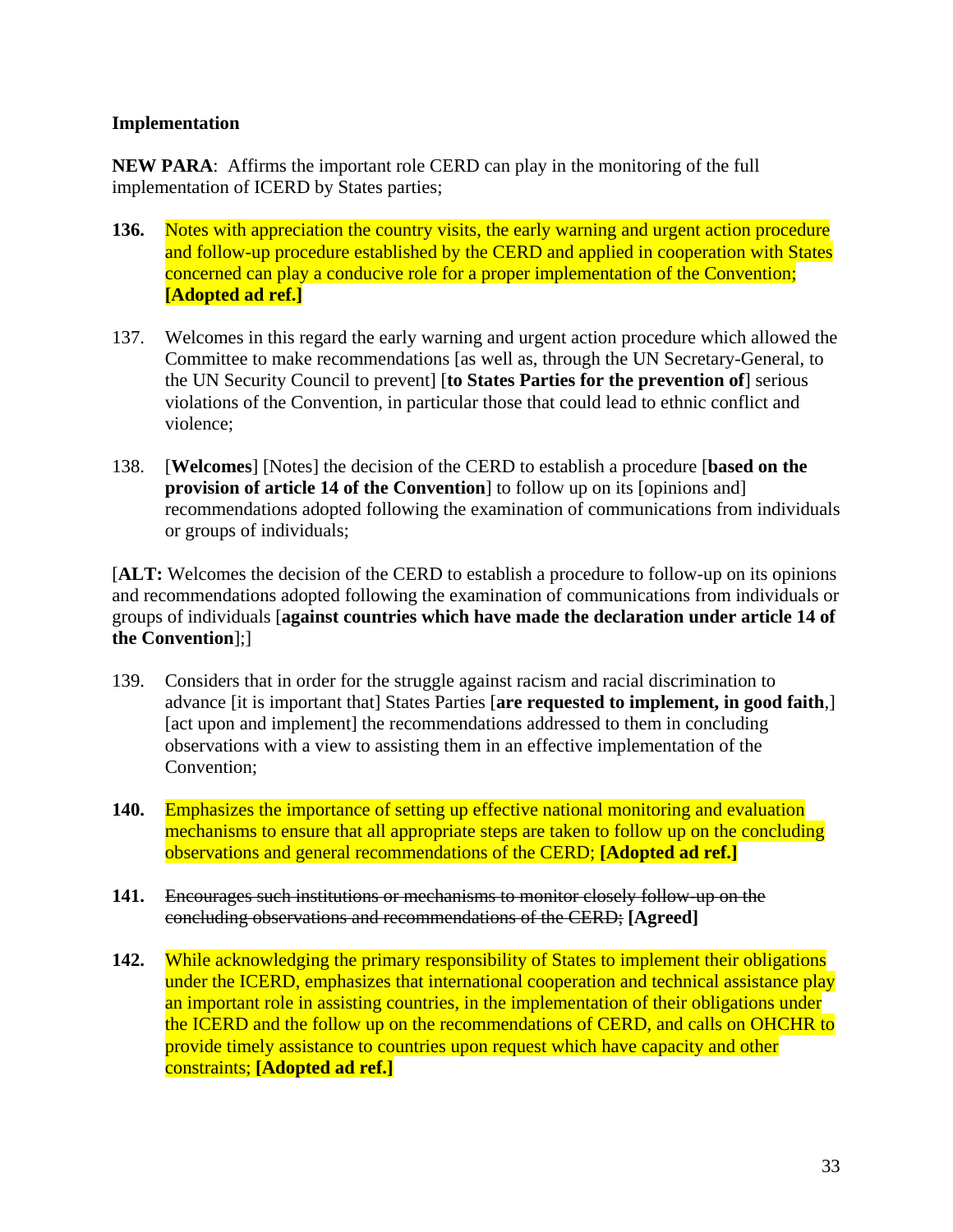143. [Calls on CERD and the Human Rights Committee to elaborate model legislation on [**the necessity of upholding respect for human rights and reputation, public morals, as well as**] incitement to racial and religious hatred and freedom of expression;]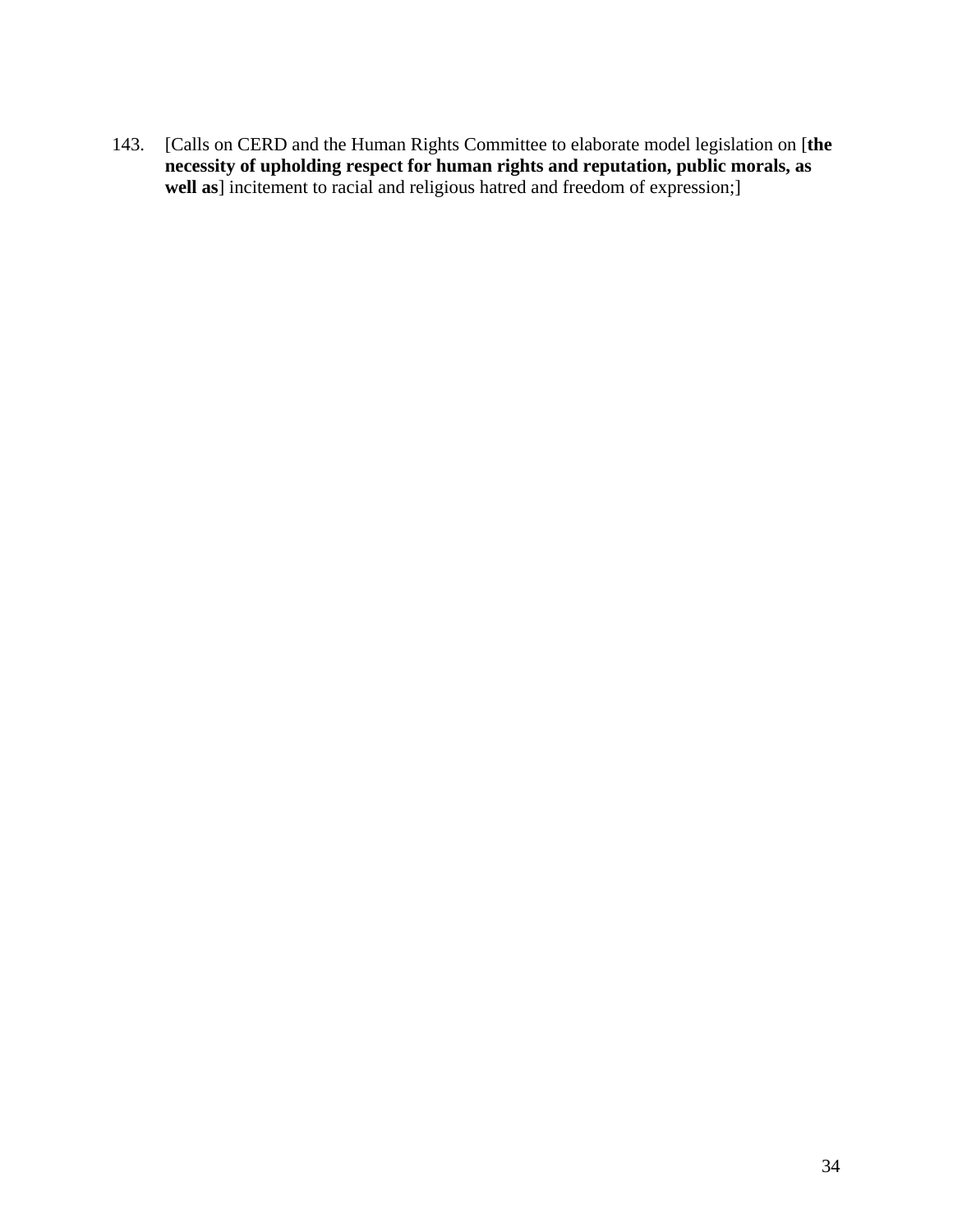### **SECTION 4:**

**Identification and sharing of best practices achieved at the national, regional and international levels in the fight against racism, racial discrimination, xenophobia and related intolerance.** 

**NEW PARA:** Recognizing the primary responsibility of States in implementing the provisions of the DDPA;

- 144. Takes note with interest of examples of best practices at all levels provided by Governments, regional and international organizations and other stakeholders, including inter alia, institutions, provisions and legislation to prevent, combat and eradicate racism, racial discrimination, xenophobia and related intolerance; **[Adopted ad ref.]**
- 145. Emphasizes that the best practices that have been developed during efforts to implement the DDPA, applied in a holistic manner, can [**contribute effectively to**] [be effective tools in] addressing discrimination, marginalization and exclusion [**of individuals belonging to**] affected and vulnerable groups, [**with the aim of providing remedies**] [as well as] to all victims of racism, racial discrimination, xenophobia and related intolerance;
- **146.** Recognizes that a broad sharing of best practices in all regions of the world aimed at preventing, combating and eradicating racism, racial discrimination, xenophobia and related intolerance, can assist Governments, Parliaments, the judiciary, social partners and civil society to implement effectively the provisions of the DDPA when considered appropriate to adapt or replicate best practices, including international cooperation; **[Adopted ad ref.]**
- 147. [**Invites**] [Recommends that] States, regional and international organizations and other stakeholders [**through a cooperative approach and international assistance initiatives to**] consider making use of relevant best practices [**in the fight against racism and all forms of discrimination, including multiple and aggravated forms of discrimination in**], inter alia, the following spheres [including through a cooperative approach and international assistance initiatives]:
	- Institutional frameworks, including independent monitoring mechanisms;
	- [**National**] Strategies, policies, plans and programs [**against racism and all forms of discrimination**];
	- [**Comprehensive legal framework**] [Legislation];
	- [**Democracy, accountable and participatory good governance**];
	- The rule of law, access to justice [combating impunity] [**and remedies**];
	- [**Combating impunity for crimes motivated by racist of xenophobic attitudes considering racist motivations as an aggravated circumstance**;]
	- [**Preventive measures against racism and discrimination also as means to prevent conflict and violence, in particular war crimes, crimes against humanity and genocide**;]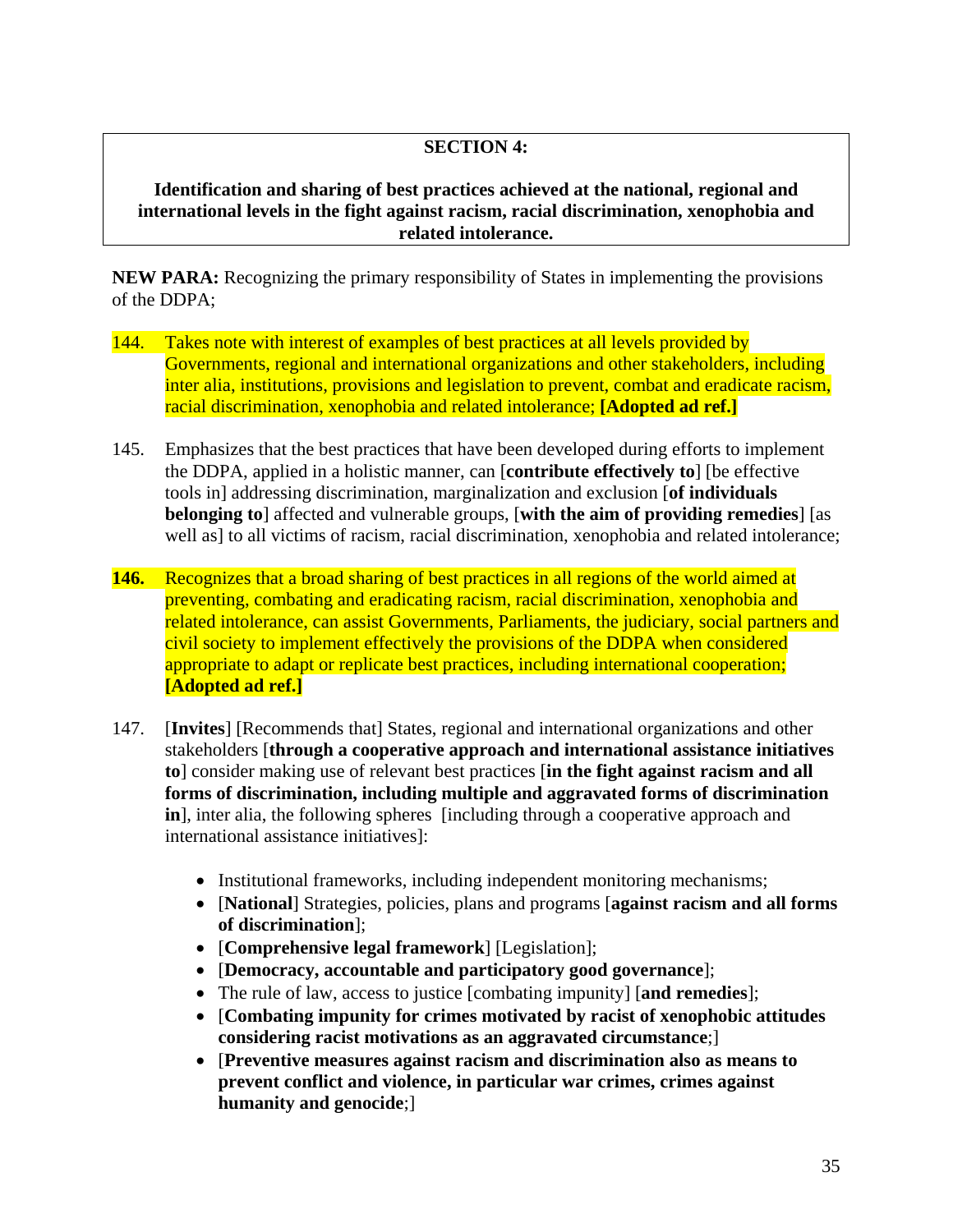- [Apologies, reparations, restitutions and compensations];
- Social and public services;
- Health care;
- Housing;
- Promotion of diversity, intercultural and interreligious dialogue;
- Equal opportunities [**while placing a general duty on public authorities to promote equality**];
- Gender; [**To be moved up the list before social and public services?**]
- [Culture] [**Cultural rights and cultural diversity**];
- Sport and leisure activities;
- Inclusive education, training and awareness-raising;
- Mass media and the Internet;
- [**Support for the positive role of media in the fight against racism and discrimination;**]
- [**Freedom of expression as a necessity to counter racism and discrimination while respecting articles 19 and 20 of the ICCPR;**]
- Statistics and data collection:
- **148.** Recommends that examples of best practices provided for by Governments, regional and international organizations and other stakeholders are placed on the OHCHR website linked to the Durban Review Conference outcomes section with a view to their adaptation and replication, and recommends that the best practices website be duly and timely updated by OHCHR; **[Adopted ad ref.]**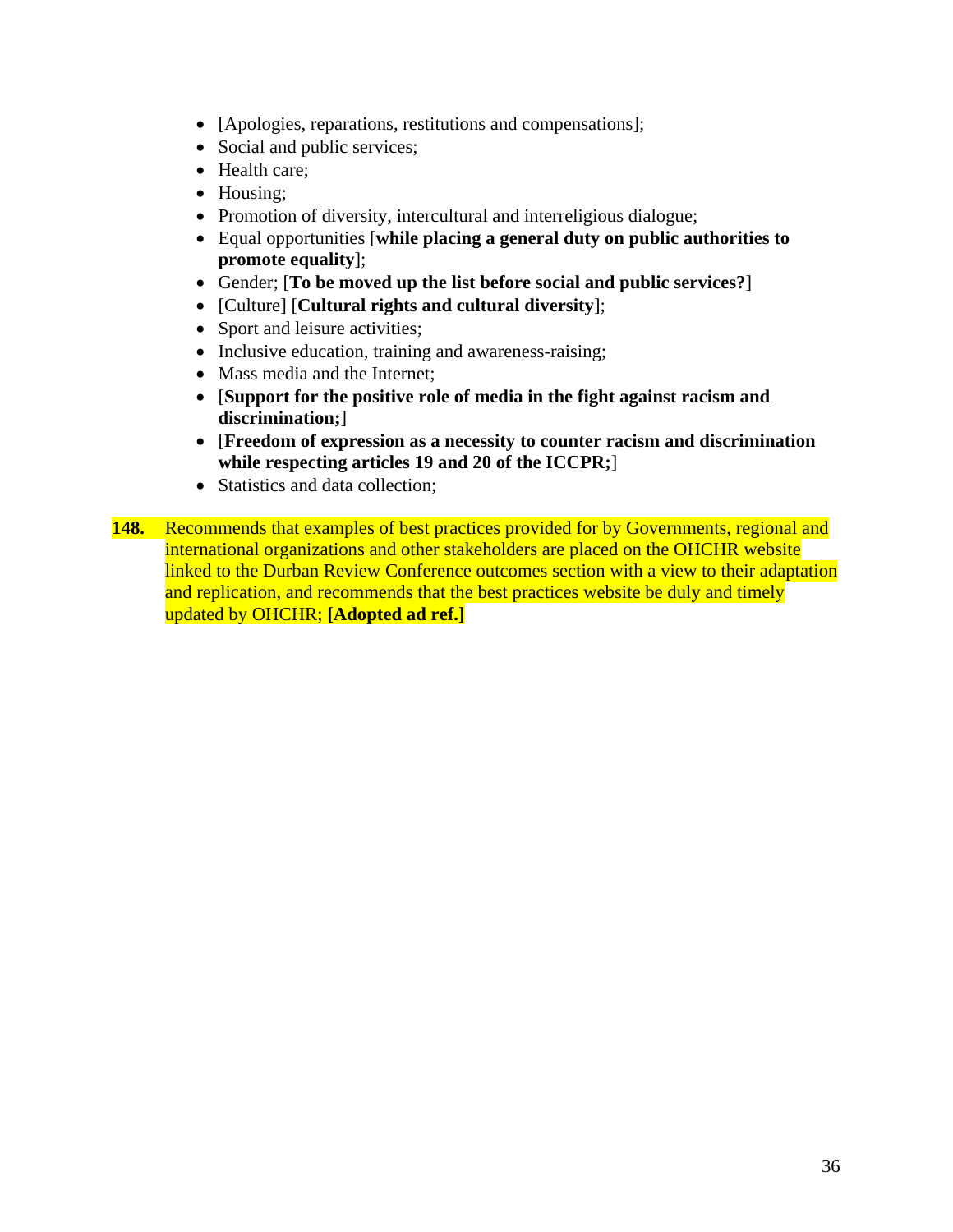# **SECTION 5:**

**Identification of further concrete measures and initiatives at all levels for combating and eliminating all manifestations of racism, racial discrimination, xenophobia and related intolerance, in order to foster the implementation of the DDPA and to address challenges and impediments hereto, including in light of developments since the adoption of the DDPA in 2001** 

#### **General**

*(General provisions on DDPA, human rights, human dignity, cultural diversity, multiculturalism, sources, causes, forms, manifestations, political will, obstacles)*

- 149. Stresses the need for a comprehensive and universal approach to preventing, combating and eradicating racism, racial discrimination, xenophobia and related intolerance in all parts of the world; **[Adopted ad ref.]**
- 150. Stresses the need for advocating and mobilizing the political will of relevant actors at all levels for the elimination of racism, racial discrimination, xenophobia and related intolerance; **[Adopted ad ref.]**
- 151. Calls on States to undertake effective media campaigns to enhance preventing, combating and eradicating all manifestations of racism, racial discrimination, xenophobia and related intolerance, inter alia, through giving adequate visibility to the Durban Declaration and Programme of Action and its follow up mechanisms; **[Adopted ad ref.]**

## **Action at the national level**

## *(Racist theories, ideologies, doctrines, incitement to racial hatred, nationalist ideologies, national preference theories)*

**NEW PARA:** Calls on States [**that while identifying**] [to identify] [**different forms and manifestations of** [ [new emerging forms and manifestations of ] racism, racial discrimination, xenophobia and related intolerance] [and] take effective, tangible and comprehensive measures to prevent, combat and eradicate them as a matter of priority;

**NEW PARA**: Calls on States to prohibit by law and adopt necessary policy measures to combat [**in accordance with norms of international law**] the dissemination of all ideas based on racial superiority or hatred and incitement to hatred;

#### *(Racist crimes, hate crimes, urban violence)*

152. Calls on States to combat impunity for acts of racism, racial discrimination, xenophobia and related intolerance, [and to grant appropriate redress for victims] [**by securing access to justice, by granting** [**and maximizing**] [**maximum**] [**fair**] [**just and adequate**] [**appropriate**] **redress for victims**];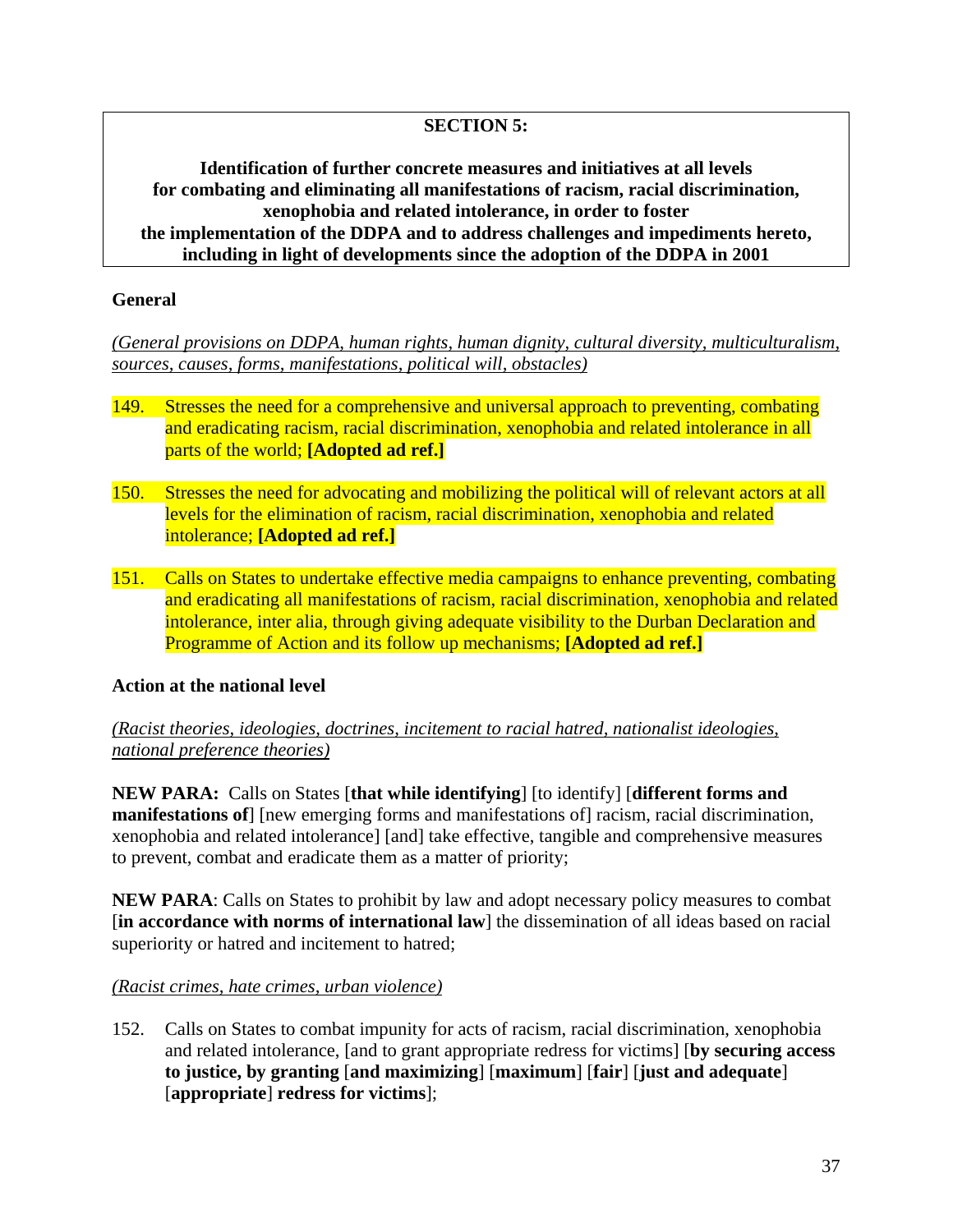[**ALT:** Calls on States to combat impunity for acts of racism, racial discrimination, xenophobia and related intolerance and provide [**by providing**] [just and adequate] [**maximum**] [**fair**] redress for victims, including through securing expeditious access to justice;]

153. Urges States, as a matter of priority, to [**prohibit**] [**and criminalize**] [**any advocacy of national, racial or religious hatred that constitutes incitement to discrimination, hostility or violence in accordance with [all] pertinent international instruments**] [and punish violent, racist and xenophobic activities of neo-Nazi groups in accordance with pertinent international instruments];

**ALT:** Urges States, as a matter of priority, to prohibit [and criminalize] any advocacy of national, racial or religious hatred that constitutes incitement to discrimination, hostility or violence in accordance with all pertinent international instruments and punish violent, racist and xenophobic activities [of neo-Nazi groups] accordingly;

154. Invites Governments and their law enforcement agencies to collect reliable information on hate crimes in order to strengthen their efforts to combat racism, racial discrimination, xenophobia and related intolerance; **[Adopted ad ref.]**

# *(Poverty, globalization)*

**NEW PARA:** Calls on the Human Rights Council, through the Durban follow-up mechanisms, to develop a broad strategy with key players, such as the World Trade Organization, the International Labour Organization and the International Organization for Migration with a view to preventing, mitigating and reversing the negative effects of globalization;

**NEW PARA:** Consistent with the commitments in paragraphs 157 and 158 of the DDPA, calls upon developed countries, the United Nations and its specialized agencies, as well as international financial institutions, to provide, through their operational programmes, new and additional financial resources, as appropriate, and to develop programmes for social and economic development in the areas as outlined in these paragraphs;

# **[Proposal to also include reference and reiterate language in para. 159 of DDPA]**

## *(Armed conflict, ethnic, tribal violence, war crimes, crimes against humanity, genocide)*

**155.** Urges States to combat impunity for crimes of genocide [**recognized as such by the competent international tribunals and according to the definition and terms of the 1948 Convention on the Prevention and Punishment of the Crime of Genocide**]; **[To be discussed]** 

**NEW PARA:** Requests States to respect and implement the responsibility to protect in conformity with paragraphs 138 and 139 of the World Summit Outcome;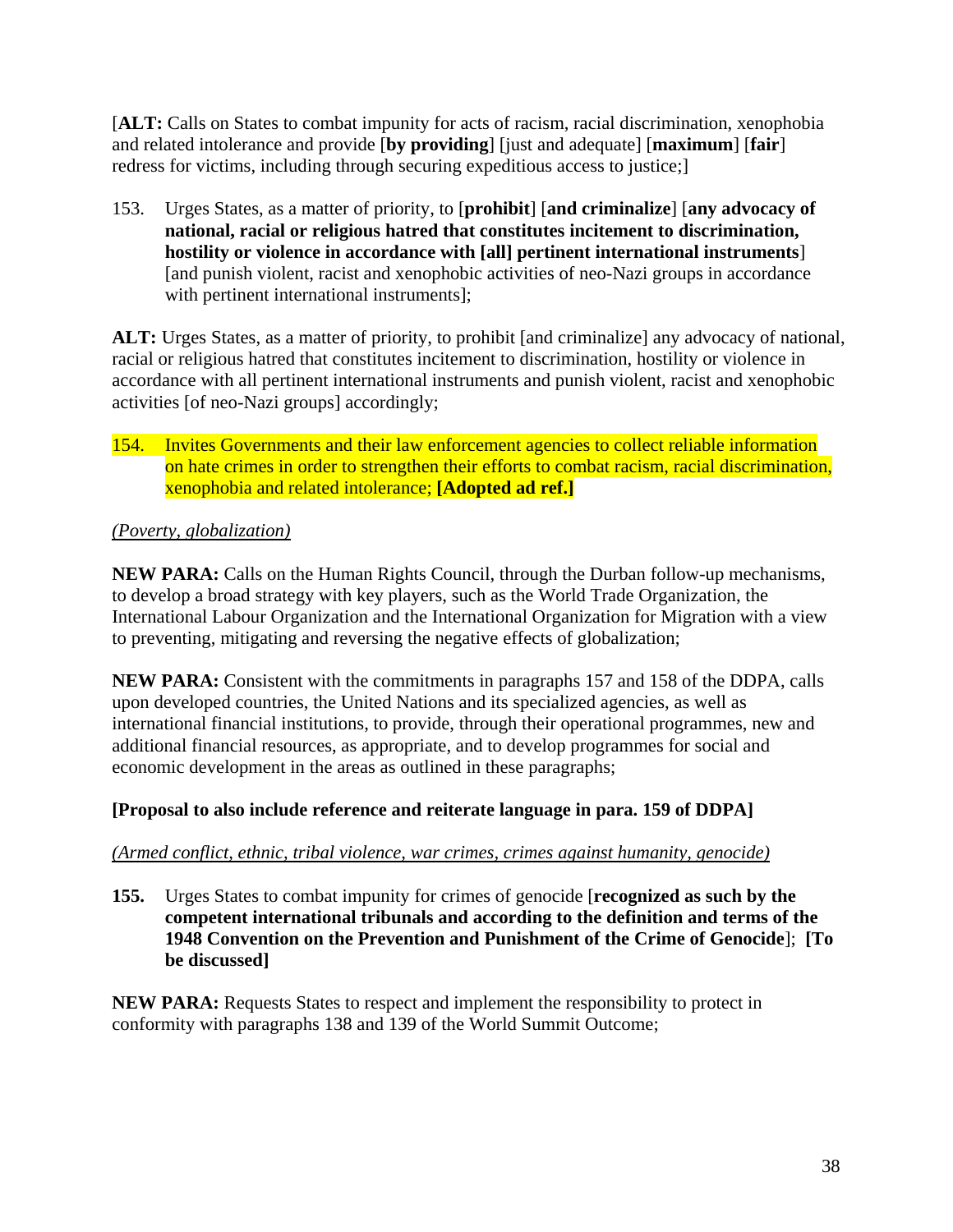## *(Slave trade, traditional forms of slavery, colonialism, historic injustices, remembering past tragedies, apologies)*

156. [[Urges States that have not yet] [**Bearing in mind paragraph 100 of the DDPA, notes further initiatives of States that have**] condemned, apologized and paid reparations for the grave and massive violations as well as the massive human suffering caused by slavery, the slave trade, the transatlantic slave trade, apartheid, colonialism and genocide [**recognized as such by the competent international tribunals and according to the definition and terms of the 1948 Convention on the Prevention and Punishment of the Crime of Genocide**], to do so at the earliest;]

**NEW PARA:** Urges that the provisions of United Nations General Assembly resolutions 61/19 and 62/122 on the transatlantic slave trade be fully integrated into the mandates of the DDPA follow-up mechanisms;

# *(Racial profiling, counter-terrorism)*

157. [Urges States to prohibit by law the practice known as racial profiling and profiling based on any grounds of discrimination recognized under international human rights law and the DDPA, to adopt other necessary measures [**and policies**] to eliminate this practice, to provide sanctions for those who violate the law, and to ensure effective redress for victims;]

**ALT:** [**Calls upon**] [Urges] States not to resort to profiling based on stereotypes founded on grounds of discrimination prohibited by international law, including on racial, ethnic and/or religious grounds;

158. [Calls on States to ensure that any measures taken in the fight against terrorism do not discriminate, in purpose or effect, on the grounds of race, colour, descent, national or ethnic origin, nor on the grounds of culture, religion, belief, names, appearance or language, and to ensure that non-citizens are not subjected to racial or ethnic profiling or stereotyping;]

ALT: Calls on States to ensure that any measures taken in the fight against terrorism are implemented in full consideration of human rights for all including persons belonging to national or ethnic, religious and linguistic minorities, and do not discriminate, on grounds such as [**sex, language, religion, political or other opinion, social origin, property, birth or other status**] [race, colour, sex, language, religion, or social origin, [**culture, religion, belief, names, appearance or language**]] [and to ensure that [**citizens and**] non-citizens are not subjected to racial or ethnic profiling or stereotyping];

*(Freedom of religion, incitement to religious intolerance, hatred, or violence, defamation of religion, freedom of expression)*

159. [Urges States to take effective measures to address contemporary forms of racism, racial discrimination, xenophobia and related intolerance, [**and to take firm action against**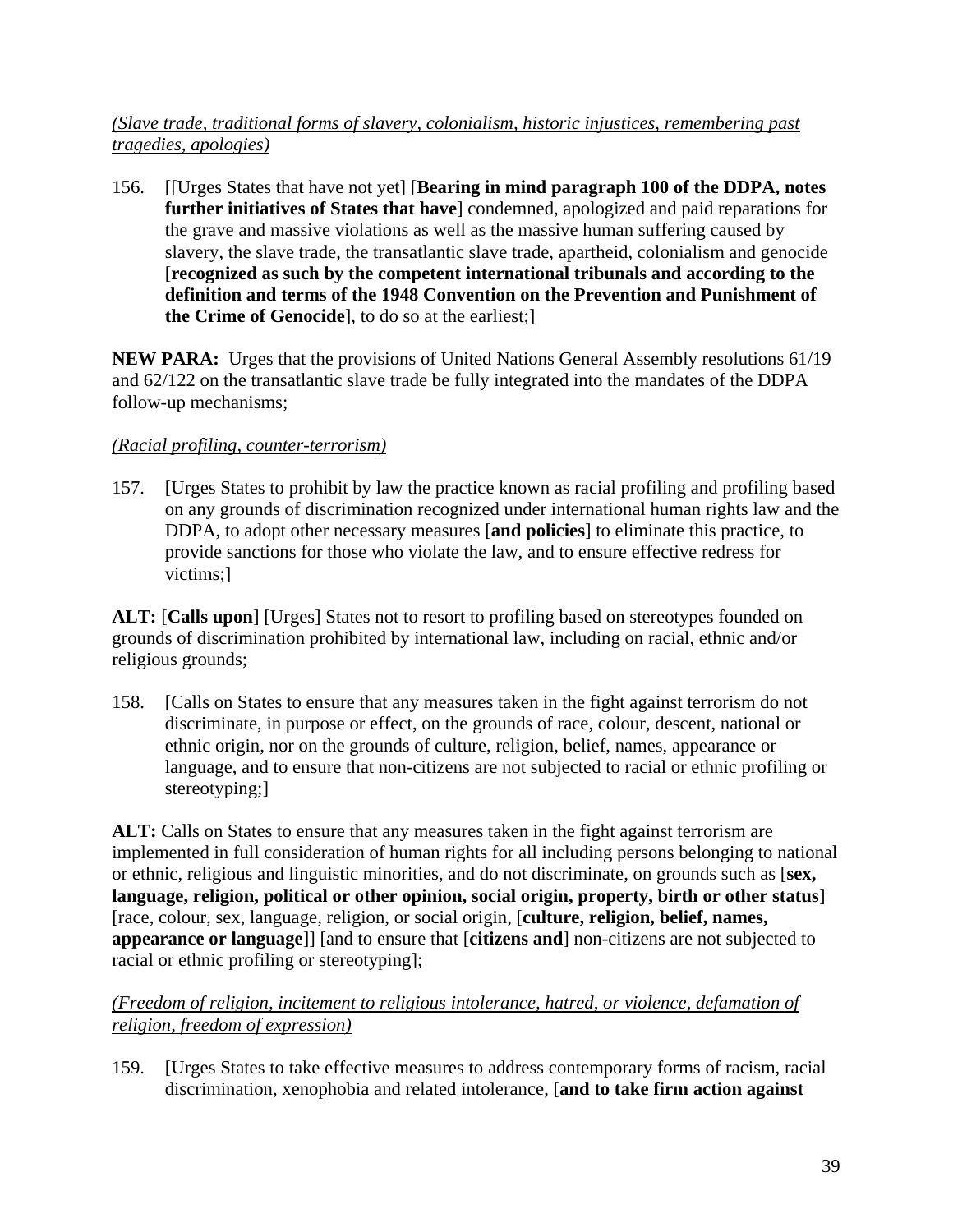**negative stereotyping and discrimination on religious grounds**] [**and incitement to religious intolerance**] [and to take firm action against negative stereotyping of religions and defamation of religious personalities, holy books, scriptures and symbols];]

**ALT:** Urges States to take effective measures to combat incitement to religious intolerance, hatred or violence, including negative stereotyping and discrimination on religious grounds;

**NEW PARA:** Calls upon States to pay attention to the serious nature of incitement to religious hatred, [**such as anti-Semitism, Christianophobia and,** [**more particularly**], **Islamophobia,**] and to promote the fight against these phenomena by strengthening inter-religious and intercultural dialogue concerning the common ethics of all religions and by adopting legislation aiming at ending impunity in this respect;

**NEW ALT 1:** Calls upon States to pay attention to the serious nature of incitement to religious hatred, [**such as anti-Semitism, Christianophobia and,** [**more particularly**], **Islamophobia,**] and to promote the fight against these phenomena by adopting legislation aiming at ending impunity in this respect and by strengthening inter-religious and inter-cultural dialogue concerning the common ethics of all religions;

**NEW ALT 2:** Urges States to take effective measures to combat incitement to religious intolerance, hatred or violence, and calls upon States to promote the fight against these phenomena by strengthening inter-religious and inter-cultural dialogue concerning the common ethics of all religions;

160. [Calls on States to develop, [**as**] and where appropriate to incorporate, permissible limitations on the exercise of the right to freedom of expression into national legislation;

**ALT:** Calls upon States to wage a systematic campaign [**and measures**] against incitement to religious and racial hatred and to respect the complementarity of all the freedoms embodied in the International Covenant on Civil and Political Rights;

[**ALT 2:** Calls on States to ensure that everyone has the right to freedom of expression, which includes the freedom to seek, receive and impart information and ideas of all kinds, either orally, in writing or in print, in the form of art or through any other form of media of his or her choice in accordance with international law;]

- 161. Reminds States to promote and protect the exercise of the rights set out in the Declaration on the Elimination of All Forms of Intolerance and of Discrimination Based on Religion or Belief, proclaimed by the General Assembly in its resolution 36/55 of 25 November 1981, in order to obviate [**discrimination based on religion or belief**] [religious discrimination] which, when combined with certain other forms of discrimination, constitutes a form of multiple discrimination;
- 162. Calls on States to ensure that lawmakers discharge their responsibilities in conformity with [**their obligations under articles 18, 19 and**] [paragraph 2 of article] 20 of the International Covenant on Civil and Political Rights and articles 4 [**and 5 (d) (8)**] of the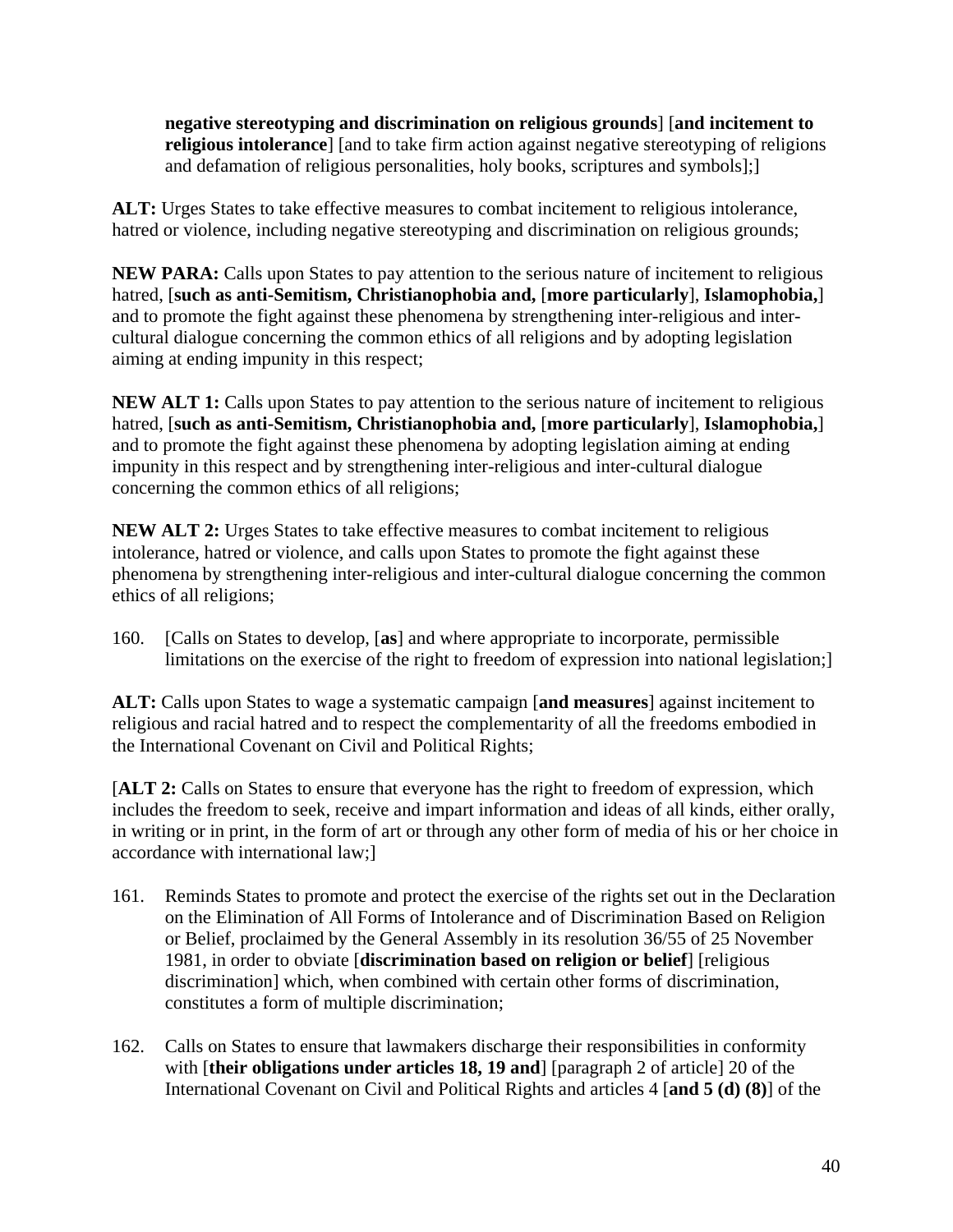International Convention on the Elimination of All Forms of Racial Discrimination, [**and in this regard takes note of**] [taking into account] General Comment 15 of the Committee on the Elimination of Racial Discrimination [and in this regard];

## *(General provisions on victims, grounds of discrimination)*

# *(Africans and people of African descent)*

- 163. Urges States to put policies in place that promote ethnic and racial diversity in the labour market to meet the need for, in particular, the practical incorporation of women of African descent [**and Asian descent**] into the labour market, in both the public and private sectors, and in income and employment-generation programmes;
- 164. Urges States to tackle the issue of indigenous young people and those of African descent and violence, particularly in the peri-urban areas of major cities, from a social and human rights perspective in which focus is placed on the strengthening of social capital, assistance to and the building of the capacities of indigenous young people and those of African descent;

**NEW PARA:** Recommends that States, and international and regional organizations establish independent bodies, where they do not already exist, to receive complaints made by people of African descent and migrants of discrimination in access to housing, education, health, employment and other fundamental rights;

**NEW PARA:** Urges States to focus new investments on health care, public health, education, electricity, drinking water and environmental control, together with other affirmative action measures in communities principally comprising people of African descent and indigenous peoples;

## *(People of Asian descent)*

165. Calls upon States to continue to address the problems of racism, racial discrimination, xenophobia and related intolerance against people of Asian descent and urges States to take all necessary measures to eliminate the barriers that these persons face in participating in economic, social, cultural and political life [**and to eliminate the use of derogatory words in reference to minority populations and victims of racism and racial discrimination**];

## *(Indigenous people [s])*

166. Urges States to take measures that, congruent with [**their**] international human rights [**obligations**] [standards] and [**their**] [the] respective legal systems [**permit proper**] [of each State, ensure] access to and/or collective ownership of the lands that have traditionally been owned, occupied or used [in another form] by indigenous peoples and those of African descent, in addition to promoting the productive use thereof, the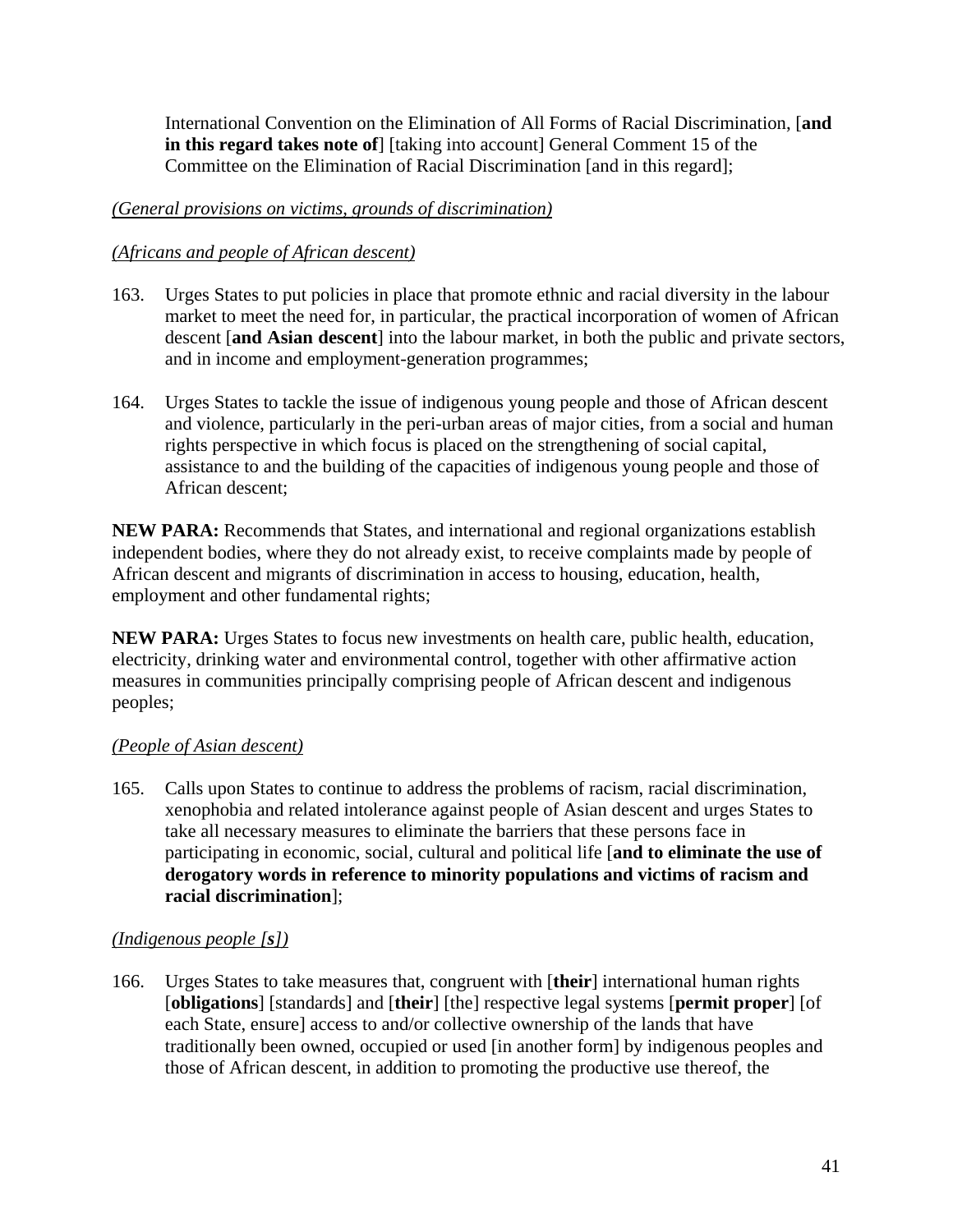comprehensive development of the community, and the respect for its culture and the particular characteristics of its decision-making processes;

**ALT:** Urges States to take measures consistent with international human rights norms and standards to ensure access to and/or collective ownership of the lands that have traditionally been owned, occupied or used in another form by indigenous peoples;

**NEW PARA:** Urges States to take all necessary measures to implement the rights of indigenous peoples recognized in international instruments of human rights without discrimination; **[To be discussed]** 

**NEW PARA:** Urges States to establish and implement, in conjunction with indigenous peoples concerned, a fair, independent, impartial, open and transparent process, giving due recognition to all their rights without any kind of discrimination; **[To be discussed]** 

#### *(Migrants, refugees, asylum seekers, IDPs, stateless persons)*

**NEW PARA:** Calls for the end of all actions violating international human rights and humanitarian law, the respect for the principle of self-determination and the end of all suffering; calls also for the implementation of international legal obligations including the advisory opinion of the International Court of Justice on the Wall and the international protection of the Palestinian people throughout the Occupied Palestinian Territory;

167. Underscores the need to step up efforts to protect the human rights of [**all**] migrants [**whether domestic and international**], [whatever their migratory status], together with the importance of [**upholding the need of States Parties to comply with the Vienna Convention on Consular Relations**] [upholding the duty of States Parties to the Vienna Convention on Consular Relations to comply with that Convention], including the obligation of States Parties on whose territory foreign nationals are detained to inform them of their [**right to have any communication addressed to the consular post forwarded without delay**] [**to communicate with a consular officer of their own State in the case of arrest or detention**] [right to communicate with their consular officers];

**[Proposal to split para.]** 

**ALT SPLIT PARA 1:** Underscores the need to step up efforts to protect the human rights of [**all**] migrants [**whether domestic and international whatever their migratory status**];

**ALT SPLIT PARA 2:** Stresses the importance of upholding of the duty of States Parties to the Vienna Convention on Consular Relations to comply with that Convention, including the obligation of States Parties on whose territory foreign nationals are detained to inform them of their [**right to have any communication addressed to the consular post forwarded without delay**] [right to communicate with their consular officers];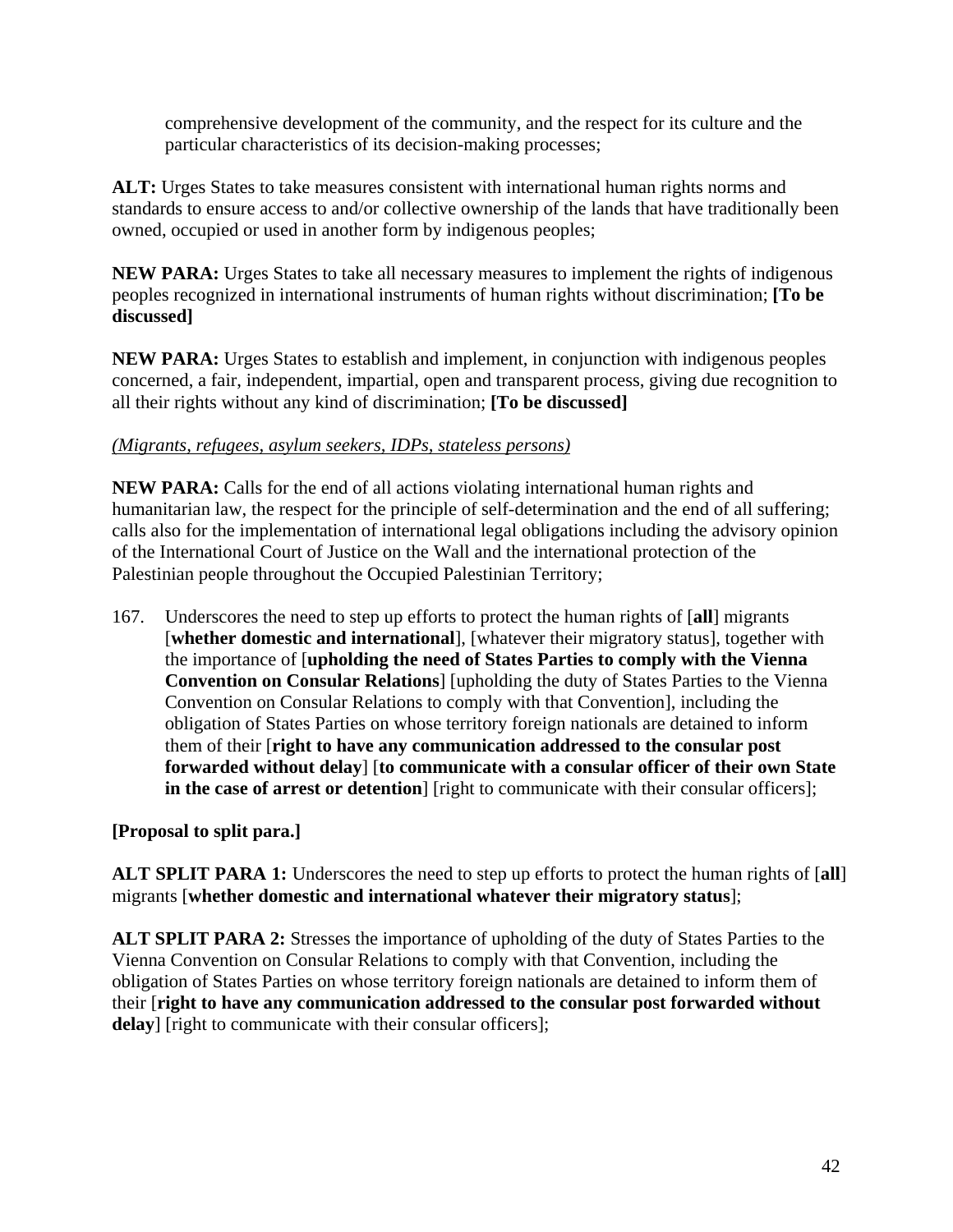168. Urges States to prevent racist and xenophobic behaviour and practices at country entry points and in reception and waiting areas, in particular vis-à-vis immigrants, refugees and asylum seekers;

**ALT:** Encourages States to formulate and implement training programmes for their law enforcers, immigration officers and border officials, prosecutors and service providers with a view to sensitizing them to the issue of racism, racial discrimination, xenophobia and related intolerance, in particular vis-à-vis refugees, immigrants and asylum-seekers;

169. Urges States to establish national programmes to promote the access, without any discrimination [**prohibited by international law**], of migrants and other racial, ethnic, national, cultural, religious and linguistic groups or minorities [**people of African descent**] and indigenous peoples, where they exist, to [**civil registry,**] [**and all**] basic social services, [including primary education and basic health care];

ALT: Urges States to establish national programmes to promote the access of all without any discrimination to [**civil registry,**] and all basic social services;

170. Renews the call on all States to review and, where necessary, revise [**migration**] [immigration] policies inconsistent with their international human rights obligations, [with a view to eliminating all discriminatory policies and practices against] [**and to respect the human rights and fundamental freedoms of** migrants, including Asians and people of Asian descent [**people of African descent, indigenous peoples and other vulnerable groups**];

ALT: Renews the call on all States to review and, where necessary, revise its approach in dealing with migration issues, including by strengthening international dialogue on migration and developing real partnerships between countries of origin, transit and destination;

**NEW PARA:** Urges States to adopt comprehensive measures relating to [**migration**] [immigration], asylum and the situation of foreigners and national minorities that are based on international law and relevant instruments, including the Convention on the Protection of the Rights of All Migrant Workers and Members of Their Families and the DDPA, which attach priority to respect for their rights;

171. Urges States who [**do not have existing sufficient protections in place**] [have not yet done so] to adopt and enforce new legislation in order to provide protection to migrant domestic workers [**regardless of their migratory status**], particularly women domestic workers, and to grant migrant workers in domestic service access to [**transparent**] mechanisms for bringing complaints against employers. Such instruments should not aim at punishing migrant workers. Calls on States to promptly investigate and punish all abuses, including ill-treatment;

**NEW PARA:** Requests States to elaborate a mechanism to restore the rights of migrants who have been victims of a crime because of their condition as foreigners;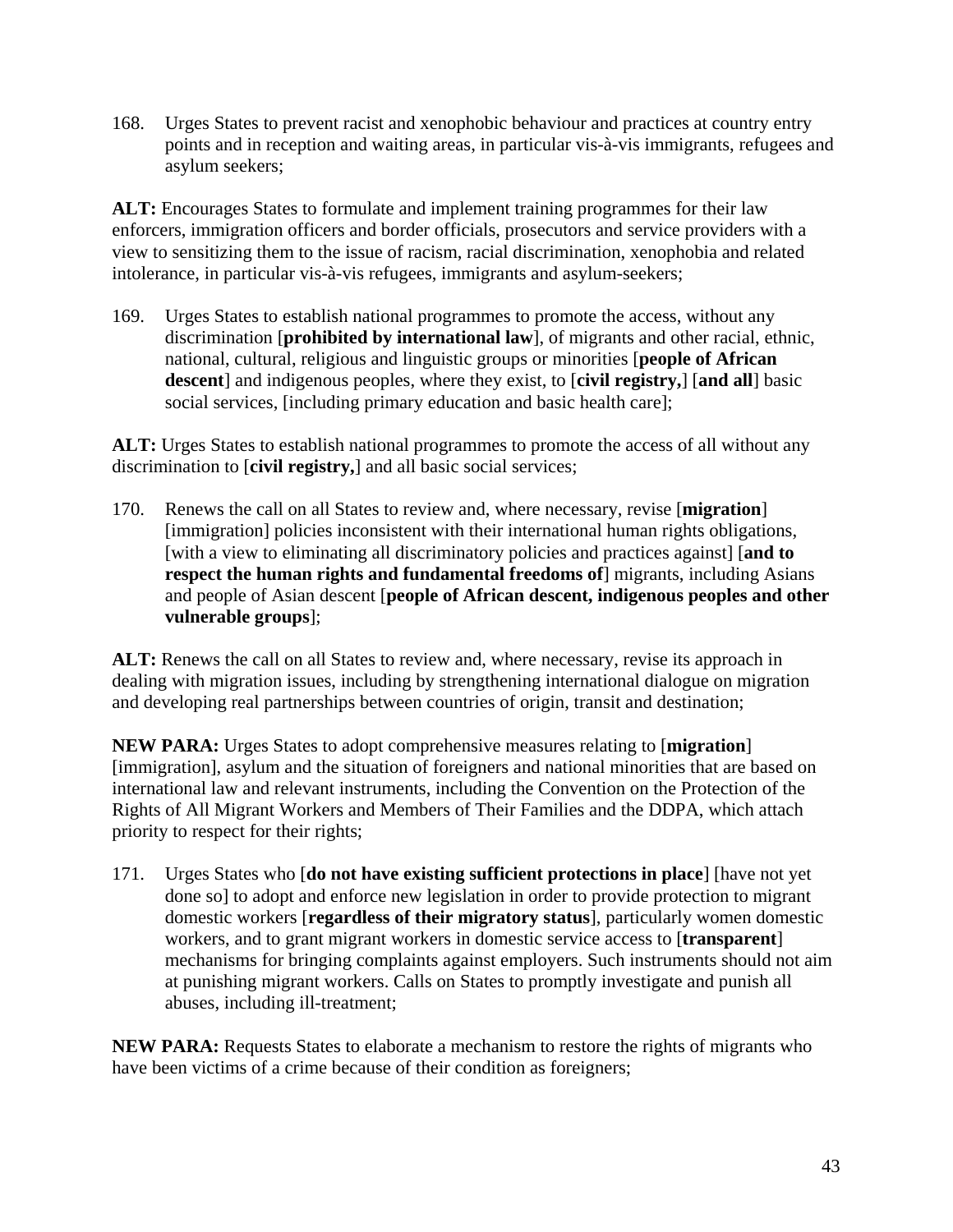**NEW PARA:** Urges asylum States to fully assume their international obligations in protecting refugees on their own territory against practices that are discriminatory or degrading to their human dignity, and to allow the United Nations High Commissioner for Refugees to accomplish its statutory mandate in this regard and to permit a free access to the refugee population in order to collect all necessary data on such practices;

- **172.** Urges States to step up efforts to protect the human rights internally displaced persons and in discharging their obligations towards internally displaced persons, to use comprehensive strategies, based on a human rights perspective and specialized public care policies, to provide these persons with protection and assistance during their displacement through their competent national institutions, and urges States to commit to seeking lasting solutions, including the safe return of internally displaced persons, in dignified conditions and in accordance with the will of the internally displaced persons, leading to their resettlement and reintegration; **[Adopted ad ref. at informals]**
- 173. Urges States to refrain from taking discriminatory measures and from enacting or maintaining legislation that would arbitrarily deprive persons of their nationality [**or arbitrarily deny them acquisition of nationality, in particular**] [on the grounds of race, color, gender, national or ethnic origin,] especially if such measures and legislation render a person stateless;

**NEW PARA:** Stresses the importance of mainstreaming the output of the DDPA follow-up mechanisms throughout the United Nations system, in particular its specialized agencies, such as the UNHCR and UNESCO; **[Proposal to move to cluster on the UN]** 

# *(Roma, Gypsies, Sinti, Travellers)*

**NEW PARA:** Recognizes with deep concern the persistence of racism, racial discrimination, xenophobia and related intolerance against Roma/Gypsies/Sinti/Travellers, and emphasizes the necessity of taking concrete measures to prevent, combat and eradicate these scourges as well as adopting sufficient remedial and compensatory policies or legislation;

**ALT:** Urges States to take concrete measures to prevent, combat and eradicate persistent racism, racial discrimination, xenophobia and related intolerance against Roma/Gypsies/Sinti/Travellers, [**as well as to adopt sufficient remedial and compensatory policies or legislation**] [**and stresses the need to provide access to just and effective remedies and to provide special protection to victims**];

# *(Ethnic, linguistic and religious minorities)*

**NEW PARA:** Urges States to introduce legal prohibitions to eliminate racial or religious profiling or profiling based on any grounds of discrimination recognized under international human rights law with the legal action against perpetrators and effective remedies for the victims, as well as legal restrictions on the dissemination of all ideas based upon racial or religious superiority, hatred and incitement to hatred;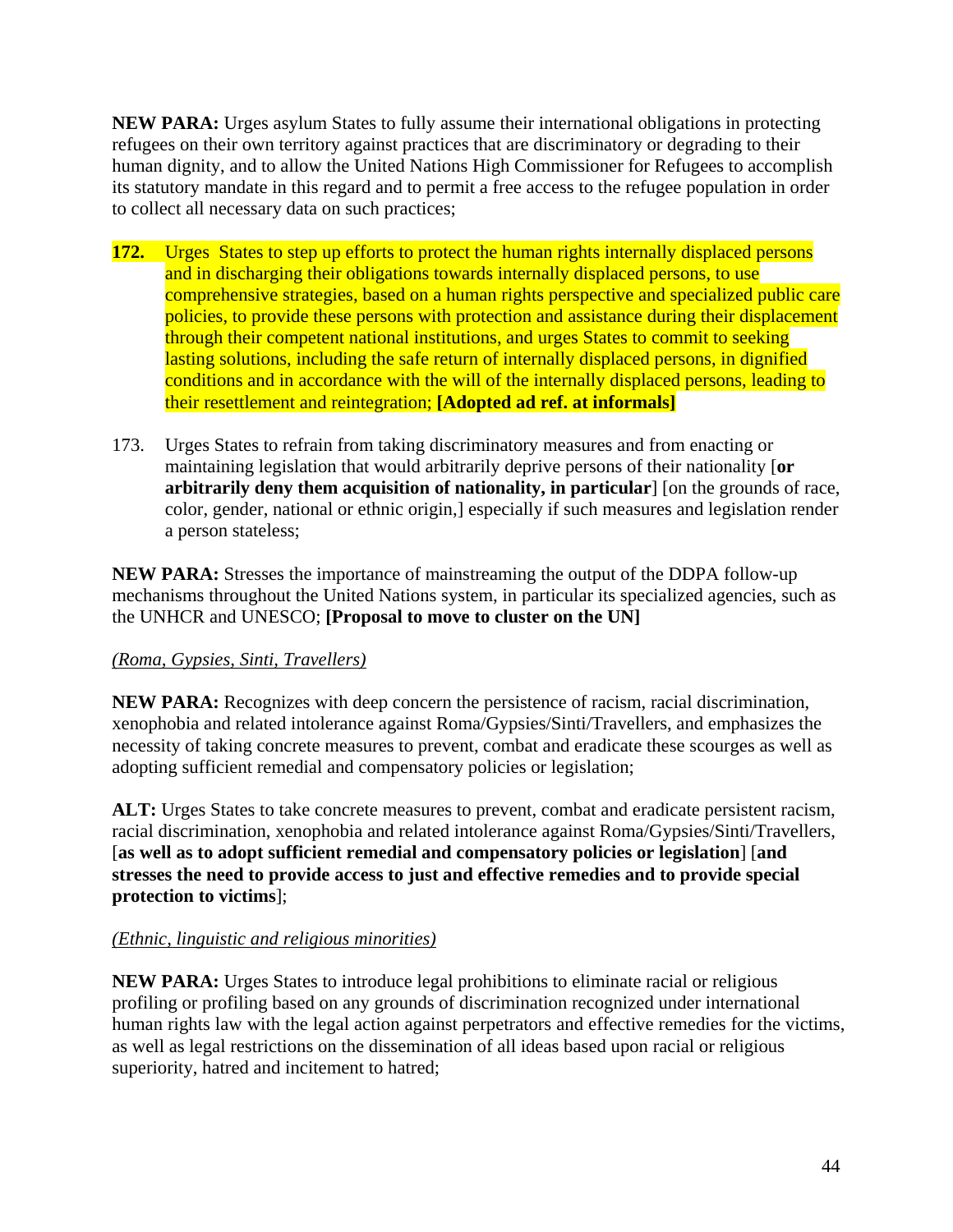**NEW PARA:** Calls upon States to review national legislation to eliminate discrimination against persons belonging to national or ethnic, religious or linguistic minorities in access to employment, health care, housing, social services and education;

## *(Trafficking)*

174. Urges States to pass and implement legislation to combat trafficking in persons, particularly women and children, [including people of African descent, indigenous peoples and other vulnerable groups, [**including**] [such as] migrants,] taking into account the practices that endanger human lives or [**lead to**] [cause] various forms of slavery and exploitation, such as debt bondage, child pornography and sexual and labour exploitation, and urges States to bring into force and strengthen their national [**laws and policies**] [plans] to combat trafficking offences and to earmark financial and human resources to ensure that the law is upheld, that victims are [**assisted**,] protected and their rights [**respected**] [restituted]; **[Agreed at informals]** 

# **[Proposal to split para. 174]**

**NEW ALT:** Urges States to pass and implement legislation to combat trafficking in persons, particularly women and children and other vulnerable groups taking into account the practices that endanger human lives or lead to various forms of slavery and exploitation, such as debt bondage, child pornography and sexual and labour exploitation; **[Adopted ad ref. at informals]** 

**NEW PARA:** Urges States to devise, enforce, and strengthen national action plans that integrate a human rights perspective, in particular accounting gender and age, to combat and eliminate all forms of trafficking especially in women and children; **[Adopted ad ref. at informals]** 

**NEW PARA:** Urges States to ensure protection and assistance to the victims of trafficking with full respect for their human rights, and actively promote the rehabilitation of the victims of trafficking by providing them with access to adequate physical and psychological care and services, including those related to HIV/AIDS, as well as shelter, legal assistance and helplines; **[Adopted ad ref. at informals]** 

*(Contemporary forms of slavery)*

## *(Multiple discrimination)*

175. Notes that the character of multiple and aggravated forms of discrimination underscores the need for cross-cutting policies;

**NEW PARA:** Urges States to support the establishment of national, regional and international monitoring bodies for racist and xenophobic acts on any grounds;

**NEW PARA:** Urges States to introduce effective legislation to curb racist tendencies based on multiple forms of discrimination and to ensure relief to the victims;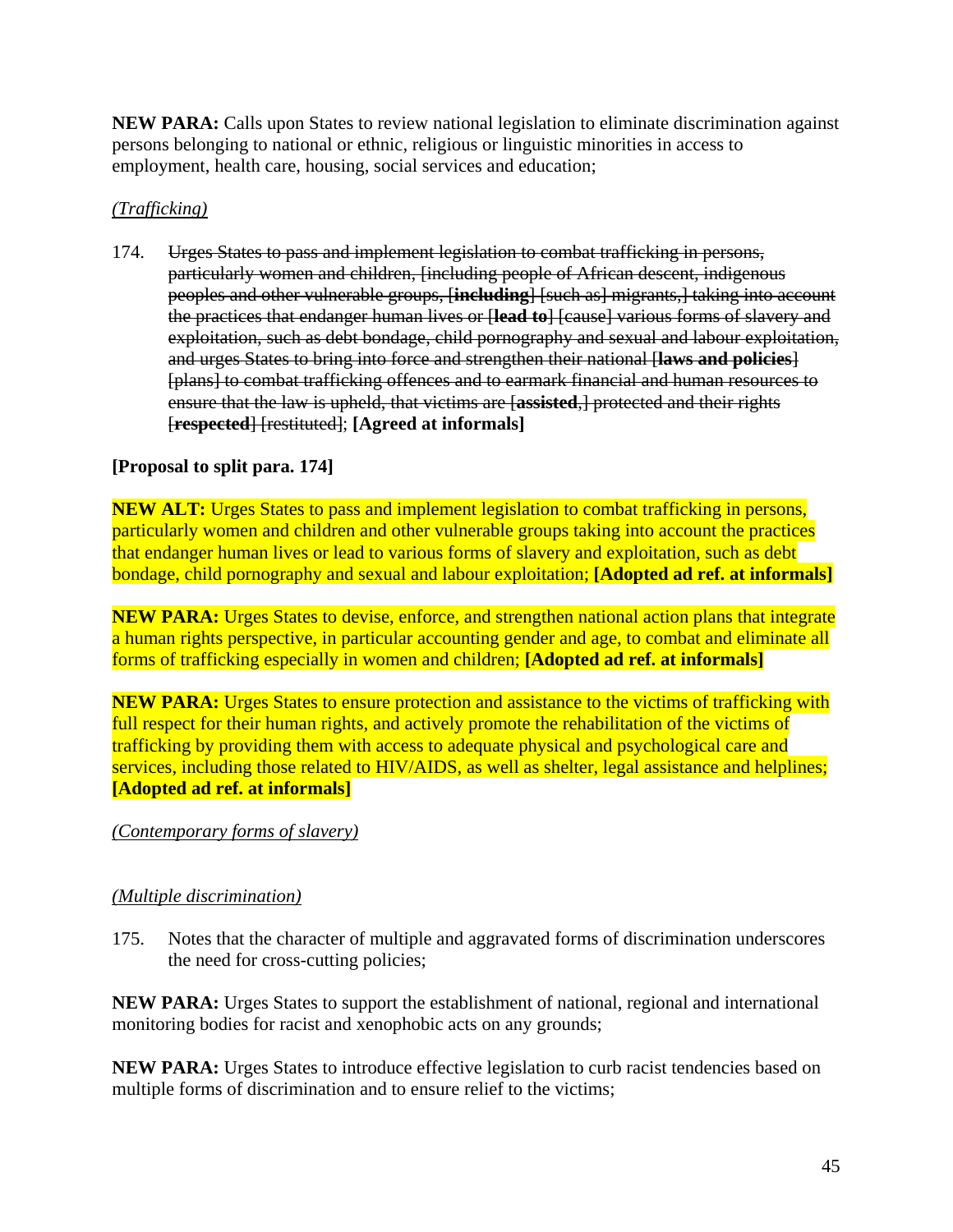**NEW PARA:** Recognizing the importance of the role of cultural diversity, urges States to strengthen their efforts to ensure human rights education at all levels to promote tolerance and prevent racism, racial discrimination, xenophobia and related intolerance;

#### *(Women, gender, children)*

176. Calls upon States to make progress in formulating programmes and measures to eradicate multiple or aggravated discrimination, particularly gender-based discrimination; **[Agreed at informals]**

**ALT:** Calls upon States to adopt or strengthen programmes or measures to eradicate multiple or aggravated discrimination experienced by women and girls, in accordance with the DDPA, as a matter of priority; **[Adopted ad ref. at informals]** 

**NEW PARA:** Urges States to adopt all necessary measures, in particular by means of policies and programmes to tackle race-based violence against women and girls, and boost cooperation, prescriptive responses and effective implementation of national legislation and obligations under relevant international instruments and other protective and preventive measures to eradicate all forms of discrimination and violence based on racial discrimination against women and girls;

**NEW PARA:** Also urges States to agree to ensuring access to education, particularly access by all children to free primary education and access by adults to continuous training and education, based on respect for human rights, diversity and tolerance, free of any form of discrimination;

**NEW PARA (Moved from para. 55 ALT in section 1):** Emphasizes the protection of and assistance to victims of trafficking in persons and to embark upon a wide range of collective and cooperative-based measures, including inter alia, criminalization of trafficking in persons, particularly women and children, and development of action plans, best practices, standards and procedures for preventing and combating trafficking in human beings with a view to its total eradication;

177. Urges States to [**improve existing**] [adopt specific] measures to promote a gender perspective and gender mainstreaming and to fight gender discrimination effectively; **[Agreed at informals]** 

**ALT:** Calls upon States to review, as a matter of priority, the extent to which they have adopted and implemented specific measures to incorporate a gender perspective in all programmes and plans of action to combat racism, racial discrimination, xenophobia and related intolerance and invites States to include an assessment of the effectiveness of such programmes and plans of action in reports to relevant treaty bodies; **[Adopted ad ref. informals]** 

178. Calls upon States to promote [social equity], [**gender justice**] [gender equality] and women's human rights by strengthening and promoting women's full and equal participation in the political process in their countries and in the decision-making process at all levels;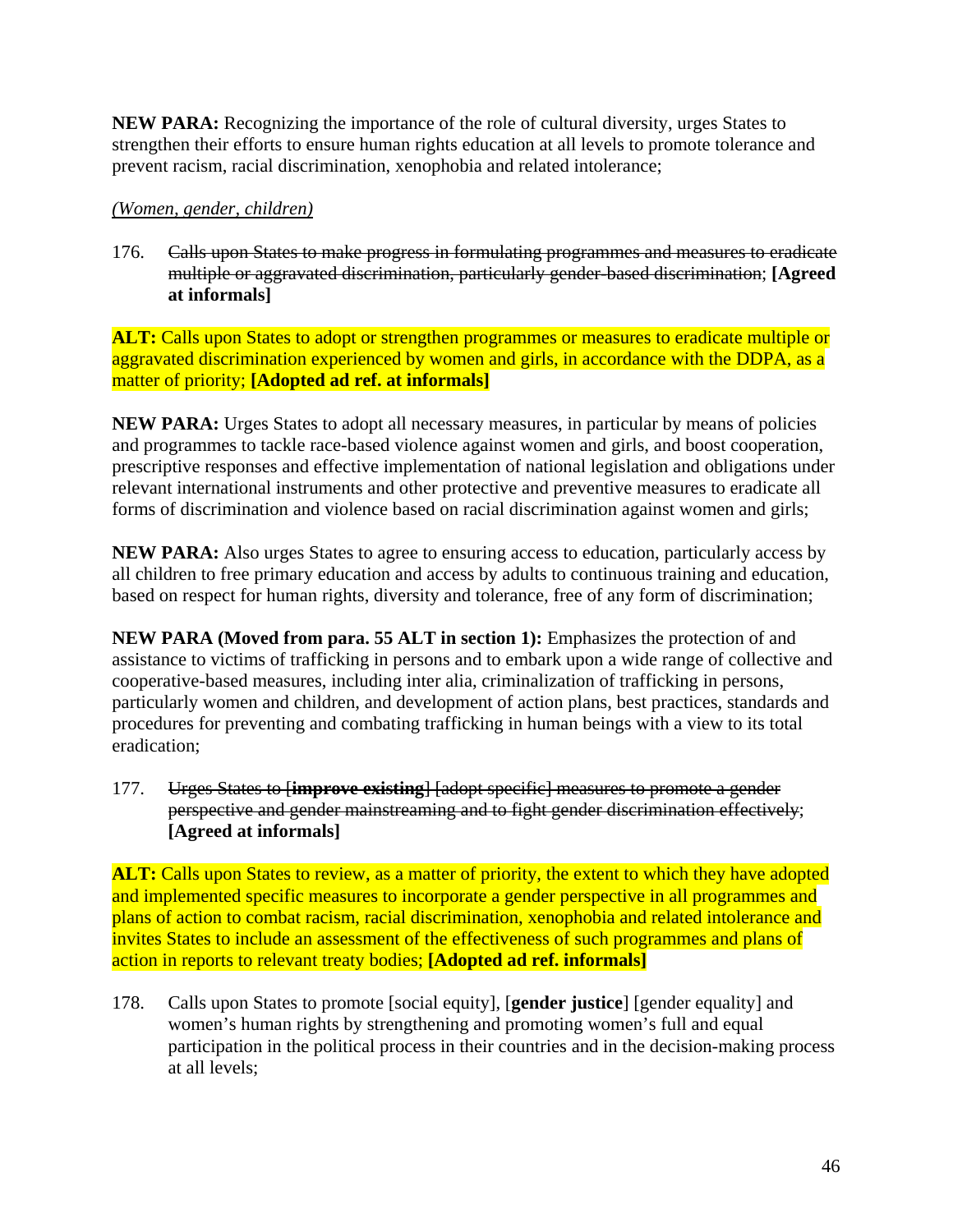**NEW PARA:** Calls upon States to take measures to address the special needs of unaccompanied migrant [**and refugee**] children;

# *[(Sexual orientation)]*

**NEW PARA:** [Calls upon States to develop and implement public awareness-raising programmes to promote tolerance and respect for all those facing multiple forms of discrimination, including on grounds of sexual orientation and gender identity, and to take steps to prohibit discrimination on these grounds;]

# *(Persons with disabilities)*

## *[(Anti-Semitism [Islamophobia])]*

## *(General provisions on measures)*

**NEW PARA:** [**Urges States to incorporate**] [Incorporating] into domestic law [**their respective**] obligations under ICERD, and [**devise**] [devising] legislation and policies that are specific to combating racism, racial discrimination, xenophobia and related intolerance at the national level, to complement the general provisions enshrined in national constitutions;

## *(National legislation)*

179. Underlines the importance of combating impunity for crimes with a racist or xenophobic motivation, including through the adoption of appropriate legislation; [**Proposal to move to section 1**] **[Agreed at informals]** 

#### **ALT: Urges States to adopt appropriate legislation to combat impunity for crimes with a racist or xenophobic motivation;**

180. Urges States to [**combat impunity for crimes with a racist or xenophobic motivation, including through the adoption of appropriate legislation, as well as]** amend[**ing**], rescind[**ing**] or nullify[**ing**] [**any laws and**] regulations which [**creates or perpetuates racial discrimination**] [**have the effect of creating or perpetuating racial discrimination**] [can be interpreted as contributing to racism, racial discrimination, xenophobia and related intolerance]; **[Agreed at informals]** 

## **[Proposal to merge paras. 178 and 179]**

**ALT:** Urges States to combat impunity for crimes with a racist or xenophobic motivation, including through adopting appropriate legislation, as well as amending, rescinding or nullifying any laws and regulations which create or perpetuate racism, racial discrimination, xenophobia and related intolerance; **[Adopted ad ref. at informals]**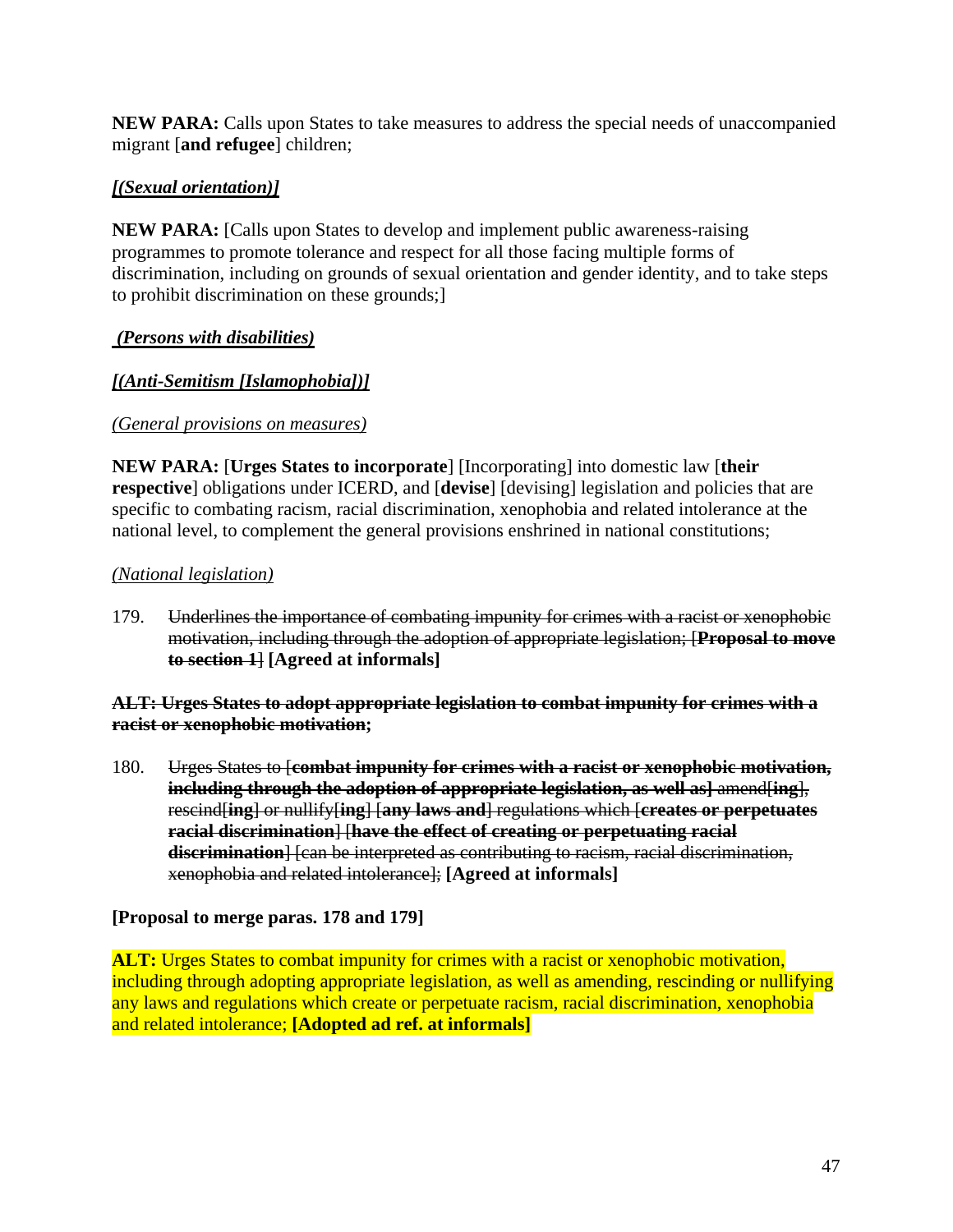181. Urges States to adopt and implement stringent laws against political platforms and ideologies based on racism, racial discrimination, xenophobia and related intolerance or doctrines of racial or national superiority;

**ALT:** Calls upon States in accordance with their human rights obligations to declare illegal and prohibit [**by law**] all organization**s** [**and political platforms**] which are based on ideas or theories of superiority of one race or group of persons of one colour or ethnic origin, or which attempt to justify or promote racial [**and religious**] hatred and discrimination in any form, and undertake to [**introduce strict laws and to**] adopt immediate and positive measures designed to eradicate all incitement to, or acts of, such discrimination;

#### *(Law enforcement, administration of justice, access to justice, sanctions)*

- 182. Urges States to take appropriate measures concerning the consequential effects of racism in all spheres of the enforcement of criminal law, in particular policing, court decisions, prison rehabilitation and the granting of release on parole or other legal benefits for prisoners;
- 183. Urges States to bolster protection against racism, racial discrimination, xenophobia and related intolerance, ensuring that everyone [**within their jurisdiction**] enjoys access to the administration of justice, [to competent national tribunals] and other [**appropriate**] State institutions and mechanisms in order to seek just and adequate reparation or satisfaction for any damage suffered as a result of such discrimination, and also stresses the importance for complainants of acts of racism and racial discrimination to have access to the protection of the law and the courts [**and stresses the duty to provide access to just and effective remedies and [the importance of providing] specialized assistance to victims, including medical and psychological assistance, as well as necessary counseling**] [, and draws attention to the need to raise awareness of judicial recourse and other existing legal remedies and for these to be easily accessible, speedy and not excessively complicated];

# **[Proposal to split para. 182]**

184. Also recognizes the need to adopt and implement stringent laws, administrative measures and action plans aimed at countering all forms of racism, racial discrimination, xenophobia and related intolerance, to carry out [**fair**] [exhaustive, timely] and impartial investigations of all acts of racism and racial discrimination, in particular those committed by law enforcement officials, [**and bring**] [to] [**prosecute**] [**and**] [penalize] those responsible [**to justice**] in accordance with the law [and to secure prompt and fair reparation for the victims];

**NEW PARA:** Requests States to prohibit by law and adopt the necessary policy measures to eliminate racial profiling and profiling based on any grounds of discrimination under international human rights law, providing for sanctions for those who violate the law and ensuring effective redress for the victims;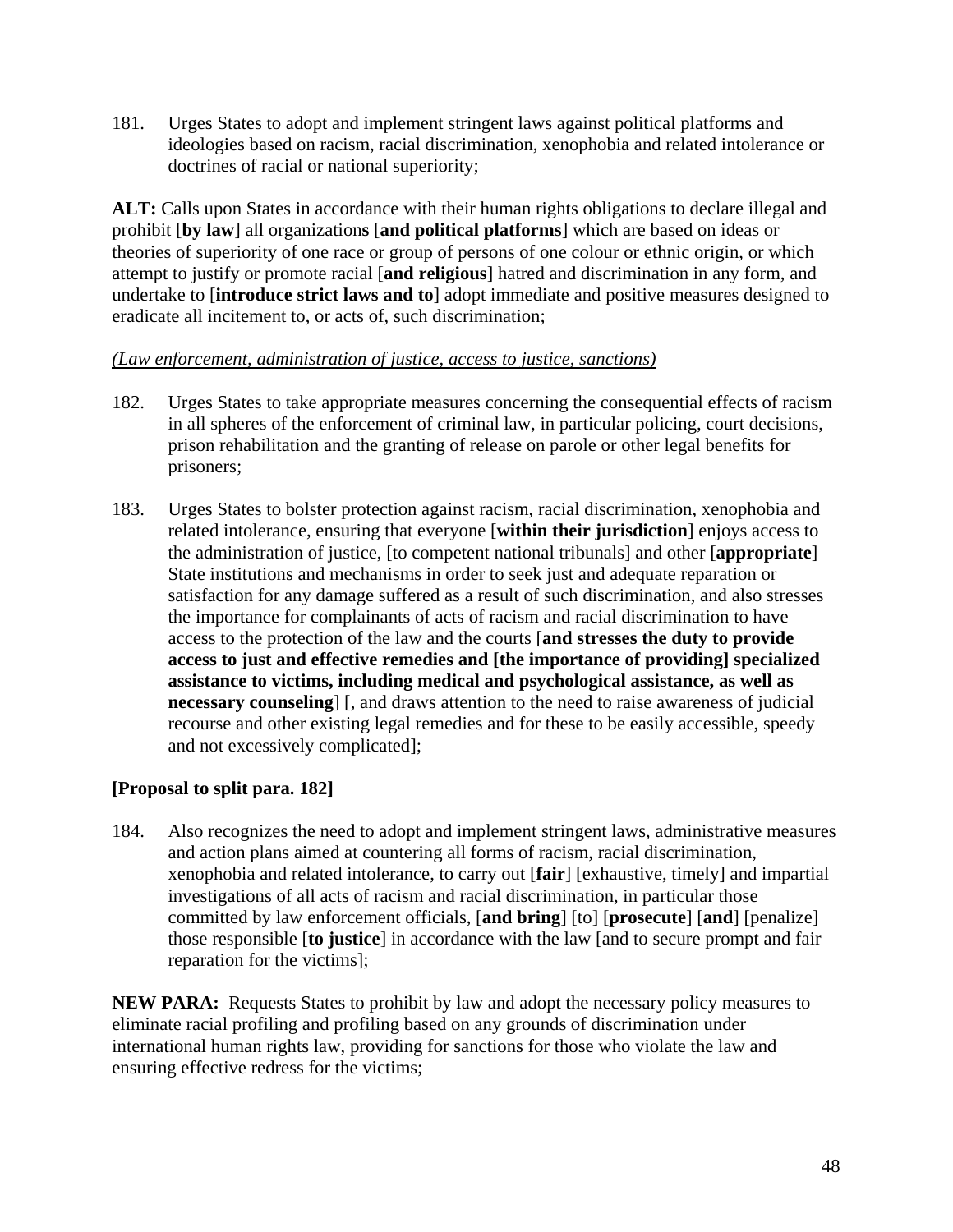#### *(Monitoring, data collection)*

185. Recommends that States establish mechanisms through which disaggregated information can be collected effectively on health, education, access to housing, employment, treatment in the criminal justice system, political participation and representation as regards people of African descent [**indigenous peoples**] and migrants, and that such information provide the basis for the creation and monitoring of policies and practices addressing racial discrimination, xenophobia and related intolerance;

**ALT:** Recommends that States establish mechanisms through which reliable statistical data which are necessary to assess the situation of individuals and groups of individuals who are victims of racism, racial discrimination, xenophobia and related intolerance, including where appropriate on health education, access to housing, employment, criminal justice system, political participation and representation, and that such data provide the basis for the creation and monitoring of policies and practices addressing racial discrimination, xenophobia and related intolerance;

**ALT 2:** Recommends that States that have not yet done so to establish mechanisms to collect, compile, analyze, disseminate and publish reliable statistical data and to undertake all other related measures which are necessary to assess regularly the situation of individual and groups of individuals who are victims of racism, racial discrimination, xenophobia and related intolerance in accordance with the DDPA;

186. Requests States to produce a system of [[racial equality] indicators and/or a racial equality index] [**including through the collection and use of disaggregated statistics on various groups,**] that, upholding the right to privacy and the principle of self-identification, makes it possible to assess and guide the formulation of policies and actions to eradicate racism, racial discrimination, xenophobia and related intolerance, together with the promotion of racial equality;

**ALT:** Requests States to produce a system of data collection that, upholding the right to privacy and the principle of self-identification, makes it possible to assess and guide the formulation of policies and actions to eradicate racism, racial discrimination, xenophobia and related intolerance;

## *(Tackling discrimination in (access to) education, employment, health)*

**NEW PARA:** Requests States to introduce educational curricula aimed at raising awareness of different cultures and civilizations with a fair [**objective and inter-cultural perspective**] [and objective perspective] and with the involvement of the concerned communities;

**NEW PARA:** Urges States to implement measures to fulfill the right of each person to enjoy the maximum level attainable of physical and mental health, in seeking to eliminate imbalances in health conditions that can stem from racism, racial discrimination, xenophobia and related intolerance;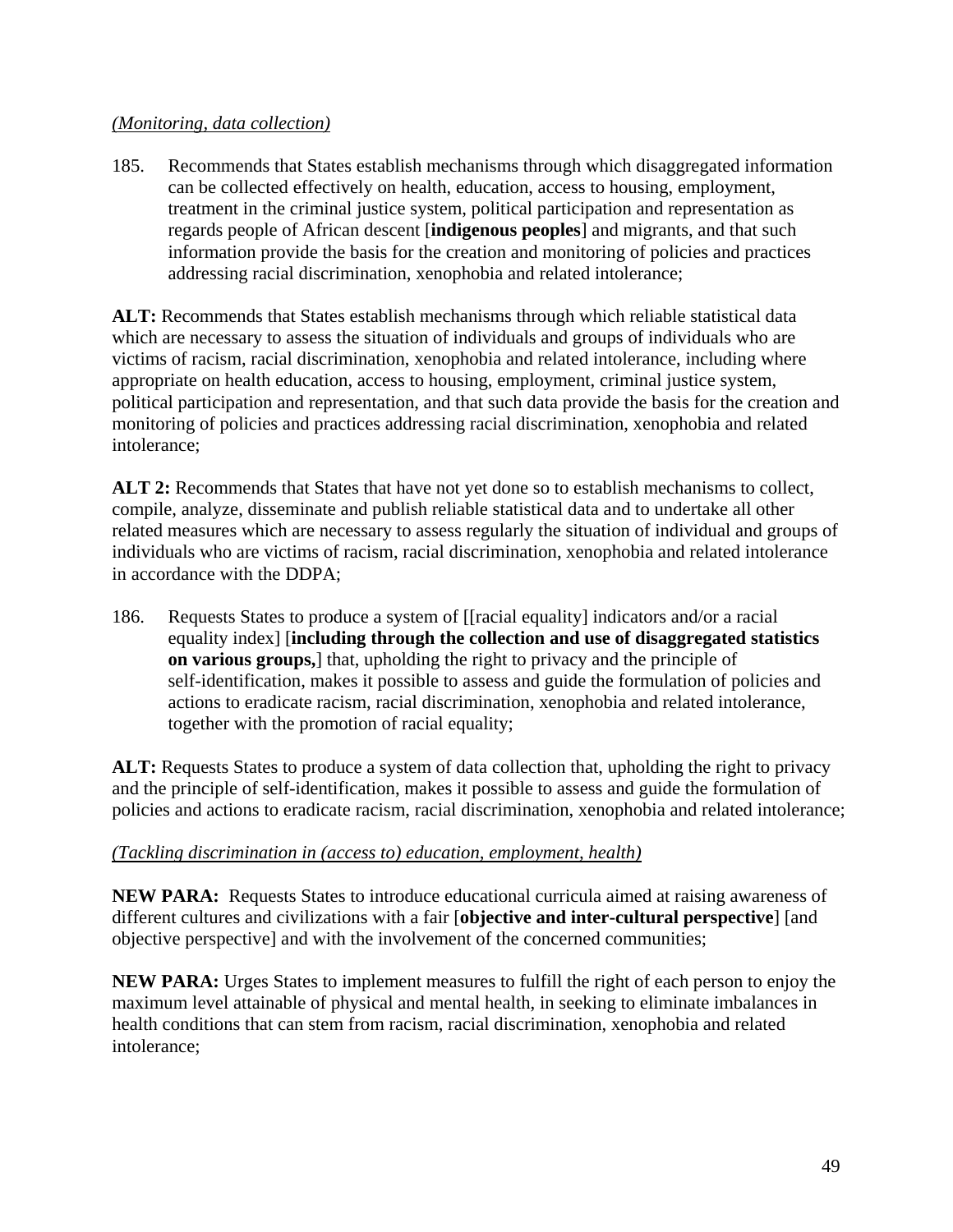**NEW PARA:** Urges States to take measures to facilitate access to medication, treatment, and public education, capacity-building and information programmes to eradicate violence, stigmatization, discrimination, unemployment and other adverse effects for persons living with and affected by HIV/AIDS and other [stigmatizing infectious and contagious] diseases;

**NEW PARA:** Urges States to put into practice affirmative action programmes with a view to promoting [genuine] equal opportunities and treatment for indigenous students and those of African descent in access to, and remaining in, all levels of high quality education, particularly higher education, together with equality and non-discrimination in access to employment;

**NEW PARA:** Recruiting for various posts at all levels through affirmative action schemes and establishing institutions with a function of promoting tolerance and inter-cultural harmony through dialogue;

# *(National action plans)*

**NEW PARA:** Encourages States to devise and implement national and local action plans to foster diversity, equal opportunities, social equity and justice;

**NEW PARA:** Urges all States that have not developed and/or implemented national action plans to combat racism, racial discrimination, xenophobia and related intolerance [**at the national and local levels**] to elaborate such plans [**with a view to fostering diversity, equal opportunities, social equity and justice**] and monitor their implementation in consultation with relevant stakeholders, [including] [**in particular**] national human rights institutions [and civil society];

**NEW PARA:** Calls upon States to include a gender perspective in programmes of action against racism, racial discrimination, xenophobia and related intolerance and to consider the burden of discrimination weighing, in particular, upon indigenous women and those of African descent, together with women from other disadvantaged groups, so that their access to productive resources on equal terms with men is ensured as a means of promoting their participation in economic and productive development of their communities;

#### *((Human rights) education, training or sensitizing professionals, awareness raising, communication)*

- 187. Requests States to include human rights education in national action plans against racism, racial discrimination, xenophobia and related intolerance, as set forth in the World Programme for Human Rights Education, in order to foster respect for and appreciation of differences and opposition to discrimination on the grounds of race, sex, language, religion, political or other opinion, national, ethnic or social origin, physical or mental condition [**sexual orientation and gender identity**], and on other grounds;
- 188. Urges States, regional and international organizations and civil society to continue promoting respect for [multiracial], multicultural, and multi-ethnic aspects of societies and to spread human rights awareness, with a view to preventing and combating all forms of racism, racial discrimination, xenophobia and related intolerance;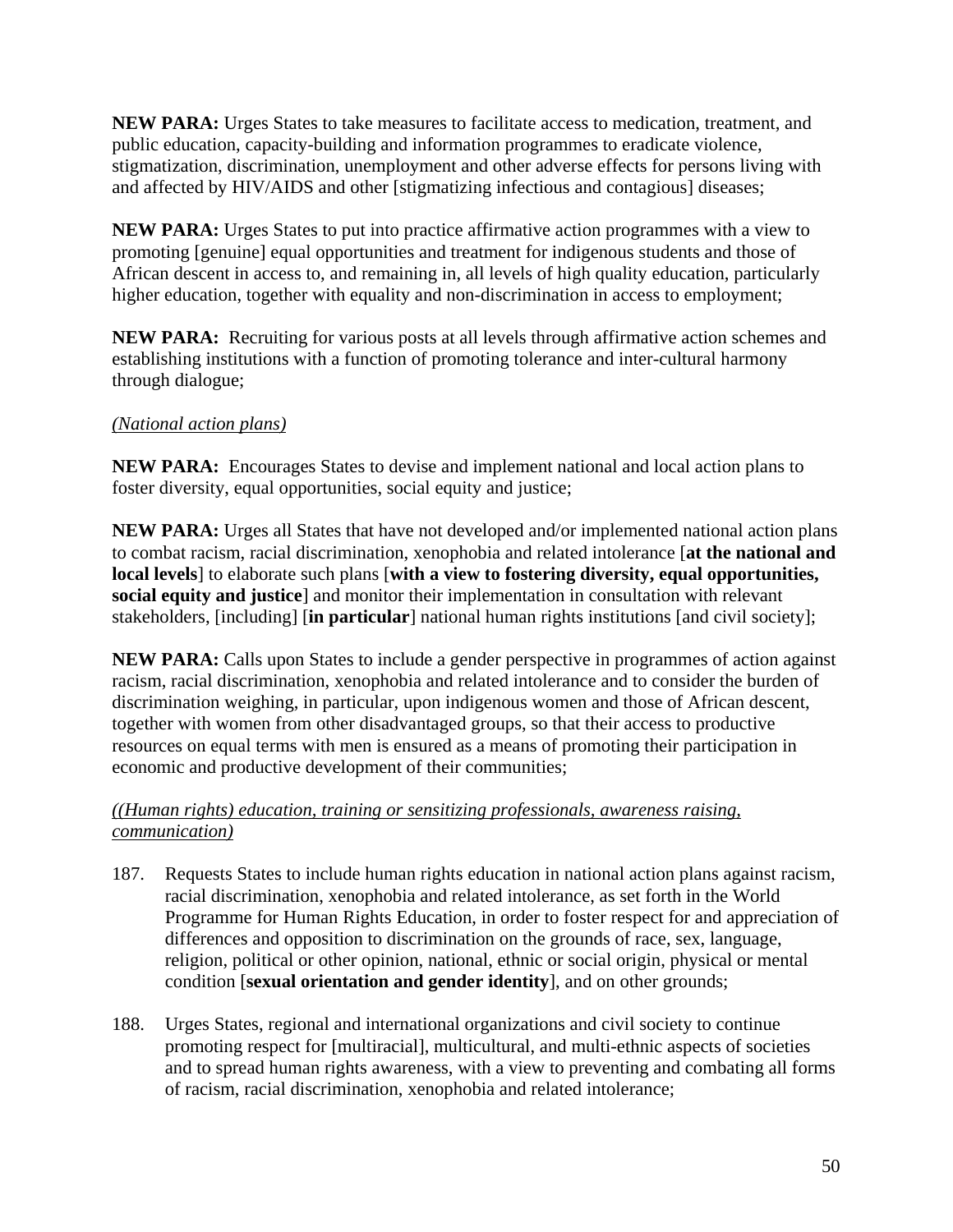**NEW PARA:** Reaffirms that the eradication of racism, racial prejudice and xenophobia should aim not only at promoting equality and eliminating discrimination but also at promoting interactions between ethnic, cultural and religious communities; **[Adopted ad ref. at informals]** 

[**NEW PARA:** Urges States to raise awareness and to implement United Nations General Assembly resolutions 60/7 and 61/255 which inter alia observed that remembrance of the Holocaust is critical to prevent further acts of genocide, condemned without reservation any denial of the Holocaust and urged all Member States to reject denial of the Holocaust as an historical event either in full or in part or any activities to this end;

189. Encourages States to develop national capacities for human rights education, training activities and public information, by involving national human rights institutions, nongovernmental organizations and other relevant stakeholders in order to combat racism, racial discrimination, xenophobia and related intolerance, in line with the Plan of Action of the World Programme for Human Rights Education; **[Adopted ad ref. at informals]** 

**NEW PARA:** Urges States, in close cooperation with the United Nations Educational, Scientific and Cultural Organization, to promote the implementation of the Declaration and Programme of Action on a Culture of Peace;

## *(Intercultural dialogue, interreligious dialogue)*

- 190. Urges States, as a matter of priority:
	- a. to promote intellectual and political acceptance of [**diversity through a rightsbased approach,** multiculturalism through a rights-based approach to victims of racism, racial discrimination, xenophobia and related intolerance;
	- b. to demonstrate firm political will to combat the rise in racial discrimination and religious intolerance, and to promote mutual respect and understanding of cultural diversity;

**NEW SUB-PARA:** While ensuring that no one invokes cultural diversity to infringe upon human rights guaranteed by international law nor limit their scope;

- 191. Encourages all States and relevant international organizations to initiate and develop cultural and educational programmes aimed at countering racism, racial discrimination, xenophobia and related intolerance and enhancing mutual understanding amongst various cultures and civilizations; **[Adopted ad ref. at informals]**
- 192. Invites States to promote intercultural and inter-religious dialogue and cooperation at all levels, especially the local and grass-roots levels, [**and to give due consideration to**] [taking into account] the recommendations of the [**relevant special procedures and United Nations bodies**] [Special Rapporteur on contemporary forms of racism, racial discrimination, xenophobia and related intolerance and the Special Rapporteur on freedom of religion or belief];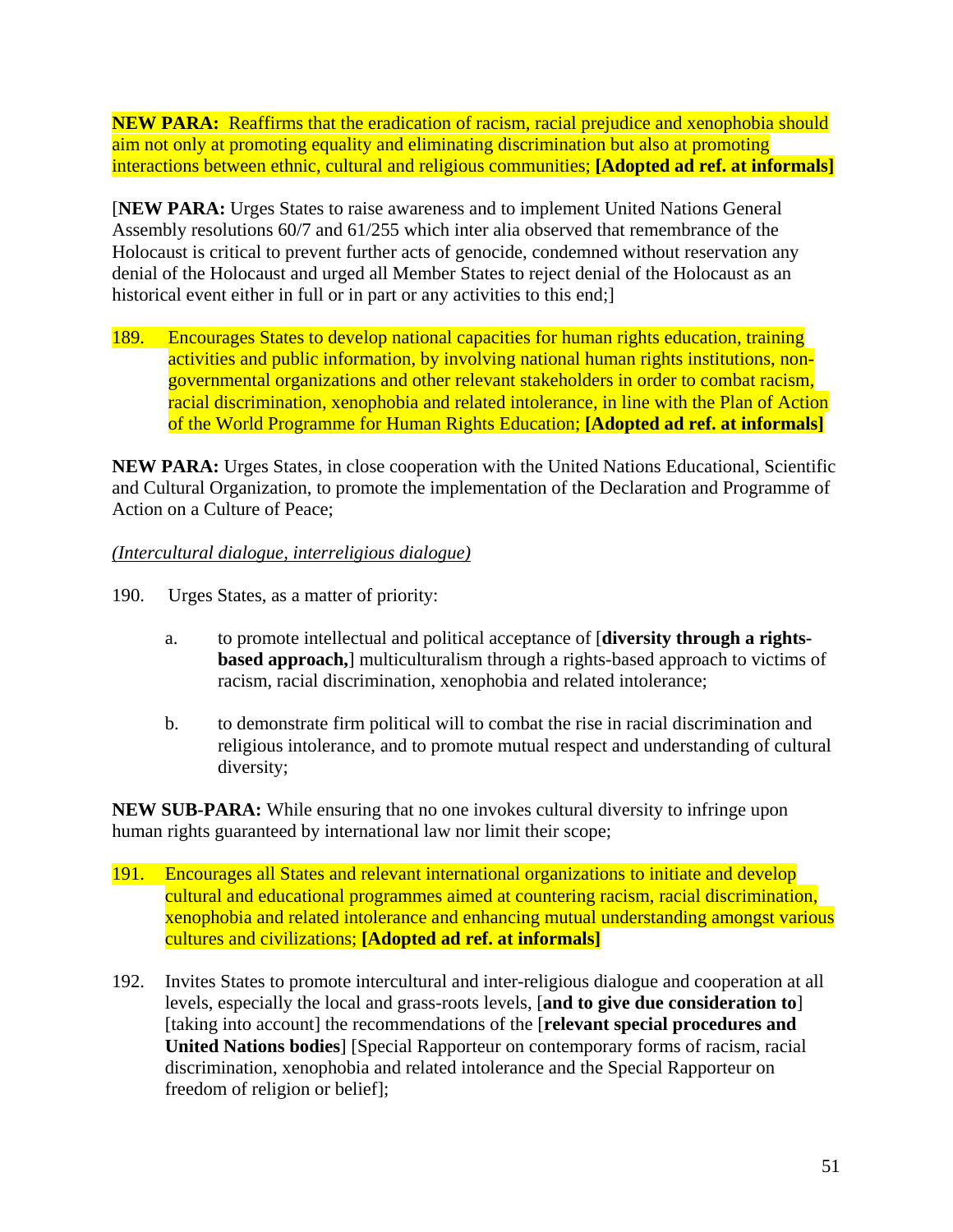**ALT:** Calls upon States to implement cultural rights through the promotion of intercultural and inter-religious dialogue and cooperation at all levels especially the local and grass-roots levels, taking into account the recommendations of the concerned treaty bodies and special procedures;

## *(Political parties and programmes, political participation, Parliaments)*

193. Urges States to [**encourage political parties to work towards fair representation of racial, ethnic, national and religious minorities within and at all levels of their party system**] [**envisage**] [ensure that their political and legal systems reflect the multicultural diversity of their societies,] and to develop more participatory democratic institutions in order to avoid the discrimination, marginalization and exclusion of specific sectors of society, [and to study the possibility of introducing, [**where necessary and**] whenever possible, [**special measures**] [**positive measures**] [affirmative action quotas] for the election to Parliaments of indigenous and female representatives and persons of African descent];

# **[Proposal to split para. 193]**

**NEW PARA:** Urges States to study the possibility of introducing, whenever possible, positive measures for the election to Parliaments of indigenous and female representatives and persons of African descent;

194. Urges States to improve democratic institutions [**including by supporting the conduct of democratic elections**], so that they are more fully participatory and avoid marginalization, exclusion of and discrimination against specific sectors of society, for instance by accepting electoral support proposals;

# **[Proposal to merge paras. 193 and 194]**

**NEW PARA:** Calls upon States to undertake [**effective**] [appropriate] measures to quell the elaboration and implementation of racist and racially-based political programmes, [and to establish specific national mechanisms to verify that the programmes of political parties are not based on racist and racial ideas or motivations];

195. Encourages Parliaments to consider addressing the issue of racism and discrimination, for instance by submitting reports containing recommendations for consolidating legislation against discrimination and proposals to enhance policies to fight racism;

# *(Affirmative action, positive measures)*

196. [Encourages States to promote strategies, programmes and policies, including [**and special measures**] [**special measures when the circumstances so warrant**, **including affirmative action**] [affirmative action], [at the national [**or local**] level] [**to secure adequate advancement of certain racial or ethnic groups or individuals requiring such protection and**] to realize fully the civil and political, [**economic, social and cultural**] rights of victims of racism, racial discrimination, xenophobia and related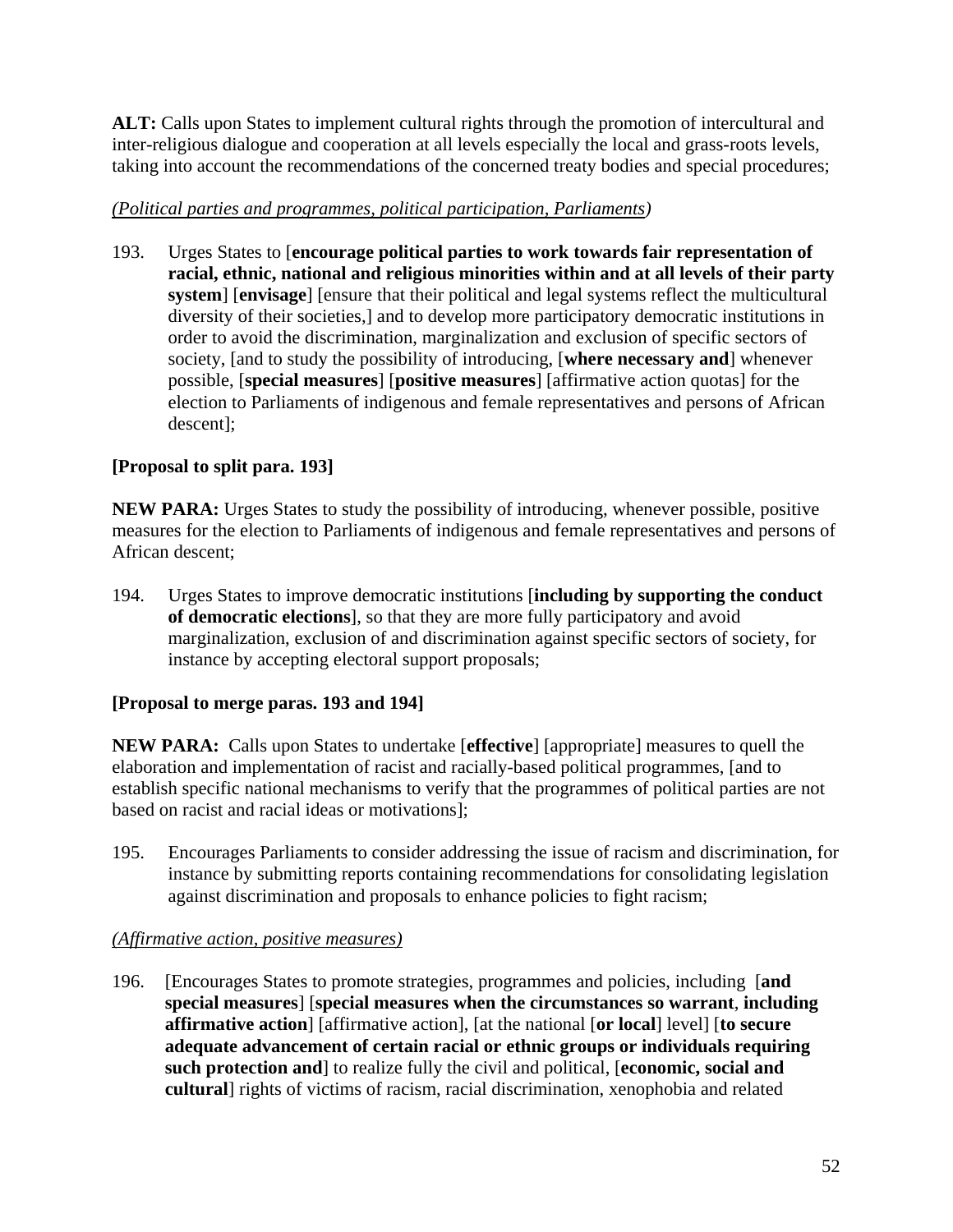intolerance, including through more effective access to political, judicial and administrative institutions;]

- 197. [Encourages States to promote at the national level strategies, policies and programmes, including affirmative action, for the promotion and protection of the economic, social and cultural rights of all victims of racism, racial discrimination, xenophobia and related intolerance and for affording greater opportunities to them to share in the prosperity and wealth of the societies they live in, as well as for guaranteeing that the benefits of development, science and technology contribute effectively to the improvement of the quality of life of such victims and remedy historical exclusion;]
- 198. [Urges States to focus new investments on health care, education, public health, electricity, drinking water [**food**] and environmental control, together with other affirmative action measures in communities principally comprising people of African descent and indigenous peoples;]

# *(National institutions, national specialized bodies and mechanisms)*

**NEW PARA (moved from section 1):** Calls on States [**that have not yet done so**] [**special measures when the circumstances so warrant** to devise programmes and create national institutions responsible for human rights issues in accordance with the Vienna Declaration and Programme of Action of 1993 and the Paris Principles[and to ensure that institutions be representative and inclusive, have focal points on racisms, racial discrimination, xenophobia and related intolerance and have the capacity to receive and address complaints in this regard];

**ALT:** [[**Encourages**] [**Urges: DDPA reference**] [Calls upon] States that have not yet done so to [**consider establishing**] [establish] national institutions for the promotion and protection of human rights in accordance with the Vienna Declaration and Programme of Action of 1993 and the Paris Principles, and to ensure such institutions have focal points on racism, racial discrimination, xenophobia and related intolerance, as well as the capacity to contribute to effective remedies to victims;]

199. [**Encourages**] [Calls upon] States [**that have not yet done so**] to establish and equip specialized [State] [**or other**] bodies and mechanisms [**to implement**] [for the implementation of] public policies to eradicate racism, racial discrimination, xenophobia and related intolerance and to promote racial equality with suitable financial resources, capability and capacity to survey, investigate, educate and undertake public awarenessraising activities;

## *(Media)*

200. Urges States to take necessary measures to denounce, actively discourage and prohibit, [**in accordance with relevant international human rights law, the incitement to**  [**racial and religious**] **hatred**] [the transmission of [**all kinds of discriminatory**] racist and xenophobic messages] through all communications media, including new communications technologies such as the Internet;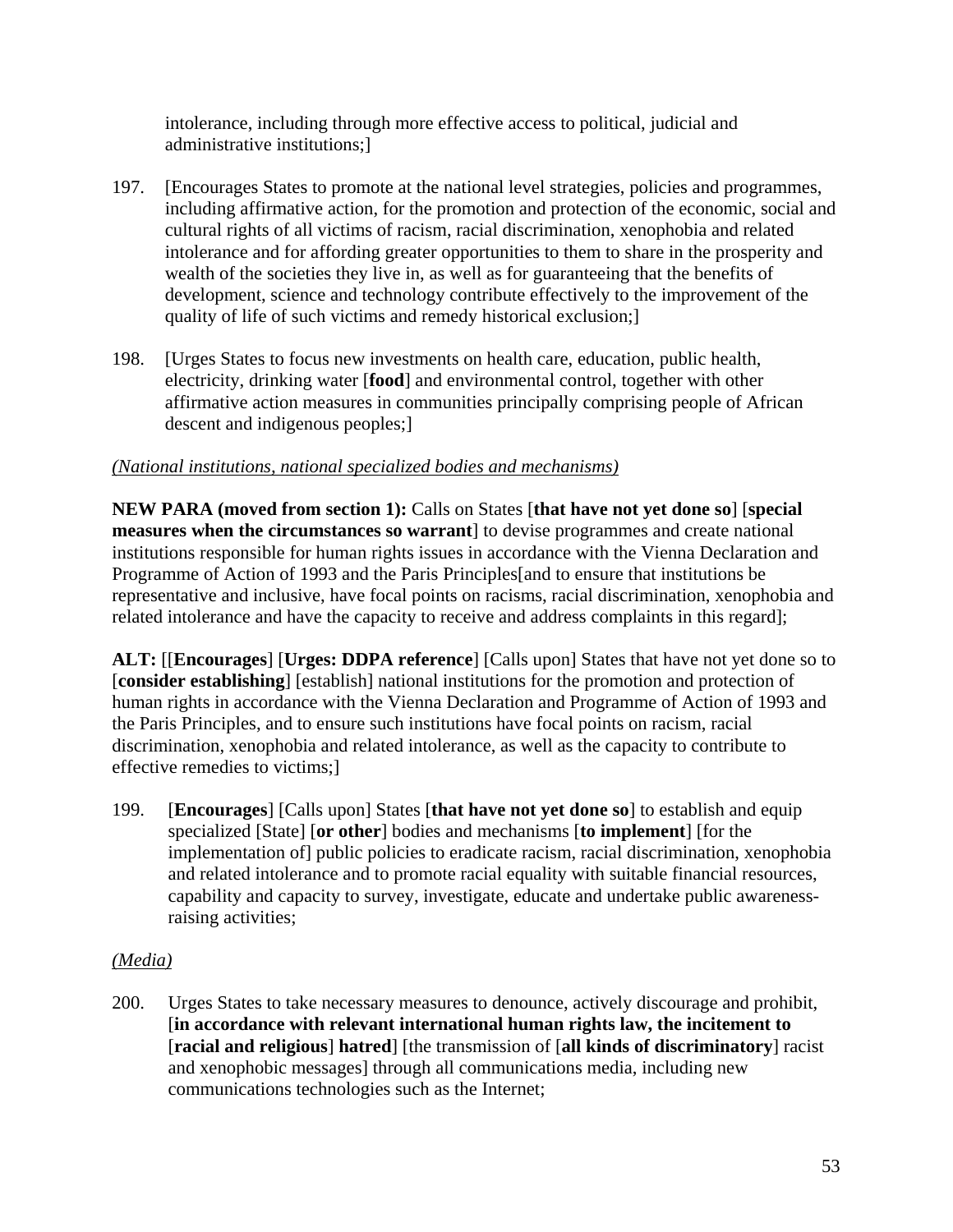**NEW PARA (moved from section 1):** Calls on States in compliance with the DDPA to elaborate a voluntary ethical code of conduct in association with the International Federation for Journalists to address racism in the media and other modern information and communication technologies while taking into account fundamental issues, such as the right to freedom of expression and to eliminate the projection and perpetuation through the media and new technologies of negative images and stereotypes of African people and people of African descent;

# *(Civil society, NGOs)*

- 201. Requests all States to protect human rights defenders in particular those working on racism, racial discrimination, xenophobia and related intolerance and allow them to work freely for the promotion and protection of human rights; **[Adopted ad ref. at informals]**
- 202. Invites States to provide and, where appropriate, to increase funding for civil society organizations to bolster their work against racism, racial discrimination, xenophobia and related intolerance; **[Adopted ad ref. at informals]**
- 203. Renews our commitment to create an atmosphere conducive to the effective functioning of human rights non-governmental organisations and to adhere to international obligations concerning human rights non-governmental organisations, and to lift any unlawful barriers to their effective functioning;

**ALT:** [**Calls upon**] [**Requests** [**all**]] [**Urges**] [[**Strongly**] **Encourages**] [Invites] States to create an atmosphere conducive to the effective functioning of non-governmental organizations in accordance with international human rights norms and [standards] [**obligations, including by lifting any unlawful barriers to their effective functioning**] [and to lift any unlawful barriers to their effective functioning];

## **Action at the Regional level**

## *(Regional organizations)*

- 204. Urges States to improve governmental and inter-institutional coordination mechanisms at the regional level in efforts to combat all forms of discrimination and to strengthen cooperation thereon with regional and international organizations; **[Adopted ad ref. at informals]**
- 205. [**Encourages**] [**Calls for**] [Recommends] the establishment [**or strengthening**] of regional mechanisms against racism and discrimination, including complaint mechanisms [**and** [**mechanisms to**] **examine the effectiveness of such measures taken to prevent, combat and eradicate racism, racial discrimination, xenophobia and related intolerance**];

**ALT:** Calls [**upon States**] for the establishment or strengthening of regional mechanisms to examine the effectiveness of measures taken to prevent [and] combat [**and eradicate**] racism, racial discrimination, xenophobia and related intolerance;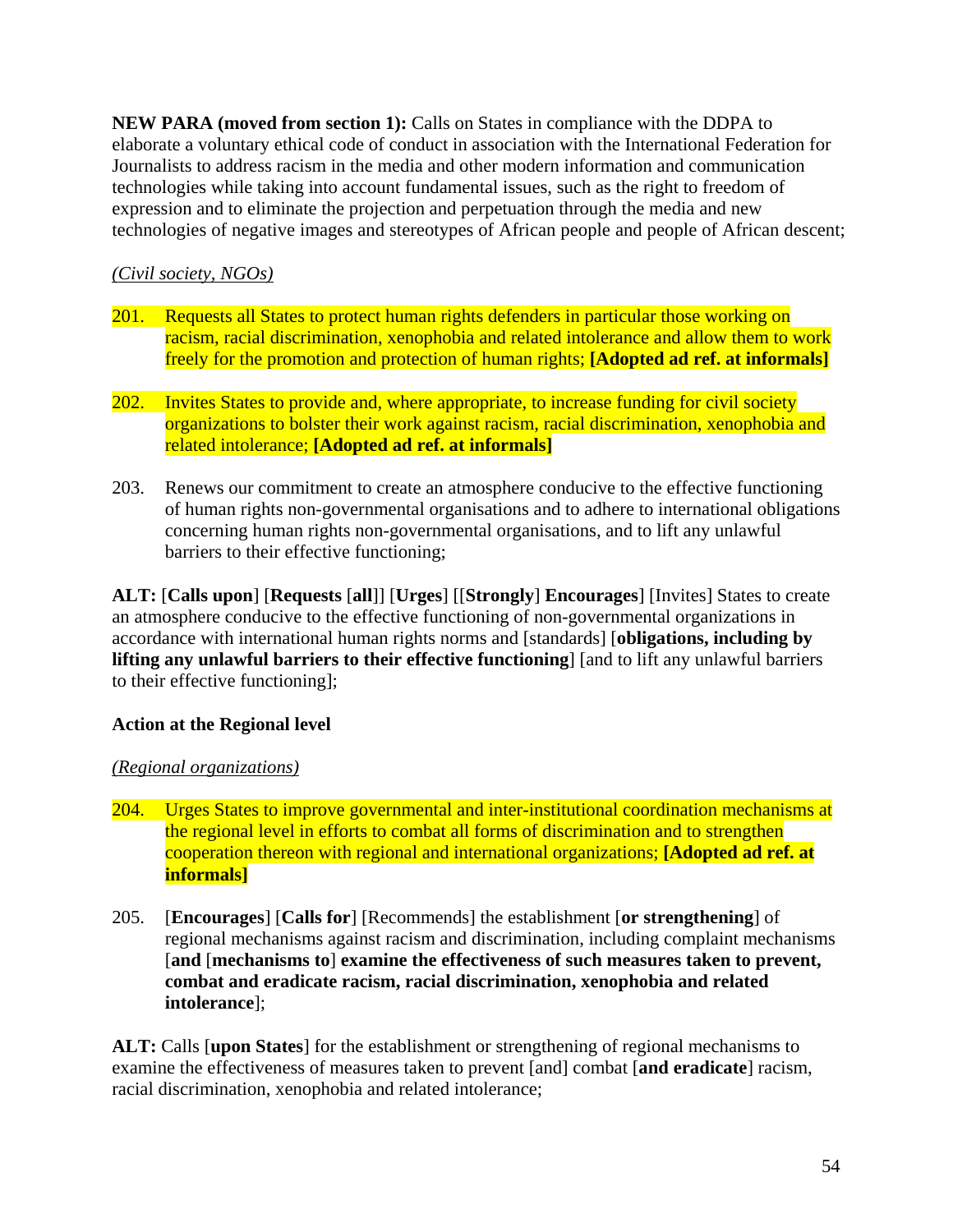## **Action at the International level**

#### *(International cooperation)*

- 206. [Resolves to extend [international] cooperation [**between States**] to maximize the benefits of globalization with a view to the realization of [**civil and political rights, as well as**] economic, social and cultural rights [and the right to development] as a major contribution to the fight against racism, racial discrimination, xenophobia and related intolerance];
- 207. Urges States, stressing the importance of cooperation between countries of origin, transit and destination to ensure the full protection of the human rights of all migrants and in the light of the increase in migration flows, to [**strengthen efforts towards fighting against**  [**irregular**] [**illegal**] **migration**] [**trafficking and smuggling of human beings**], [**trafficking in human beings**], **including migrants, which may lead to violence, discrimination, exploitation and abuse**] [devise policies to escort and protect nationals abroad in accordance with the applicable legal arrangements];
- 208. [**Calls for the adoption of**] [Recognizes the need for] a comprehensive and balanced approach in dealing with migration issues, including by strengthening international dialogue on migration, developing real partnerships between countries of origin, transit and destination and exploring all possible synergies between the management of migration and the promotion of development];
- 209. [Urges replication of the policy of a major destination State on the collection, compilation, analysis and publication of reliable statistical data on irregular migrants pursuant to paragraph 92 of the Durban Programme of Action so as:
	- a. To assess by sector the gap between national labour demand and supply;
	- b. To promote the conclusion of bilateral and multilateral labour agreements to fill this gap and thus to reduce, with a view to its ultimate elimination, irregular migration to destination States and the practice of human trafficking;]
- 210. Urges States to strengthen bilateral, regional and international cooperation on the trafficking in persons, especially women and children, and to facilitate the work of the Special Rapporteur on the human rights aspects of the victims of trafficking in persons, especially women and children and non-governmental organizations that provide assistance to victims; **[Adopted ad ref. at informals]**

#### *(Sports)*

- 211. Invites all international sporting bodies to promote, through their national, regional and international federations, a world of sport free from racism and racial discrimination; **[Adopted ad ref. at informals]**
- 212. Invites the Fédération Internationale de Football Association, in connection with the 2010 Football World Cup tournament to be held in South Africa, to introduce a visible theme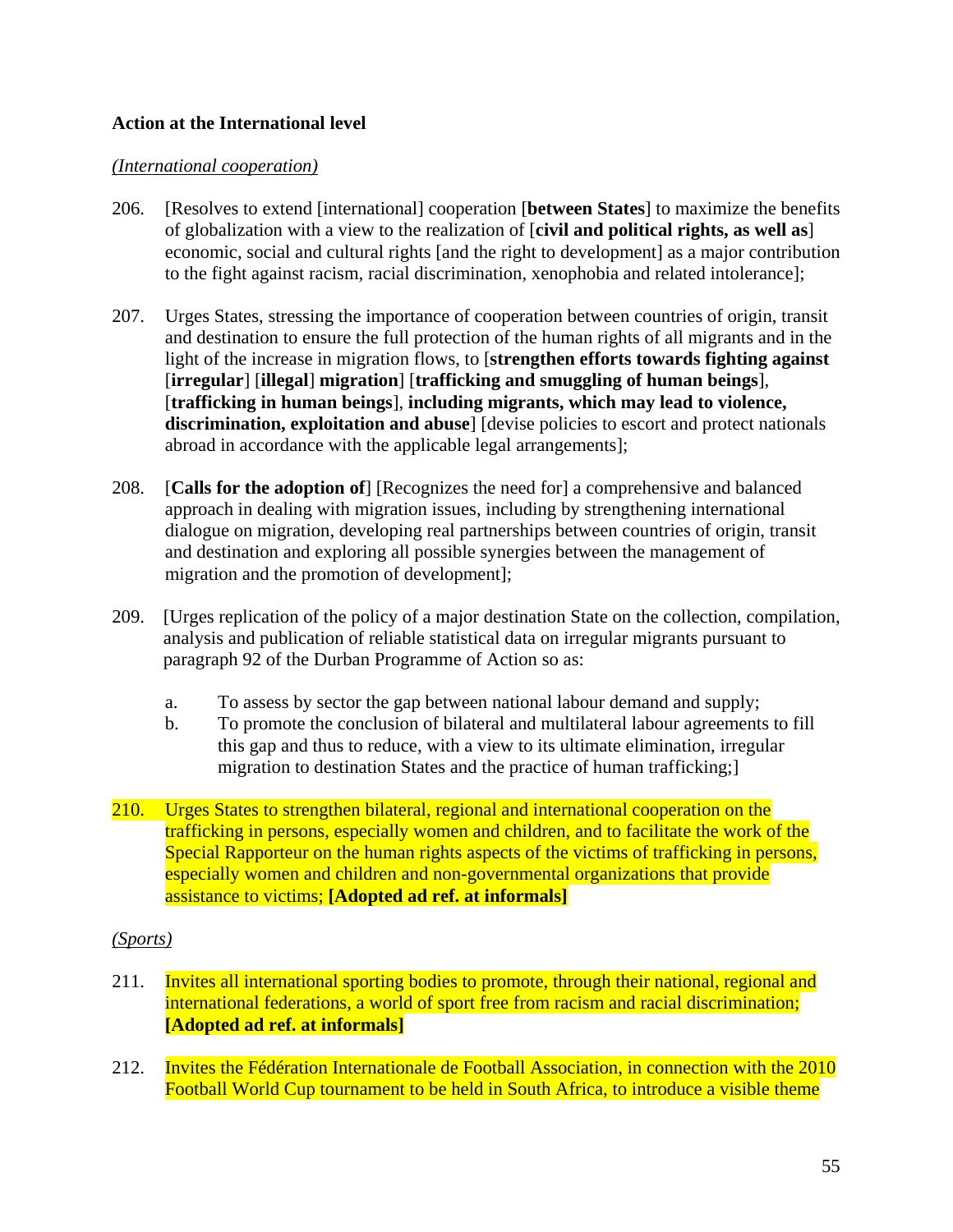on non-racism in football and requests the High Commissioner for Human Rights in her capacity as the Secretary-General of the Durban Review Conference to bring this invitation to the attention of the Fédération and to bring the issue of racism in sport to the attention of other relevant international sporting bodies; **[Adopted ad ref. at informals]** 

## **The international legal framework**

#### *(International legislation, soft law, code of conduct)*

213. Invites States [**to consider signing and ratifying or acceding to all instruments mentioned in the DDPA as well as the Convention on the Rights of Persons with Disabilities**] [that are not yet parties to the International Convention on the Protection of the Rights of All Migrant Workers and Members of Their Families to consider acceding to and ratifying this instrument] [Convention on the Protection and Promotion of Cultural Diversity]; **[Chair's proposal to list instruments as in para. 78 of the DDPA]** 

## **Para. 78 of the DDPA:**

Urges those States that have not yet done so to consider signing and ratifying or acceding to the following instruments:

(a) Convention on the Prevention and Punishment of the Crime of Genocide of 1948;

(b) International Labour Organization Migration for Employment Convention (Revised), 1949 (No. 97);

(c) Convention for the Suppression of the Traffic in Persons and of the Exploitation of the Prostitution of Others of 1949;

(d) Convention relating to the Status of Refugees of 1951, and its 1967 Protocol;

(e) International Labour Organization Discrimination (Employment and Occupation) Convention, 1958 (No. 111);

(f) Convention against Discrimination in Education, adopted on 14 December 1960 by the General Conference of the United Nations Educational, Scientific and Cultural Organization;

(g) Convention on the Elimination of All Forms of Discrimination against Women of 1979, with a view to achieving universal ratification within five years, and its Optional Protocol of 1999;

(h) Convention on the Rights of the Child of 1989 and its two Optional Protocols of 2000, and the International Labour Organization Minimum Age Convention, 1973 (No. 138) and Worst Forms of Child Labour Convention, 1999 (No. 182);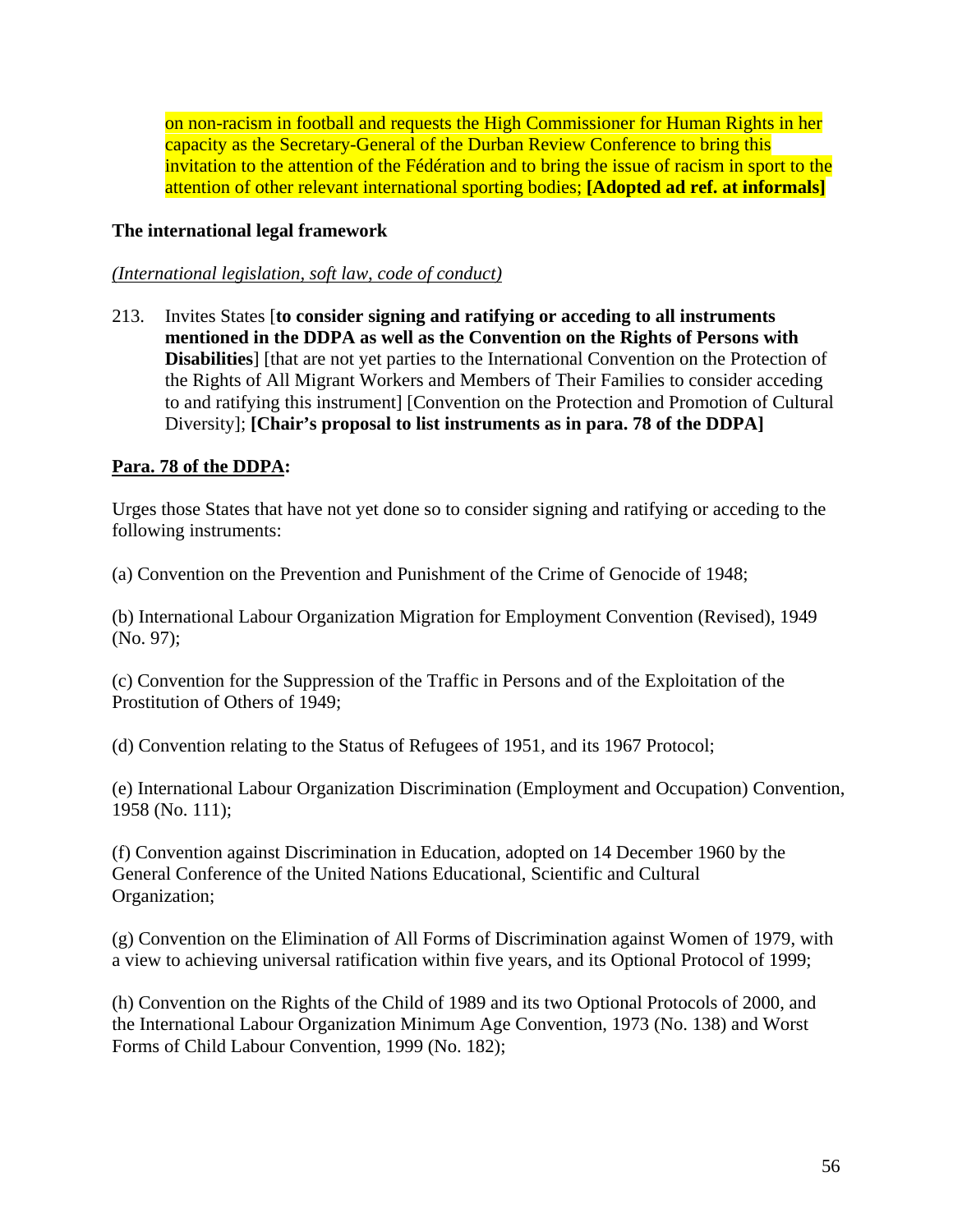(i) International Labour Organization Migrant Workers (Supplementary Provisions) Convention, 1975 (No. 143);

(j) International Labour Organization Indigenous and Tribal Peoples Convention, 1989 (No. 169) and the Convention on Biological Diversity of 1992;

(k) International Convention on the Protection of the Rights of All Migrant Workers and Members of Their Families of 1990;

(l) The Rome Statute of the International Criminal Court of 1998;

(m) United Nations Convention against Transnational Organized Crime, the Protocol to Prevent, Suppress and Punish Trafficking in Persons, Especially Women and Children, supplementing the Convention and the Protocol against the Smuggling of Migrants by Land, Sea and Air, supplementing the Convention of 2000;

**NEW PARA:** Invites States that are not yet parties to the Protocol to Prevent, Suppress and Punish Trafficking in Persons, Especially Women and Children, and the Protocol against the Smuggling of Migrants by Land, Sea and Air, supplementing the United Nations Convention against Transnational Organized Crime, to consider acceding to or ratifying these instruments;

- 214. Urges States to consider acceding to and ratifying the Convention on the Rights of Persons with Disabilities to protect the human rights of all persons with disabilities and to integrate them fully into the social and employment spheres; **[Agreed at informals]**
- 215. Underlines the importance of [**enhanced international efforts to combat**] [combating] impunity [at the [**national and**] international level] for crimes with a racist or xenophobic motivation, [**in particular war crimes, crimes against humanity and genocide**] [including through the adoption of appropriate legislation];
- 216. [[**Acknowledges**] [Stipulates] that national laws alone cannot deal with the issue of defamation or negative stereotyping of religions. A framework is needed to provide guidelines for States – aimed at countering defamation of religions;]
- 217. [Calls upon States to develop, in cooperation with multilateral organizations, Internet service providers, private sector stakeholders and civil society, and taking into account the principles of multilateralism, democracy and transparency, a coordinated global strategy to formulate a voluntary code of ethical conduct with a view to prohibiting the proliferation of ideas of superiority and the justification of racial or religious hatred and discrimination in any form, and promoting mutual respect and tolerance among all peoples;]
- 218. [Calls for a voluntary ethical code of conduct to be elaborated, in association with the International Federation for Journalists, to address racism in the media and other modern information and communication technologies, while taking into account fundamental issues such as the right to freedom of expression, and to eliminate the projection and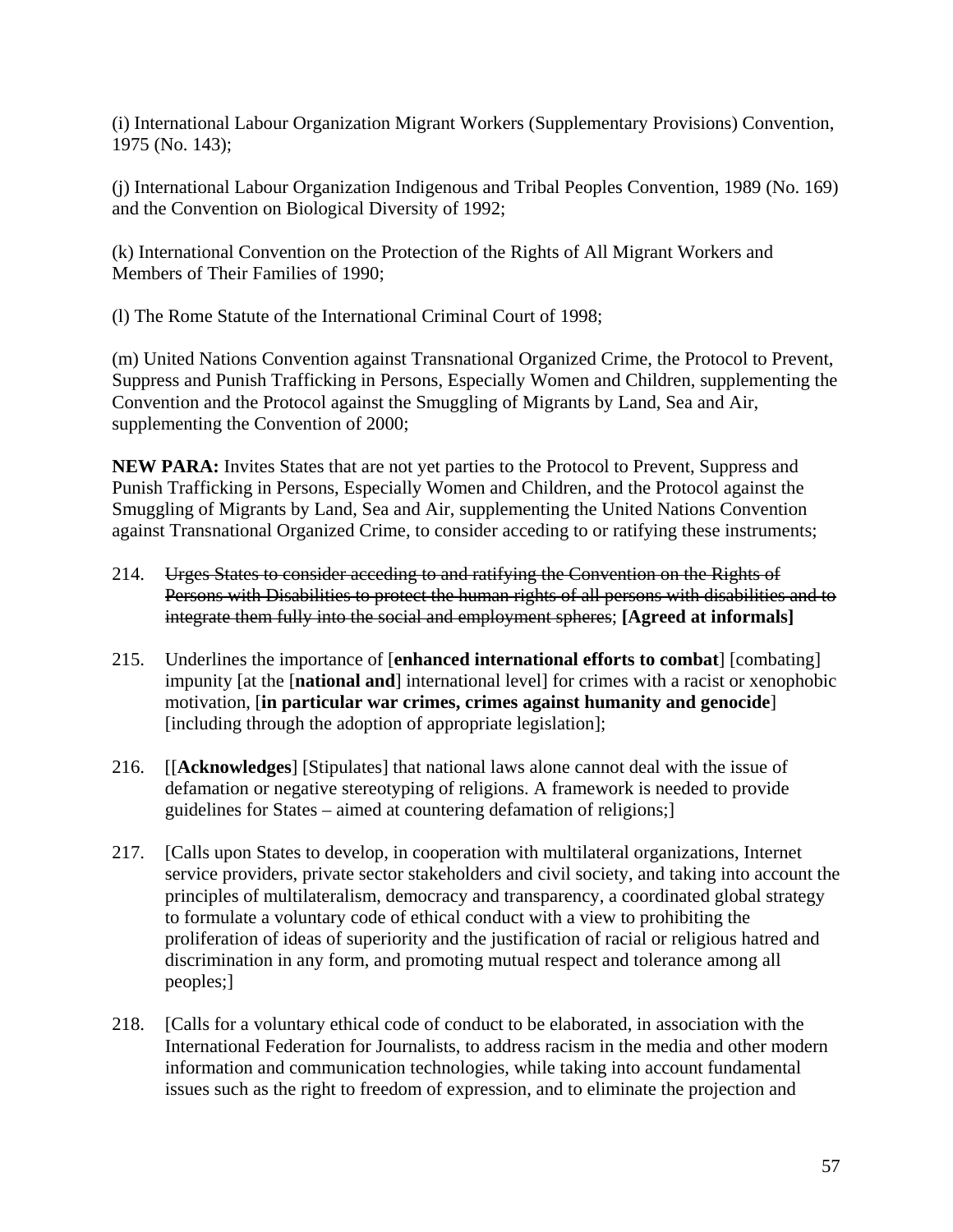perpetuation through the media and new technologies of negative images and stereotypes of African people and people of African descent;]

# **[Proposal to merge paras. 217 and 218 and to refer to para. 144 of the DDPA]**

# **Para. 144 of DDPA:**

Urges States and encourages the private sector to promote the development by the media, including the print and electronic media, including the Internet and advertising, taking into account their independence, through their relevant associations and organizations at the national, regional and international levels, of a voluntary ethical code of conduct and self-regulatory measures, and of policies and practices aimed at:

(a) Combating racism, racial discrimination, xenophobia and related intolerance;

(b) Promoting the fair, balanced and equitable representation of the diversity of their societies, as well as ensuring that this diversity is reflected among their staff;

(c) Combating the proliferation of ideas of racial superiority, justification of racial hatred and discrimination in any form;

(d) Promoting respect, tolerance and understanding among all individuals, peoples, nations and civilizations, for example through assistance in public awareness-raising campaigns;

(e) Avoiding stereotyping in all its forms, and particularly the promotion of false images of migrants, including migrant workers, and refugees, in order to prevent the spread of xenophobic sentiments among the public and to encourage the objective and balanced portrayal of people, events and history;

## *(Human Rights Committee)*

219. Invites the Human Rights Committee and the Committee on the Elimination of Racial Discrimination to adopt a joint general comment on article 20 of the International Covenant on Civil and Political Rights and article 4 of the International Convention on the Elimination of All Forms of Racial Discrimination, further clarifying and defining, inter alia, States' obligations thereunder and the threshold beyond which an act constitutes a violation thereof, bearing in mind general comment 11 of the Human Rights Committee and general recommendation 15 of the Committee on the Elimination of Racial Discrimination;

## *(Complementary standards)*

220. [Urges the Ad Hoc Committee on the Elaboration of Complementary Standards to continue working with a view to elaborate, as a matter of priority and necessity, complementary standards in the form of either a convention or additional protocol(s) to the International Convention on the Elimination of All Forms of Racial Discrimination,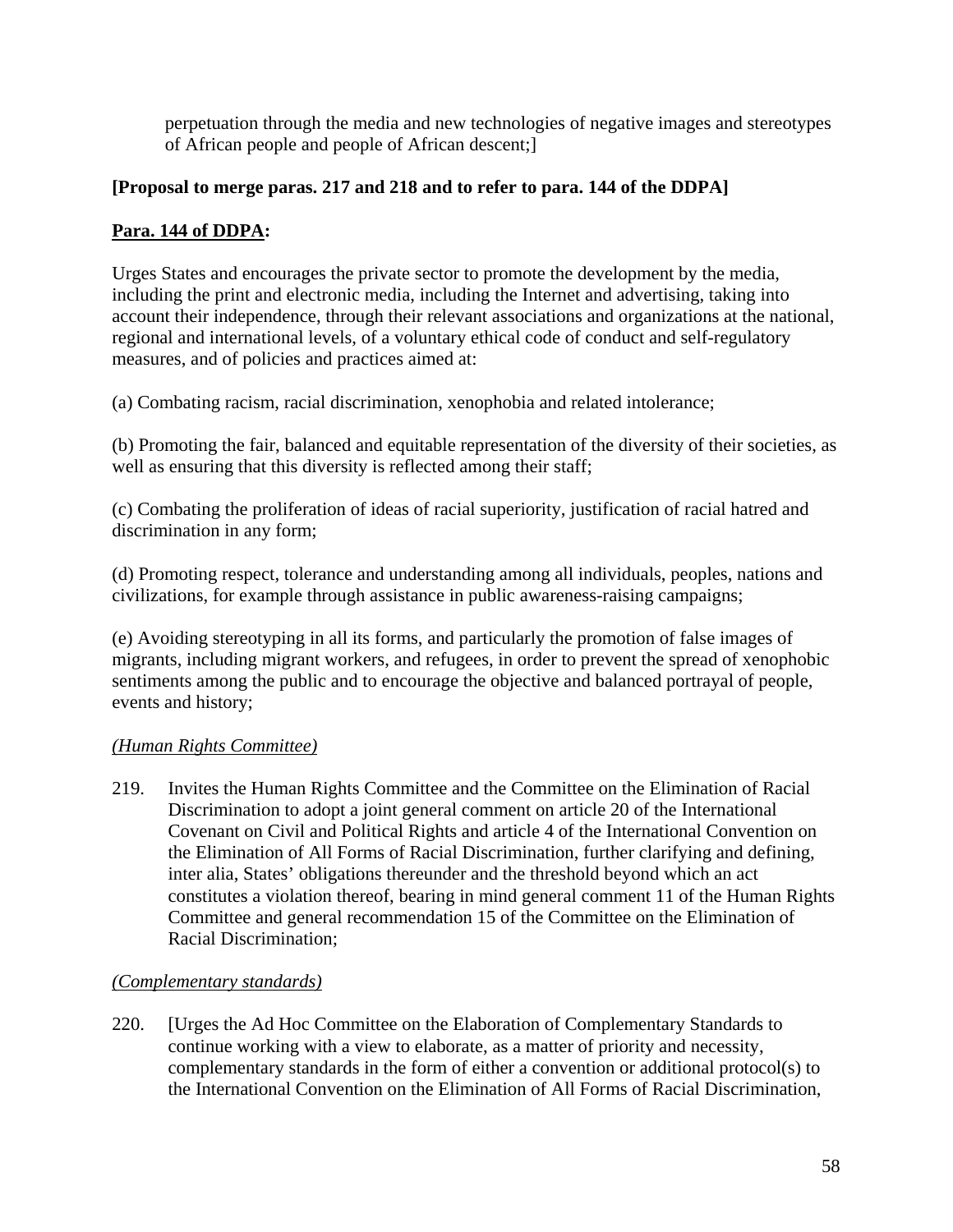filling the existing gaps in the Convention and providing new normative standards aimed at combating all forms of contemporary racism, including incitement to racial and religious hatred;]

**ALT:** Urges the Ad Hoc Committee on the Elaboration of Complementary Standards to continue working in accordance with its mandate;

# **The Human Rights Council and its Mechanisms**

# *(Human Rights Council)*

- 221. Encourages States to include in their national reports to the universal periodic review mechanism of the United Nations Human Rights Council information on measures to prevent and combat racism, racial discrimination, xenophobia and related intolerance; **[Adopted ad ref. at informals]**
- 222. [In order to [**intensify its efforts to**] combat impunity for crimes of genocide, recommends the Human Rights Council [, **in conformity with its mandate,**] to address the [**denial**] [issue] of genocide, **as defined in the Convention on the Prevention and Punishment of the Crime of Genocide** [**as an attempt to undermine the recognition of genocide as a crime under international law**];]
- 223. Requests the Human Rights Council to [**promote**] [continue promoting] an in-depth intercultural and interreligious dialogue [**with enhanced participation of actors from the grass-roots level**], aimed at joint actions on issues [**relevant to its mandate**] [such as peace, human rights and development]; **[Proposal to merge with para. 192]**
- 224. Requests the [**Human Rights Council and its processes**] [Advisory Committee] to fully take into account when preparing the draft Declaration on Human Rights Education and Training the objective of promoting [**gender perspective,**] understanding, tolerance, gender [**perspective**] [**justice**] [equality] and friendship among all nations, indigenous peoples and [**people of African descent and**] [racial,] national, ethnic, religious and linguistic groups;

**NEW PARA:** Requests the Committee on the Elimination of Racial Discrimination and all other relevant human rights treaty monitoring bodies, special procedures and the Human Rights Council, consistent with their respective mandates, to address discriminatory policies and practices, such as colonialism, slavery and ethnic cleansing based on theories of racial or national superiority, hatred and distinction as to race, colour, or national or ethnic origin, as well as culture, religion and language that affect the victims of racism, racial discrimination, xenophobia and related intolerance;

225. Calls on the Human Rights Council to suitably observe the UN General Assembly designated International Day of Remembrance of the Victims of Slavery and the Transatlantic Slave Trade (25 March) and to consider, inter alia, building on the efforts of the Slave Route Project of UNESCO;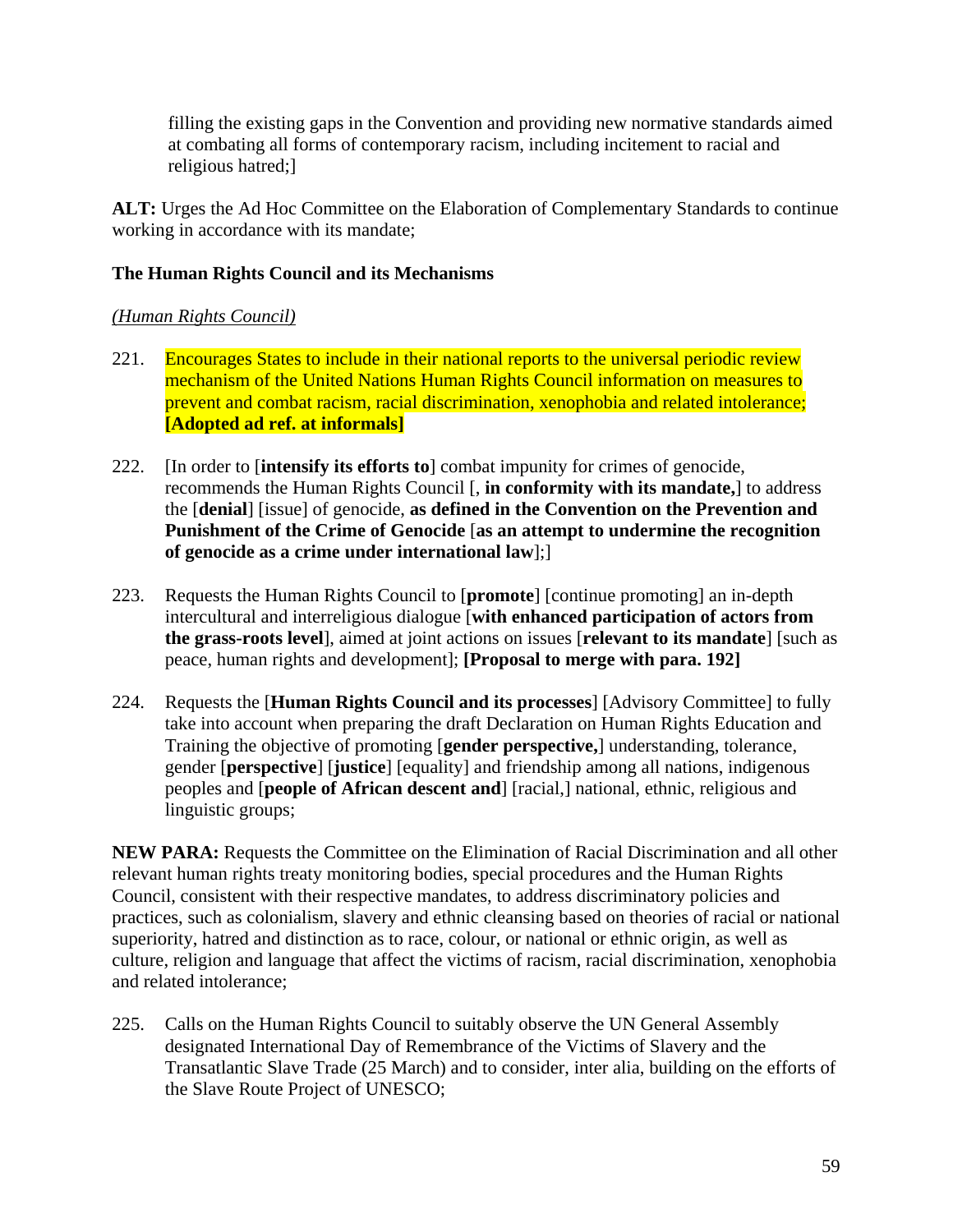226. Requests the Human Rights Council to organize a seminar or panel discussion on all aspects [of the [transatlantic] slave trade provisions] of the Durban Declaration and Programme of Action [**related to slavery and the slave trade**] [and General Assembly resolutions 61/19 and 62/122, taking into consideration African Union initiatives on this issue];

#### *(Special Procedures)*

- 227. Calls on [**relevant**] [all] mandate-holders of special procedures to keep in mind recommendations of [**intergovernmental**] DDPA follow-up mechanisms while reporting on their respective themes /mandates. [Resolutions on racism-related subjects should also include and give prominence to the recommendations of these mechanisms];
- 228. [Calls upon the Human Rights Council to grant the mechanisms increased competence in the area of follow-up, such as the power to submit additional requests for information on the implementation of recommendations and follow-up visits;] **[Agreed at informals]**
- 229. Invites the Special Rapporteur on Trafficking in Persons, especially women and children, while performing her/his function, to take into consideration the Recommended Principles and Guidelines on Human Rights and Human Trafficking developed by the OHCHR in 2002 to provide practical, rights-based approach policy guidance on the prevention of trafficking and the protection of trafficked persons and with a view to facilitating the integration of a human rights perspective into national, regional, and international antitrafficking laws, policies and interventions; **[Adopted ad ref. at informals]**

#### **Action by OHCHR/UN system**

#### *(OHCHR)*

- 230. [**Invites**] [Calls on] the High Commissioner for Human Rights to [**further increase awareness of**] [make] the struggle against racism, racial discrimination, xenophobia and related intolerance [**through the relevant activities**] [a cross-cutting issue in the activities and programmes] of the Office of the High Commissioner on Human Rights;
- 231. [Calls on the High Commissioner for Human Rights to upgrade the Anti-[**Racial**] Discrimination Unit to the rank of division and strengthen it with additional resources and staff to better serve the mechanisms established to monitor and implement the Durban Declaration and Programme of Action and for it to interact effectively with all partners, including civil society, in the global campaign to combat racism;]
- 232. Reiterates its [**call upon**] [request to] the Office of the High Commissioner for Human Rights to continue its efforts to increase awareness [**and support**] of the work of the Committee on the Elimination of Racial Discrimination [and the other United Nations treaty bodies];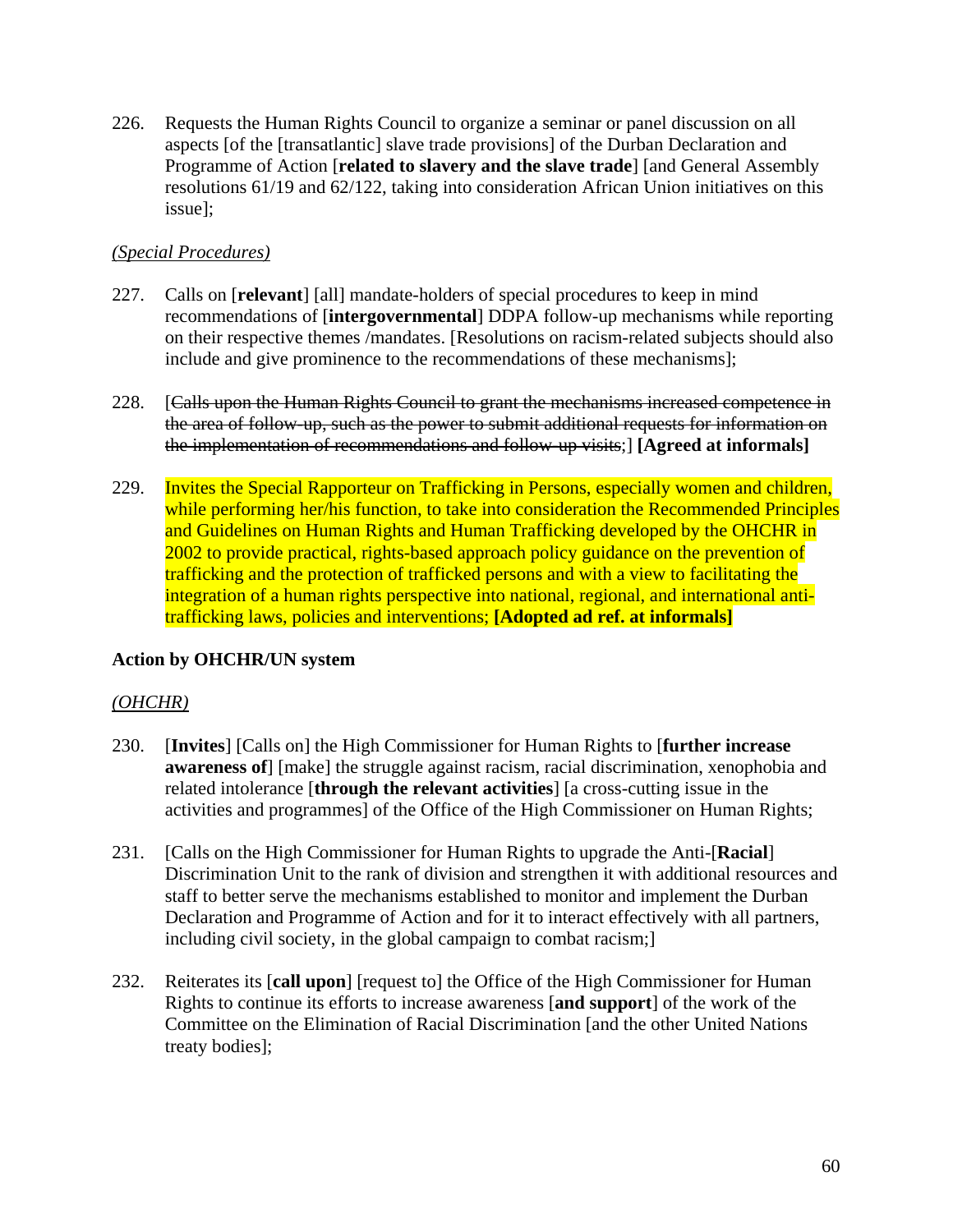- 233. Invites the High Commissioner to fully implement the mandate given to her Office in the Durban Declaration and Programme of Action and in particular to collect and disseminate data and best practices on the fight against racism and discrimination all over the world, including national action plans and legislation; **[Adopted ad ref. at informals]**
- 234. Requests the Office of the High Commissioner for Human Rights to establish the observatory for racist incidents proposed by the Special Rapporteur on racism;
- 235. [Requests the Human Rights [Council] [**Council's related mechanisms**] to draw up guidelines on the collection of disaggregated information, [**upholding the right to privacy and the principle of self-identification**];] **[Proposal to move to cluster on the Human Rights Council]**
- 236. [Requests the United Nations High Commissioner for Human Rights to consider the possibility of creating a racial equality index, as a tool to assess more effectively discrimination that affects people of African descent and other vulnerable groups and to guide the adoption of policies to remedy their situation, as was proposed by the independent eminent experts on the implementation of the DDPA;]
- 237. [Urges the Office of the High Commissioner on Human Rights to continue to raise awareness of and bring visibility to the mechanisms through campaigns and other special events, including at the national level in cooperation with concerned States;] **[Consider with paras. 230 and 232]**
- 238. [Calls on the Office of the United Nations High Commissioner for Human Rights to continue its support [to [African] States] [at their request] [**particularly to developing countries**] in the process of establishing [**and strengthening**] [**and implementing**] national [**human rights**] institutions [**in compliance with the Paris Principles**] [**and national plans of action**] by providing training and resources;] **[Proposal to move to cluster on technical cooperation]**

**ALT:** Calls on the Office of the United Nations High Commissioner for Human Rights to continue its support to States at their request in the process of establishing and strengthening national human rights institutions in compliance with the Paris Principles and implementing national plans of action; **[Adopted ad ref. at informals]** 

- 239. Encourages the Anti-Discrimination Unit of the Office of the United Nations High Commissioner for Human Rights to continue working with determination in providing guidance and support to the mechanisms of the Human Rights Council to monitor the implementation of the Durban Declaration and Programme of Action; **[Adopted ad ref. at informals]**
- 240. Encourages the Office of the High Commissioner for Human Rights to intensify its collaboration with international and regional bodies dealing with the fight against racism and racial discrimination; **[Adopted ad ref. at informals]**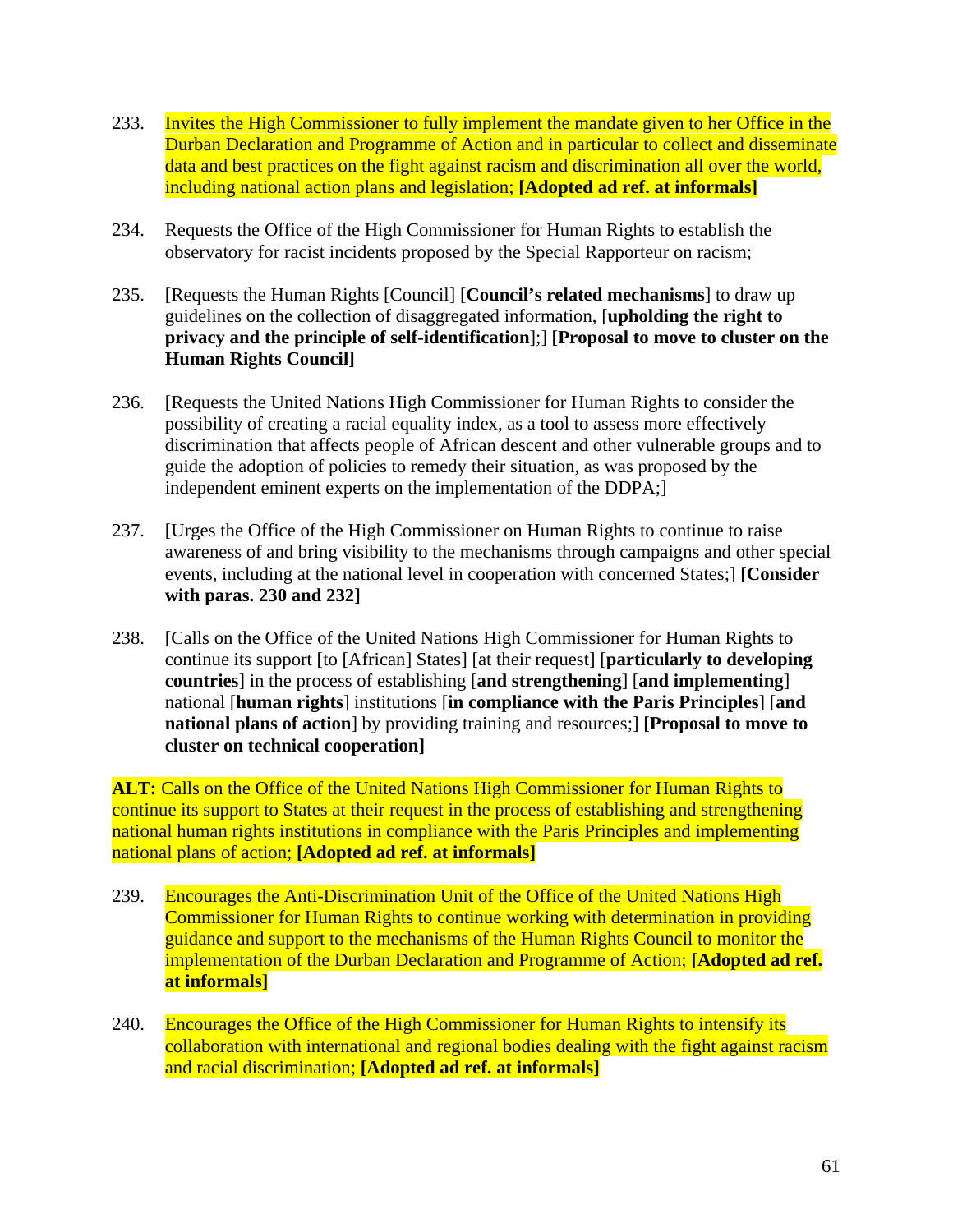**NEW PARA:** Calls upon the Office of the High Commissioner for Human Rights to strengthen its early-warning procedure to detect signs of ethnic tensions and violence, in collaboration with the Committee on the Elimination of Racial Discrimination, the Special Advisor on the Prevention of Genocide and other parts of the United Nations;

# *(UN)*

**NEW PARA:** Recommends that the United Nations create a fellowship programme for people of African descent, establish a voluntary fund to facilitate the participation of civil society, including non-governmental organizations and national human rights institutions that represent people of African descent and migrants in meetings and activities of mechanisms for the followup to the DDPA;

**NEW PARA:** Stresses the importance of mainstreaming the output of the DDPA follow-up mechanisms throughout the United Nations system, in particular its specialized agencies, such as the United Nations High Commissioner for Refugees and United Nations Educational, Scientific and Cultural Organization;

**NEW PARA:** Encourages UNESCO to pursue its work aimed at mobilizing municipal authorities and local governments against racism, racial discrimination, xenophobia and related intolerance, particularly through its Coalition of Cities against Racism and Discrimination initiative; **[Adopted ad ref. at informals]** 

- 241. [Emphasizes the need for the United Nations system and its relevant specialized agencies to provide targeted technical cooperation to enhance the effective implementation of the Durban Programme of Action, and] encourages States to seek assistance to establish or improve national policy frameworks, administrative structures and practical measures to give effect to the Durban Programme of Action; **[Proposal to move to cluster on technical cooperation]**
- 242. Calls for the Working Group of Experts on People of African Descent to be established as a United Nations permanent forum on people of African descent;
- 243. [Recommends also that the United Nations create a fellowship programme for people of African descent;]
- 244. Call on the United Nations system, in particular the United Nations Department of Public Information (UNDPI), to undertake effective media campaigns to enhance the visibility of the message of the Durban Declaration and Programme of Action and its follow up mechanisms [**as well as the outcome of the Durban Review Conference**];
- 245. Requests that appropriate measures be taken to extend the mechanisms for the participation of non-governmental organizations and other civil society organizations – with the financial support required for their development – in the activities and meetings of the United Nations system against racism, racial discrimination, xenophobia and related intolerance;